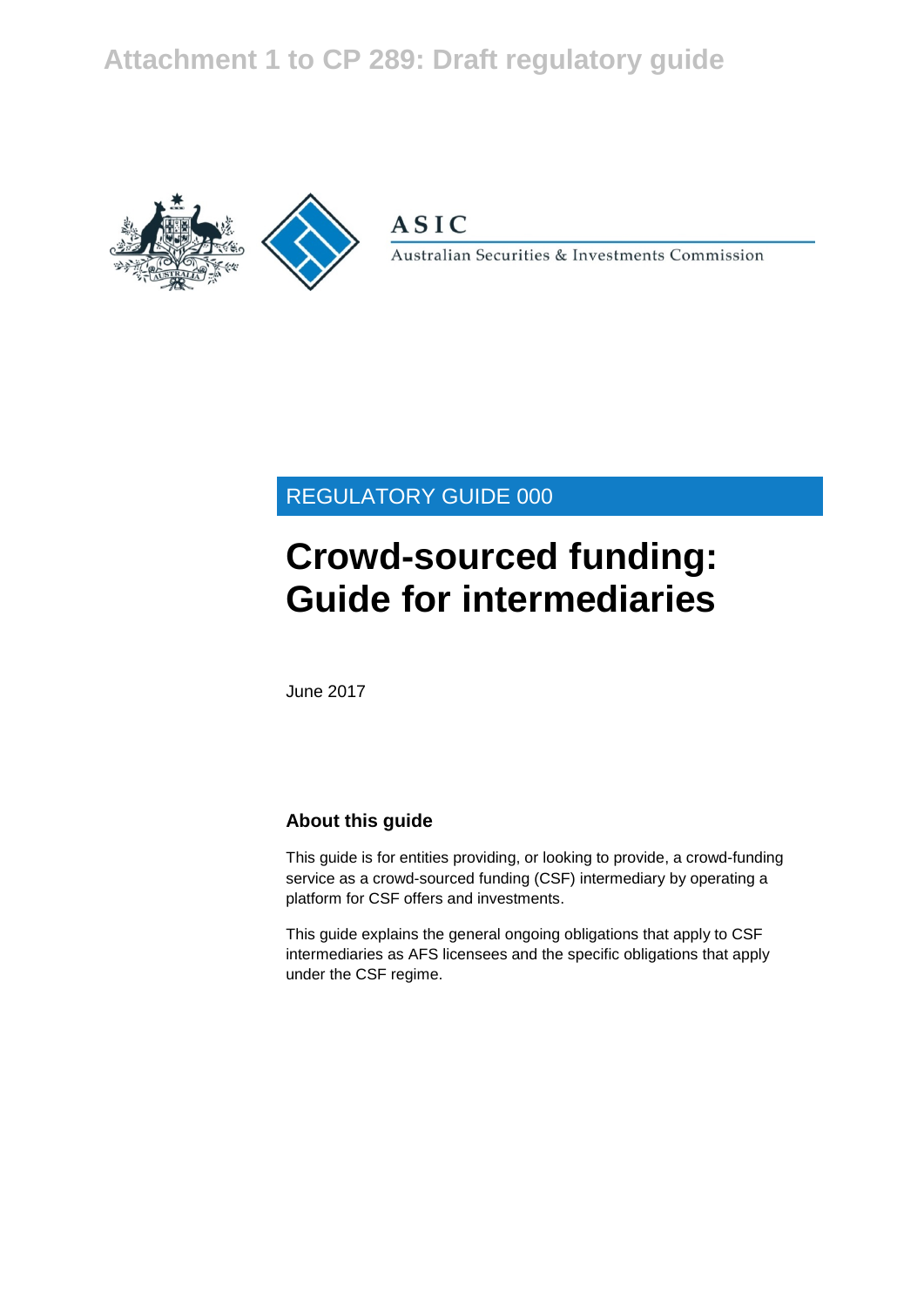#### **About ASIC regulatory documents**

In administering legislation ASIC issues the following types of regulatory documents.

**Consultation papers**: seek feedback from stakeholders on matters ASIC is considering, such as proposed relief or proposed regulatory guidance.

**Regulatory guides**: give guidance to regulated entities by:

- explaining when and how ASIC will exercise specific powers under legislation (primarily the Corporations Act)
- explaining how ASIC interprets the law
- describing the principles underlying ASIC's approach
- giving practical guidance (e.g. describing the steps of a process such as applying for a licence or giving practical examples of how regulated entities may decide to meet their obligations).

**Information sheets**: provide concise guidance on a specific process or compliance issue or an overview of detailed guidance.

**Reports**: describe ASIC compliance or relief activity or the results of a research project.

### **Document history**

This draft guide was issued in June 2017 and is based on legislation and regulations as at the date of issue.

#### **Disclaimer**

This guide does not constitute legal advice. We encourage you to seek your own professional advice to find out how the Corporations Act and other applicable laws apply to you, as it is your responsibility to determine your obligations.

Examples in this guide are purely for illustration; they are not exhaustive and are not intended to impose or imply particular rules or requirements.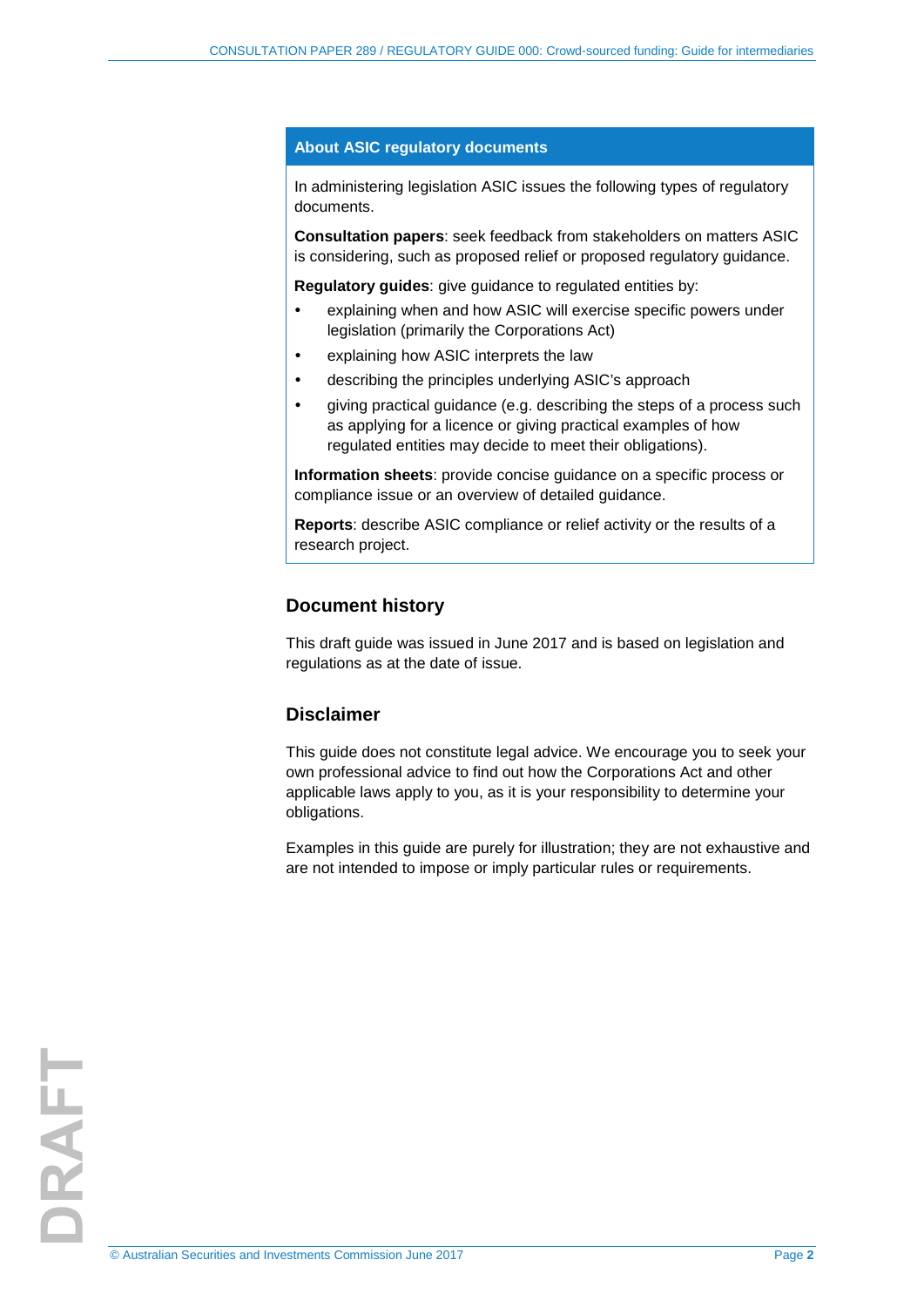## **Contents**

| A |                                                                    |  |
|---|--------------------------------------------------------------------|--|
|   |                                                                    |  |
|   |                                                                    |  |
| B |                                                                    |  |
|   | AFS licence and authorisation to provide a crowd-funding service11 |  |
|   |                                                                    |  |
|   |                                                                    |  |
|   |                                                                    |  |
|   | Outsourcing functions that relate to your licence17                |  |
|   |                                                                    |  |
|   |                                                                    |  |
|   |                                                                    |  |
|   |                                                                    |  |
|   |                                                                    |  |
|   |                                                                    |  |
|   |                                                                    |  |
|   |                                                                    |  |
| C |                                                                    |  |
|   |                                                                    |  |
|   | Prominent display of certain information on platform 34            |  |
|   |                                                                    |  |
|   |                                                                    |  |
|   |                                                                    |  |
|   |                                                                    |  |
|   |                                                                    |  |
|   | Additional obligations when dealing with retail clients39          |  |
|   |                                                                    |  |
| D |                                                                    |  |
|   |                                                                    |  |
|   |                                                                    |  |
|   |                                                                    |  |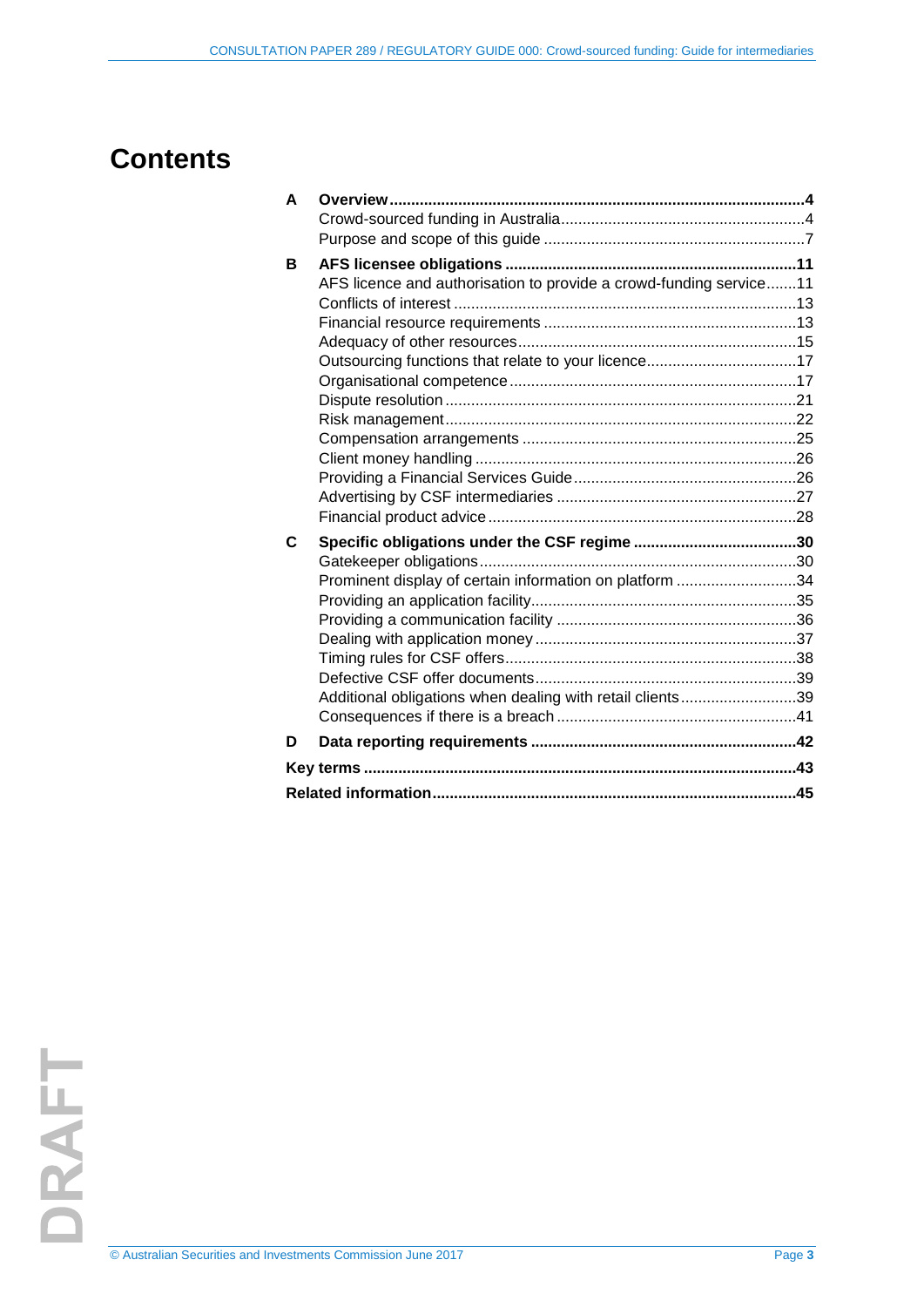## <span id="page-3-0"></span>**A Overview**

#### **Key points**

Crowd-sourced funding is a form of fundraising that allows a company to access capital from a large number of investors.

The crowd-sourced funding (CSF) regime in Pt 6D.3A of the *Corporations*  Act 2001 (Corporations Act) provides a regulatory framework for equitybased crowd-sourced funding by small unlisted public companies, enabling them to make offers of ordinary shares to retail clients, through a licensed intermediary's platform, using an offer document.

This guide will assist you, as a CSF intermediary, to:

- understand how to apply for authorisation to provide a crowd-funding service;
- meet your obligations and responsibilities as an Australian financial services (AFS) licensee under the law; and
- meet specific requirements under the CSF regime.

### <span id="page-3-1"></span>**Crowd-sourced funding in Australia**

- RG 000.1 Crowd-sourced funding involves a company raising funds—usually through an online intermediary—from a large number of investors who make relatively small financial contributions to the company.
- RG 000.2 Crowd-sourced funding generally falls into two categories: non-investment and investment-based. Non-investment crowd-sourced funding allows participants to make a donation to support a cause or pre-purchase a good or a service that will be made using the funds raised. Investment-based crowdsourced funding involves participants investing money for a financial reward or gain.
- RG 000.3 The CSF regime in Pt 6D.3A of the Corporations Act provides a regulatory framework for equity-based crowd-sourced funding, which is a type of investment-based crowd-sourced funding that involves a company offering ordinary shares in the company to investors in return for a relatively small cash investment. This guide focuses specifically on the equity-based crowdsourced funding that is covered by the CSF regime.
- <span id="page-3-2"></span>RG 000.4 [Figure 1](#page-4-0) illustrates how equity-based crowd-sourced funding works, with an intermediary performing checks on the issuing company, operating an online platform (through which the company offers shares and investors invest money in exchange for shares), holding investor money and passing investor money to the company when the offer is complete.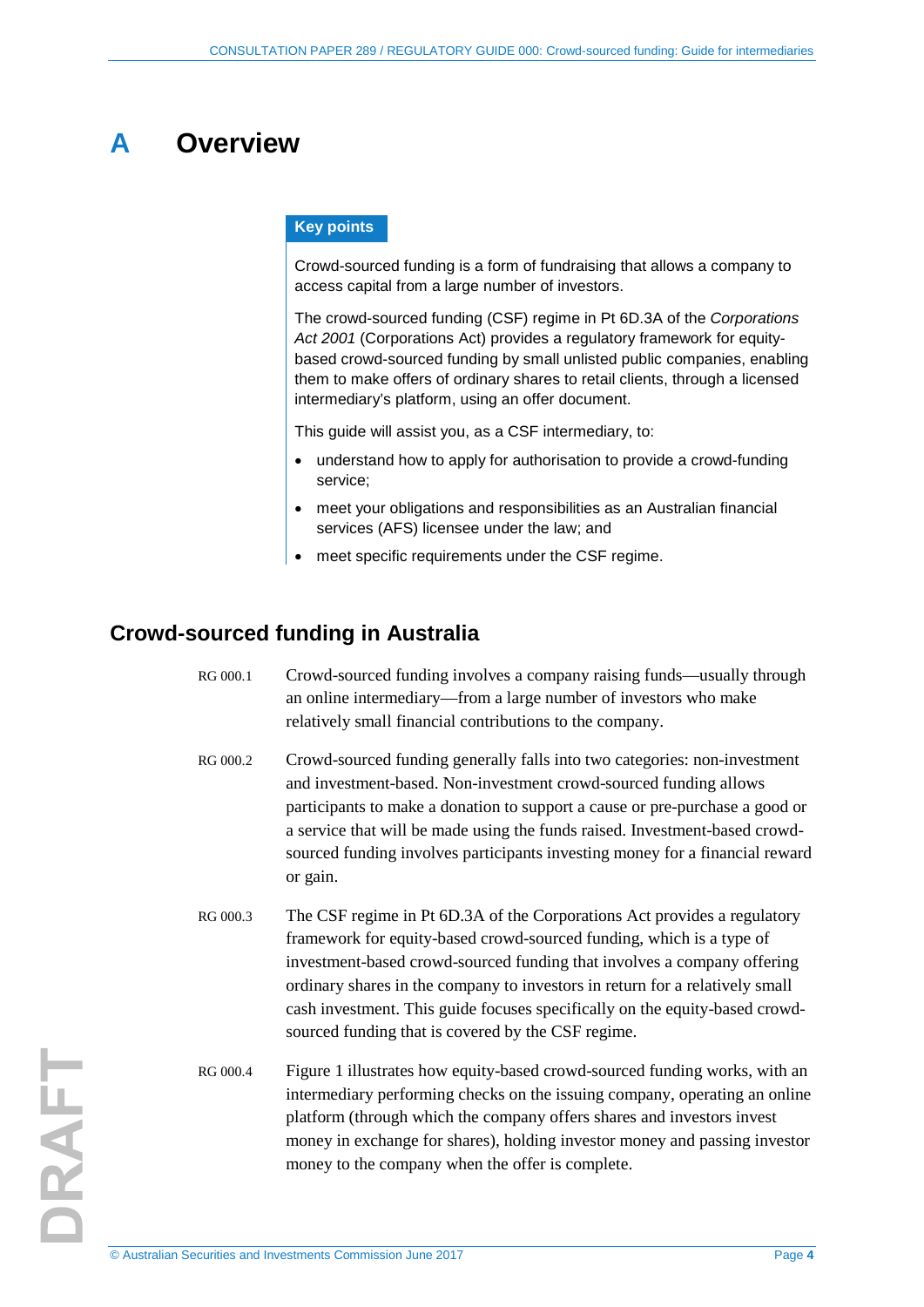

<span id="page-4-0"></span>

Note: The process shown i[n Figure 1](#page-4-0) is described i[n RG 000.4](#page-3-2) (accessible version).

RG 000.5 Under the CSF regime, unlisted public companies with less than \$25 million in assets and annual revenue can make offers of ordinary shares to retail clients, through an AFS licensed CSF intermediary's platform, using a CSF offer document. Eligible companies can raise up to \$5 million in any 12 month period under the CSF regime.

- RG 000.6 Crowd-sourced funding provides an additional funding option for entrepreneurs and small companies to grow their businesses, and provides an additional investment option for people wishing to invest in start-ups and small businesses.
- RG 000.7 However, crowd-sourced funding is a risky form of investment. According to the International Organization of Securities Commissions (IOSCO), risks of crowd-sourced funding include:
	- (a) heightened risk of default or failure associated with start-up businesses;
	- (b) higher risk of fraud and money laundering/terrorist financing with online offerings;
	- (c) platform failure or closure of crowd-sourced funding portals;
	- (d) illiquidity where there is no secondary market for CSF securities (which may limit investors' ability to sell or liquidate these securities);
	- (e) investors' lack of experience with these types of offerings, including a lack of skills and information to carry out sufficient due diligence.
- RG 000.8 The development of Australia's CSF regime has followed a global trend towards law reform facilitating investment-based crowd-sourced funding, including in the United States, Canada, United Kingdom and New Zealand.
- RG 000.9 In its *[Crowdfunding: 2015 survey responses report](https://www.iosco.org/library/pubdocs/pdf/IOSCOPD520.pdf)* (0.5 MB, released December 2015), IOSCO observed that the regulatory approaches of each jurisdiction it surveyed aim to balance the need for appropriate investor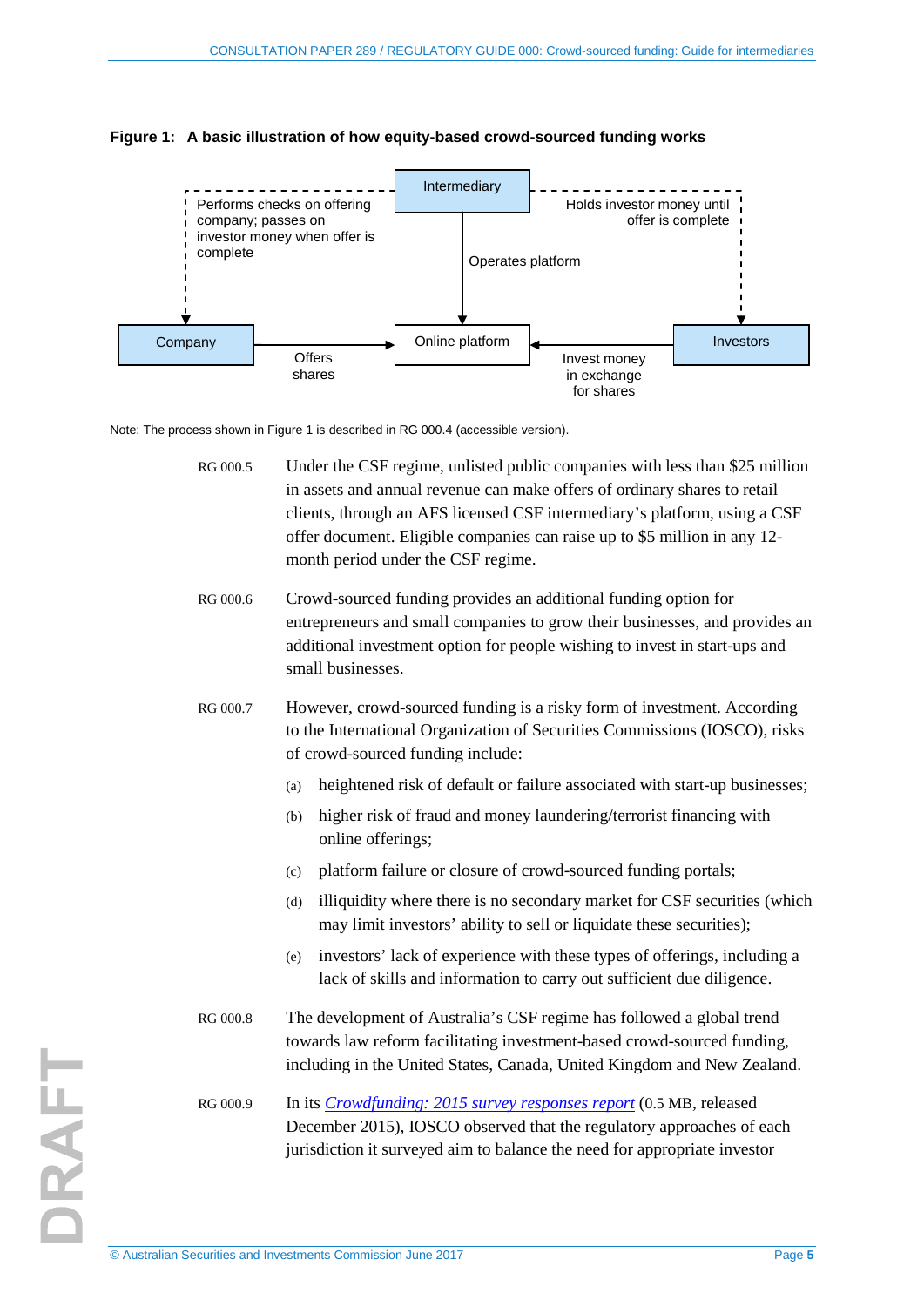protection with facilitating a new form of fundraising by companies. Common key elements include:

- (a) appropriate regulation of intermediaries (i.e. licensing or registration);
- (b) investor protections proportionate to the high risk and low liquidity of the investments; and
- (c) some disclosure and other requirements for companies raising funds.

### **The role of a CSF intermediary**

RG 000.10 A CSF intermediary plays a significant role under the CSF regime, operating the platform through which investors invest and companies offer their shares. This role includes managing some of the risks identified by IOSCO in relation to crowd-sourced funding, to help ensure that investors and offering companies can be confident in using the CSF regime.

### **ASIC's role in regulating crowd-sourced funding**

- RG 000.11 ASIC is Australia's corporate, markets and financial services regulator. We administer the Corporations Act and the *Australian Securities and Investments Commission Act 2001* (ASIC Act). Our role includes the regulation of fundraising and licensing of financial service providers.
- RG 000.12 Crowd-sourced funding under the CSF regime involves offering shares in the company that is raising funds. Providing a crowd-funding service to offering companies and investors is a financial service. A CSF intermediary must hold an Australian financial services (AFS) licence authorising it to provide this service. A CSF intermediary might require an Australian market licence if the operation of a platform involves operating a financial market; however, this guide does not address this requirement.

Note: See [Regulatory Guide 172](http://asic.gov.au/regulatory-resources/find-a-document/regulatory-guides/rg-172-australian-market-licences-australian-operators/) *Australian market licences: Australian operators* (RG 172).

RG 000.13 As well as issuing your AFS licence, we also oversee your compliance with the Corporations Act and the ASIC Act. To do this, we may conduct surveillance to check your compliance with the law including in response to reports of misconduct from investors or companies using your services. We have a range of powers to check compliance and investigate suspected breaches.

> Note: A CSF intermediary has an obligation to report significant breaches of the law to ASIC (see [Regulatory Guide 78](http://asic.gov.au/regulatory-resources/find-a-document/regulatory-guides/rg-78-breach-reporting-by-afs-licensees/) *Breach reporting by AFS licensees* (RG 78)).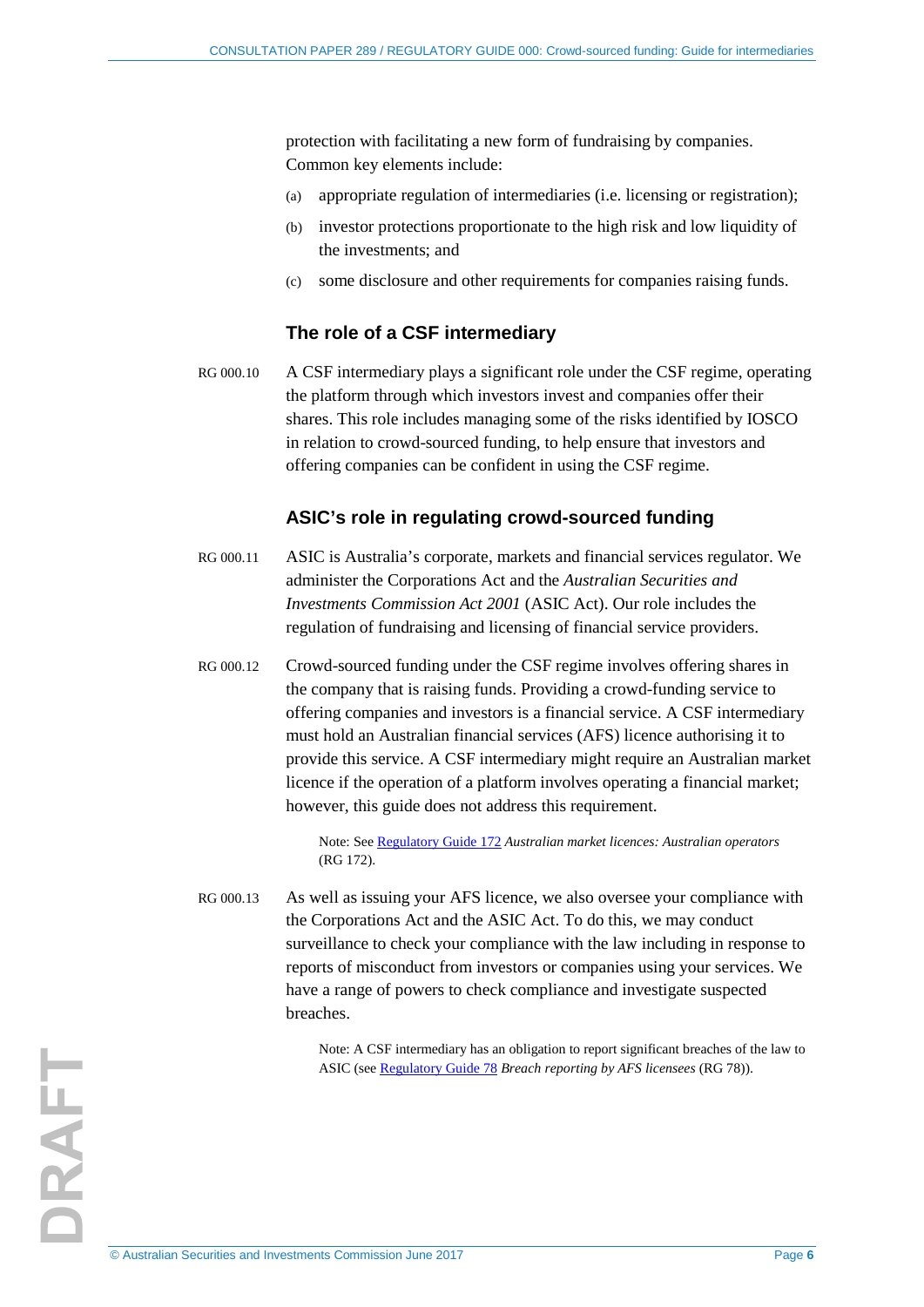## <span id="page-6-0"></span>**Purpose and scope of this guide**

| RG 000.14 | This guide aims to assist you, as a CSF intermediary, to understand and<br>comply with your obligations when providing a crowd-funding service to<br>offering companies and investors. In particular, it will help you: |
|-----------|-------------------------------------------------------------------------------------------------------------------------------------------------------------------------------------------------------------------------|
|           | understand how to apply for an AFS licence authorisation to provide a<br>(a)<br>crowd-funding service;                                                                                                                  |
|           | meet your obligations and responsibilities as an AFS licensee; and<br>(b)                                                                                                                                               |
|           | meet specific requirements under the CSF regime.<br>(c)                                                                                                                                                                 |
| RG 000.15 | This guide covers the key features of the CSF regime in the Corporations<br>Act for CSF intermediaries, as set out in Table 1 below.                                                                                    |

<span id="page-6-1"></span>

|  | Table 1: Key features of the CSF regime for CSF intermediaries |  |
|--|----------------------------------------------------------------|--|
|  |                                                                |  |

| <b>Key feature</b>      | <b>Summary</b>                                                                                                                                                                                                                                                                                                                                                                              | <b>Guidance</b>            |
|-------------------------|---------------------------------------------------------------------------------------------------------------------------------------------------------------------------------------------------------------------------------------------------------------------------------------------------------------------------------------------------------------------------------------------|----------------------------|
| AFS licence obligations | A CSF intermediary needs to hold an AFS licence with an<br>authorisation to provide a crowd-funding service.                                                                                                                                                                                                                                                                                | Section B of<br>this guide |
|                         | As an AFS licensee, you must comply with the general obligations in<br>s912A and other obligations in the Corporations Act. For example,<br>you must have adequate resources and in particular you must meet<br>requirements to demonstrate you will maintain an adequate cash<br>buffer through preparing projections and arranging a report by an<br>auditor on the projections annually. |                            |
| Specific obligations    | A CSF intermediary must meet gatekeeper obligations, including:                                                                                                                                                                                                                                                                                                                             | Section C of               |
| under the CSF regime    | • performing checks on a prospective offering company, CSF offer                                                                                                                                                                                                                                                                                                                            | this guide                 |
|                         | and CSF offer document; and                                                                                                                                                                                                                                                                                                                                                                 | See also                   |
|                         | • not publishing, or not continuing to publish, a CSF offer document<br>on your platform in certain circumstances.                                                                                                                                                                                                                                                                          | Regulatory<br>Guide XXX    |
|                         | Under the CSF regime, you must also:                                                                                                                                                                                                                                                                                                                                                        | Crowd-<br>sourced          |
|                         | • display certain information prominently on your platform;                                                                                                                                                                                                                                                                                                                                 | funding:                   |
|                         | • provide an application facility for all applications under a CSF<br>offer:                                                                                                                                                                                                                                                                                                                | Guide for<br>public        |
|                         | • provide a communication facility for investors to ask questions<br>about a CSF offer, and monitor posts on this facility;                                                                                                                                                                                                                                                                 | companies<br>(RG XXX)      |
|                         | • deal with application money compliantly;                                                                                                                                                                                                                                                                                                                                                  |                            |
|                         | • comply with timing rules for CSF offers;                                                                                                                                                                                                                                                                                                                                                  |                            |
|                         | • appropriately deal with defective CSF offer documents; and                                                                                                                                                                                                                                                                                                                                |                            |
|                         | • ensure advertising is not misleading or deceptive, and advertising<br>of CSF offers directs investors to the general risk warning and<br>CSF offer document.                                                                                                                                                                                                                              |                            |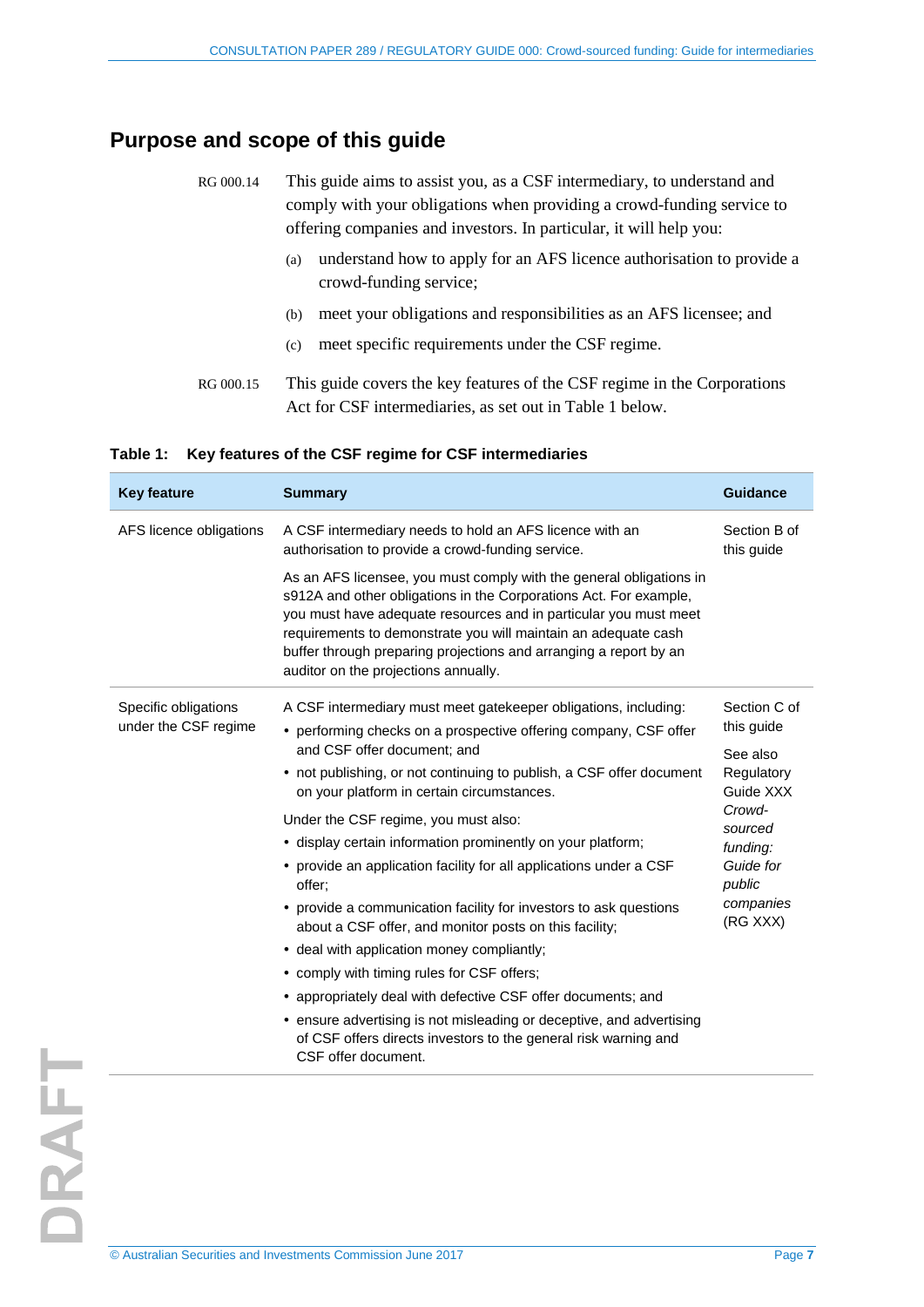| <b>Key feature</b>                           | <b>Summary</b>                                                                                                                                                                                          | <b>Guidance</b>            |
|----------------------------------------------|---------------------------------------------------------------------------------------------------------------------------------------------------------------------------------------------------------|----------------------------|
| Additional obligations<br>for retail clients | A CSF intermediary has additional obligations in relation to retail<br>clients, to help ensure that they can be confident to invest. You must<br>ensure that, for all CSF offers made on your platform: | Section C of<br>this guide |
|                                              | • retail clients complete a risk acknowledgement before applying for<br>shares under a CSF offer:                                                                                                       |                            |
|                                              | • retail clients do not invest more than the investor cap (\$10,000)<br>per company in any 12-month period; and                                                                                         |                            |
|                                              | • retail clients are informed of and able to exercise their cooling-off<br>rights to withdraw from a CSF offer within five days of applying.                                                            |                            |
| Data reporting                               | A CSF intermediary will have obligations to provide information to<br>ASIC about its activities on an annual basis.                                                                                     | Section D of<br>this guide |

### **What is not covered by this guide?**

#### **Companies seeking to make CSF offers**

RG 000.16 To raise funds under the CSF regime, a company must meet certain requirements, including being eligible to make a CSF offer and providing the prescribed disclosure to investors. We provide guidance for companies seeking to raise funds under the CSF regime in Regulatory Guide XXX *Crowd-sourced funding: Guide for public companies* (RG XXX).

#### **Other forms of crowd-sourced funding**

- RG 000.17 This guide does not provide guidance about non-investment crowd-sourced funding, including donation-based crowd-sourced funding and funding based on the pre-purchase of goods and services. This type of crowd-sourced funding is not regulated by ASIC.
- RG 000.18 ASIC is the regulator responsible for investment-based crowd-sourced funding, specifically the equity-based crowd-sourced funding covered by the CSF regime. Other forms of investment-based crowd-sourced funding include business introduction services, personal offers under s708 of the Corporations Act, use of nominee services and fundraising activities arranged as managed investment schemes—these types of fundraising are not covered by this guide.

#### **Business introduction services**

RG 000.19 Some entities provide a service of introducing potential investors to companies looking to raise funds, to enable the companies to make personal offers to those investors. The investors introduced to the companies can be retail and wholesale investors who have registered their interest in investing and receiving personal offers from the type of companies that they are introduced to. This is generally known as a business introduction service,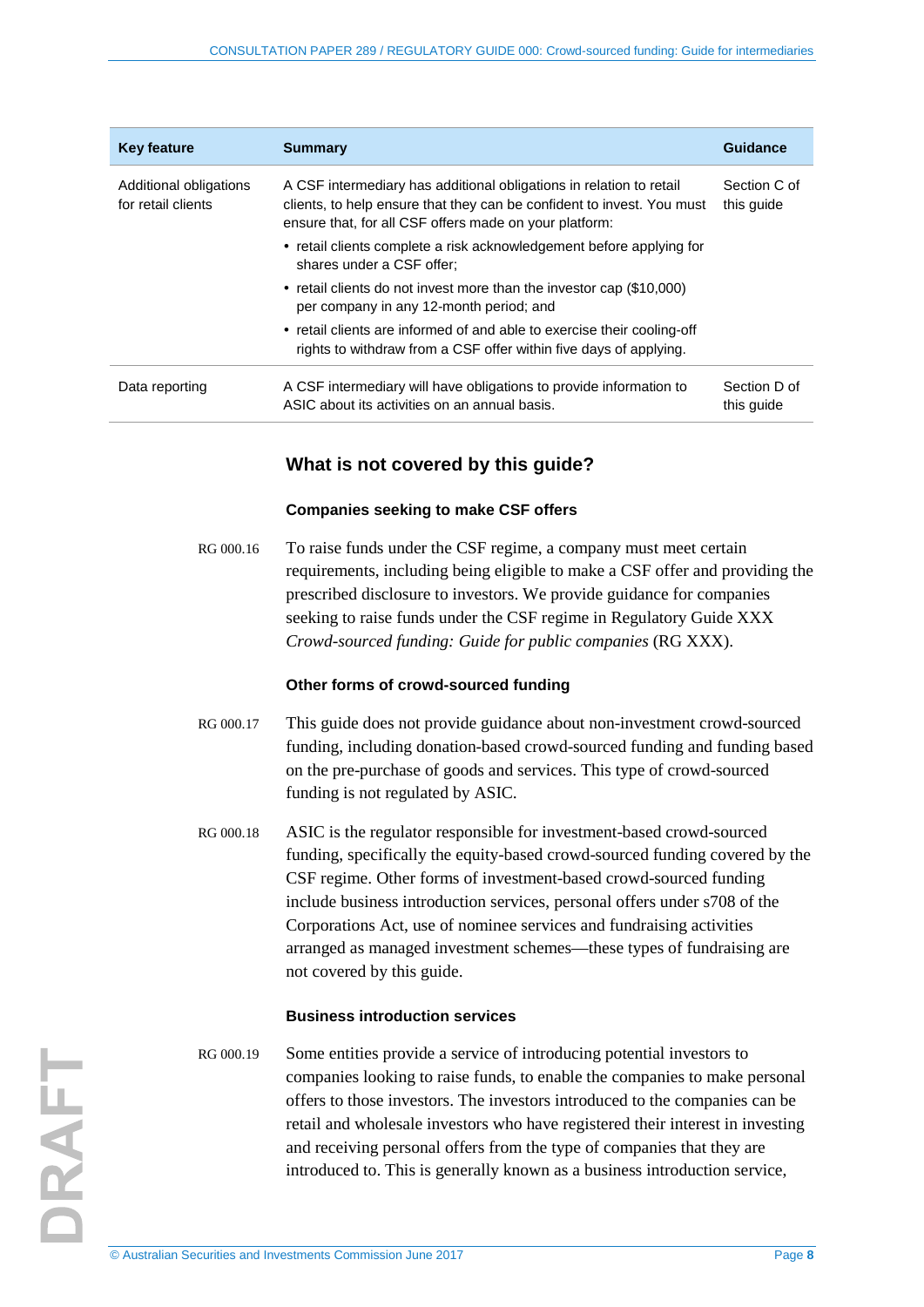and might be promoted as a form of crowd-sourced funding. The business introduction service may be provided in reliance on Class Order [CO 02/273] *Business introduction or matching services* and the personal offers made under s708 of the Corporations Act.

Note: [ASIC Corporations \(Repeal and Transitional\) Instrument 2017/186](https://www.legislation.gov.au/Details/F2017L00283) extends the relief in [CO 02/273] in the same form for two years so that ASIC can review and consult on the policy settings of the relief by 1 April 2019.

RG 000.20 This guide does not apply to entities operating a business introduction service. In light of the CSF regime, these entities must take care in referring to their services as a form of crowd-funding, and make clear to investors that they do not hold an AFS licence to provide a crowd-funding service under the CSF regime and are not subject to the gatekeeping obligations that apply to CSF intermediaries. Retail clients in particular may be misled, or confuse business introduction services with a crowd-funding service provided by a CSF intermediary holding an AFS licence.

#### **Fundraising involving managed investment schemes**

- RG 000.21 Fundraising involving managed investment schemes is another type of investment-based funding, which typically involves the operator of the scheme raising funds for investments that it makes on behalf of investors in the scheme. The fundraising activity may be promoted through a website. In return for making an investment in the scheme, the investors acquire an interest in the scheme that gives them a return based on the performance of the investments chosen and made by the operator of the scheme. The investors may not acquire any specific interest in the investments made by the operator on their behalf.
- RG 000.22 Operating a registered managed investment scheme is a financial service that requires the operator to hold an AFS licence issued by ASIC. Where the scheme is offered to retail clients, it will generally need to be a registered managed investment scheme unless certain exclusions apply. This guide for CSF intermediaries is not directed at operators of managed investment schemes. Operators of managed investment schemes should refer to our dedicated regulatory guides for managed investments schemes.
- RG 000.23 Operators of such managed investment schemes will also need to take care in promoting their products as a form of crowd-funding, to ensure that investors do not confuse their product with CSF offers under the CSF regime. It is important to ensure that investors understand the nature of the investment that is being offered to them and, where applicable, that by investing in the scheme they are not acquiring a specific interest in the investments made on their behalf.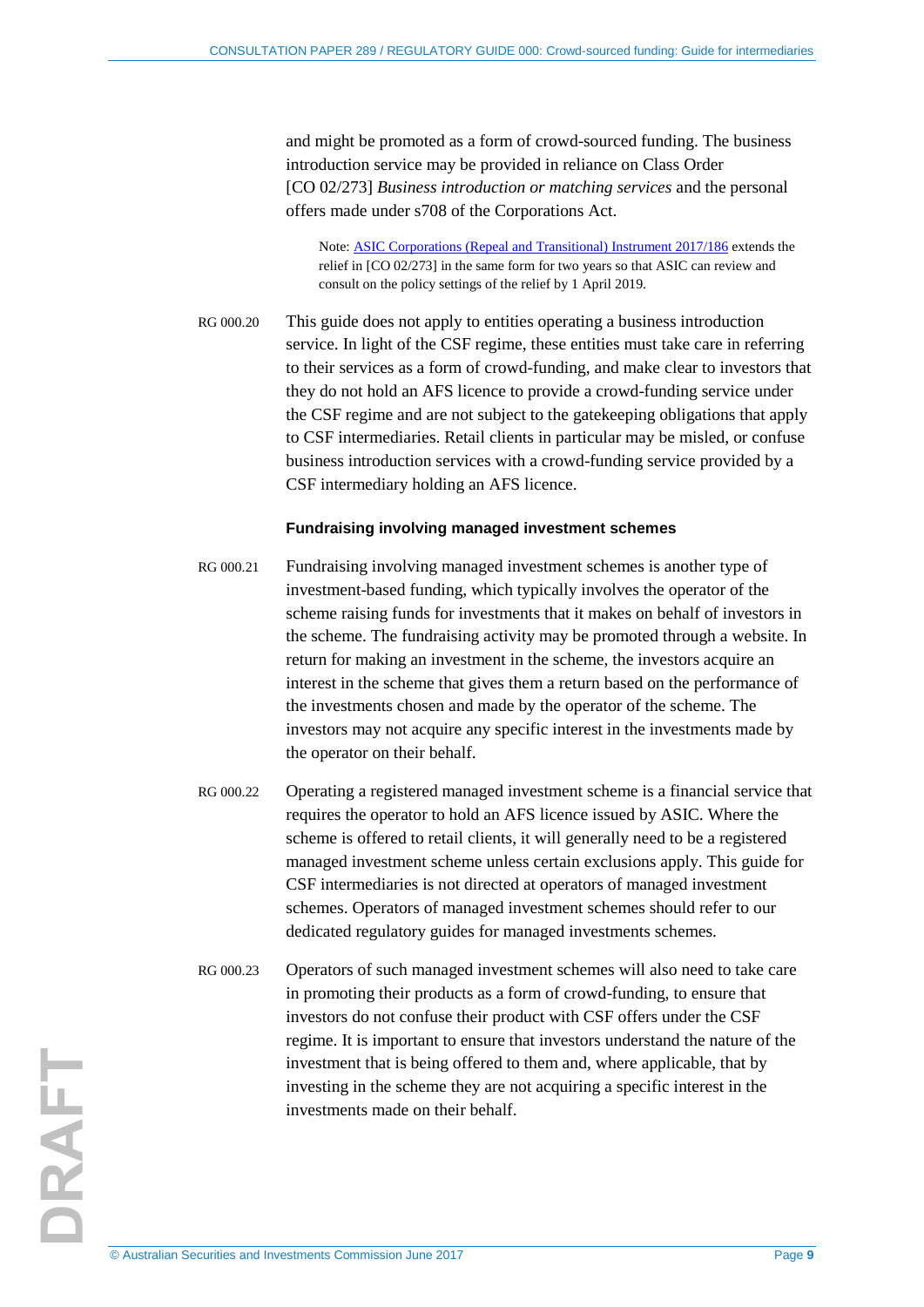#### **Custodial arrangements**

- RG 000.24 The CSF regime does not apply to offers of interests in shares that are held through a nominee as a result of a CSF offer, whether the nominee is the CSF intermediary or another person. A nominee may apply for shares under a CSF offer but will need to comply with applicable laws, including:
	- (a) when carrying on a business of providing a custodial or depository service—holding an AFS licence authorising that service, and meeting the relevant requirements under [Regulatory Guide 133](http://www.asic.gov.au/regulatory-resources/find-a-document/regulatory-guides/rg-133-managed-investments-and-custodial-or-depository-services-holding-assets/) *Managed investments and custodial or depository services: Holding assets* RG 133 and [Regulatory Guide 148](http://asic.gov.au/regulatory-resources/find-a-document/regulatory-guides/rg-148-platforms-that-are-managed-investment-schemes-and-nominee-and-custody-services/) *Platforms that are managed investment schemes and nominee and custody services* (RG 148) and associated legislative instruments. This includes ensuring that, if the client would be acquiring as a retail client if they had acquired directly, the client has access to the CSF offer document, cooling-off rights, and the communication facility; and
	- (b) when carrying on a business of acquiring shares on behalf of the clients of the nominee—holding an AFS licence authorising those dealings.

#### **Marketplace lending**

RG 000.25 Marketplace lending can involve fundraising by small and medium sized businesses through an online platform in the form of a loan (or another credit facility) from the marketplace lending provider, or in some cases by issuing debentures. The funding may be provided by wholesale and retail clients through a managed investment scheme structure. Marketplace lending may be viewed as a form of investment-based crowd-sourced funding, where it involves many small investors providing funds to a business. This guide does not apply to marketplace lending.

> Note: [Information Sheet 213](http://www.asic.gov.au/regulatory-resources/financial-services/marketplace-lending/marketplace-lending-peer-to-peer-lending-products/) *Marketplace lending (peer-to-peer lending) products* (INFO 213) provides guidance for marketplace lending providers.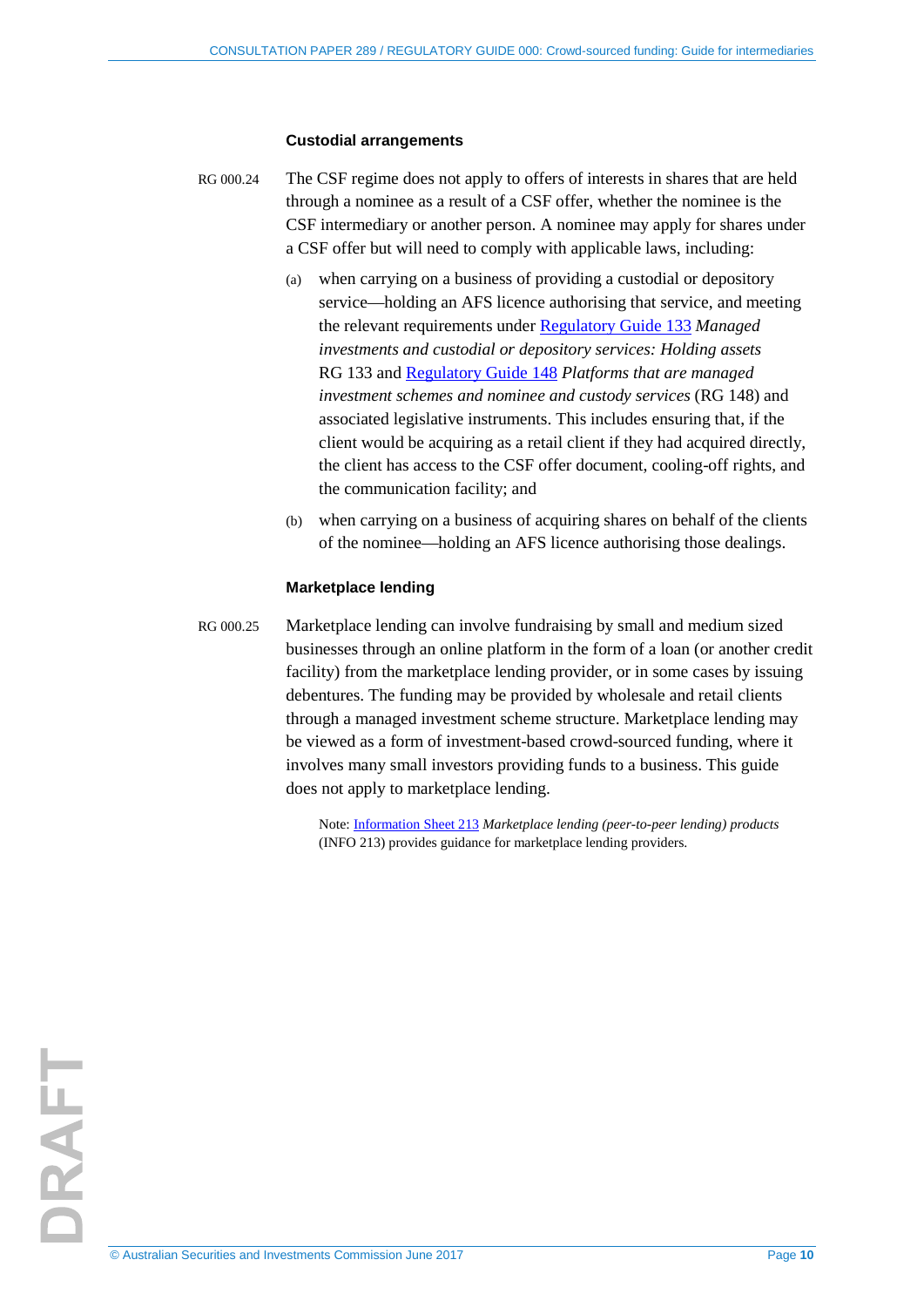## <span id="page-10-0"></span>**B AFS licensee obligations**

#### **Key points**

A CSF intermediary must hold an AFS licence authorising the licensee to provide a crowd-funding service (see [RG 000.26–](#page-10-2)[RG 000.30\)](#page-11-0).

As a CSF intermediary, you must meet the general obligations that apply to AFS licensees about:

- conflicts of interest (see [RG 000.31–](#page-12-2)[RG 000.34\)](#page-12-3);
- adequacy of financial resources (see [RG 000.35](#page-12-4)[–RG 000.42\)](#page-13-0);
- adequacy of other resources, such as human and technological resources (see [RG 000.43–](#page-14-1)[RG 000.54\)](#page-16-2);
- organisational competence (see [RG 000.55](#page-16-3)[–RG 000.72\)](#page-20-1);
- dispute resolution (see [RG 000.73](#page-20-2)[–RG 000.79\)](#page-21-1);
- risk management (see [RG 000.80–](#page-21-2)[RG 000.93\)](#page-24-1);
- compensation arrangements (see [RG 000.94–](#page-24-2)[RG 000.97\)](#page-25-2);
- client money handling (see [RG 000.98–](#page-25-3)[RG 000.99\)](#page-25-4); and
- providing clients with a Financial Services Guide (see [RG 000.100](#page-25-5)[–RG](#page-26-1)  [000.104\)](#page-26-1).

You must also comply with advertising restrictions and be authorised to provide financial product advice, if necessary (see [RG 000.105](#page-26-2)[–RG](#page-28-0)  [000.117\)](#page-28-0).

### <span id="page-10-2"></span><span id="page-10-1"></span>**AFS licence and authorisation to provide a crowd-funding service**

RG 000.26 To be a CSF intermediary, you must have an AFS licence that expressly authorises you to provide a crowd-funding service.

RG 000.27 You do not need an authorisation to deal in the securities offered on your CSF platform (see s766C(2A) of the Corporations Act). However, if you provide financial product advice you will need to have an AFS licence authorisation to do so. See [RG 000.114](#page-27-1)[–RG 000.117](#page-28-0) for guidance about financial product advice provided by CSF intermediaries.

> Note: Providing the CSF offer document, or a statement contained in or drawn from the document which is attributed to the document, is not financial product advice—see reg 7.1.08 of the Corporations Regulations 2001 (Corporations Regulations).

RG 000.28 In deciding whether to grant an AFS licence authorisation to provide a crowd-funding service, we will assess your capacity and expertise to act as a CSF intermediary in accordance with your obligations as an AFS licensee. For example, we will consider whether you are likely to do all things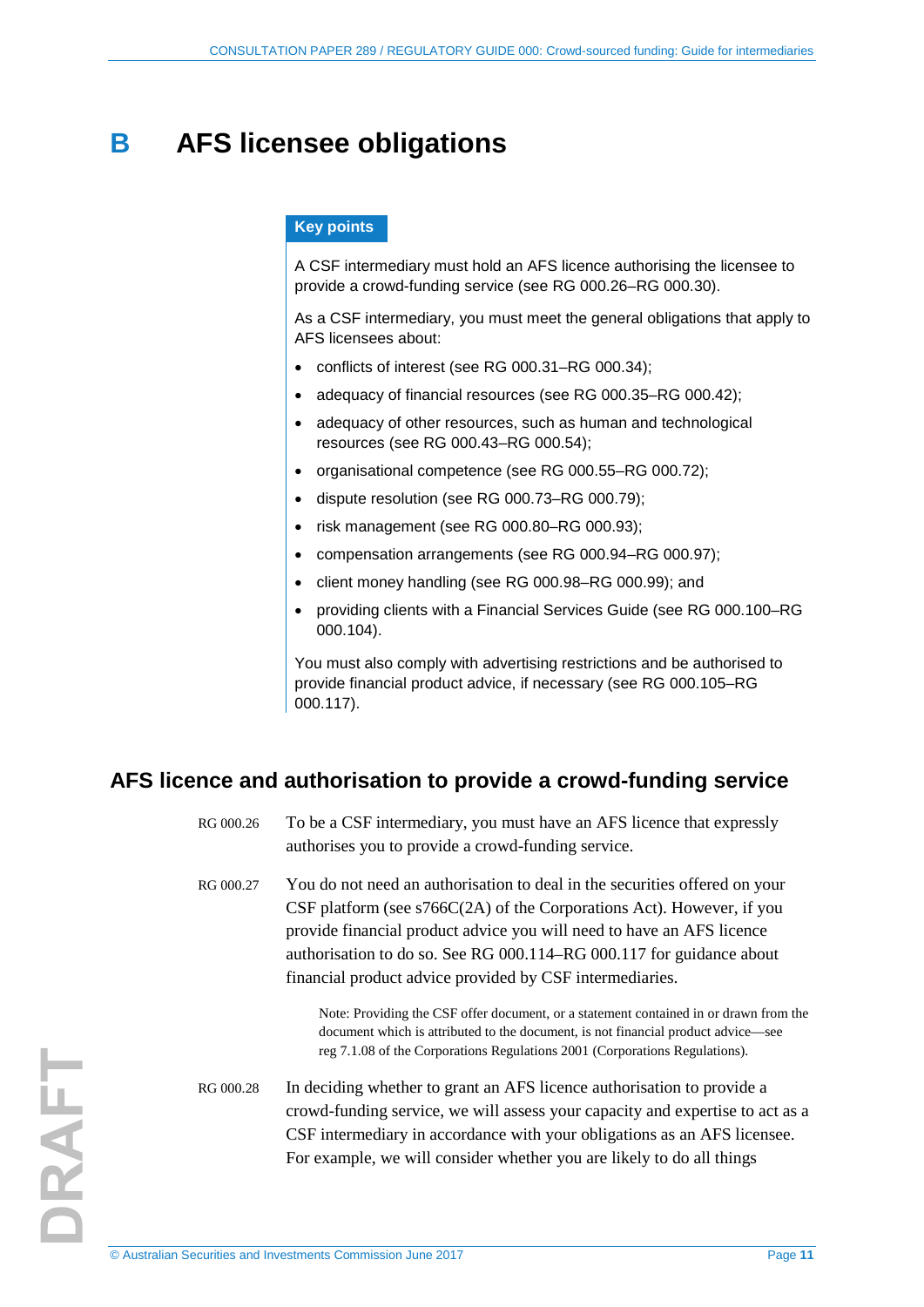necessary to carry on the business efficiently, honestly and fairly. Relevant guidance can be found in:

- (a) [Regulatory Guide 1](http://www.asic.gov.au/regulatory-resources/find-a-document/regulatory-guides/rg-1-afs-licensing-kit-part-1-applying-for-and-varying-an-afs-licence/) *AFS Licensing Kit: Part 1—Applying for and varying an AFS licence* (RG 1);
- (b) [Regulatory Guide 2](http://www.asic.gov.au/regulatory-resources/find-a-document/regulatory-guides/rg-2-afs-licensing-kit-part-2-preparing-your-afs-licence-application/) *AFS Licensing Kit: Part 2—Preparing your AFS licence application* (RG 2);
- (c) [Regulatory Guide 3](http://www.asic.gov.au/regulatory-resources/find-a-document/regulatory-guides/rg-3-afs-licensing-kit-part-3-preparing-your-additional-proofs/) *AFS Licensing Kit: Part 3—Preparing your additional proofs* (RG 3);
- (d) [Regulatory Guide 104](http://www.asic.gov.au/regulatory-resources/find-a-document/regulatory-guides/rg-104-licensing-meeting-the-general-obligations/) *Licensing: Meeting the general obligations* (RG 104);
- (e) [Regulatory Guide 105](http://www.asic.gov.au/regulatory-resources/find-a-document/regulatory-guides/rg-105-licensing-organisational-competence/) *Licensing: Organisational competence* (RG 105);
- (f) [Regulatory Guide 126](http://www.asic.gov.au/regulatory-resources/find-a-document/regulatory-guides/rg-126-compensation-and-insurance-arrangements-for-afs-licensees/) *Compensation and insurance arrangements for AFS licensees* (RG 126);
- (g) [Regulatory Guide 165](http://www.asic.gov.au/regulatory-resources/find-a-document/regulatory-guides/rg-165-licensing-internal-and-external-dispute-resolution/) *Licensing: Internal and external dispute resolution* (RG 165);
- (h) [Regulatory Guide 166](http://www.asic.gov.au/regulatory-resources/find-a-document/regulatory-guides/rg-166-licensing-financial-requirements/) *Licensing: Financial requirements* (RG 166);
- (i) [Regulatory Guide 167](http://www.asic.gov.au/regulatory-resources/find-a-document/regulatory-guides/rg-167-licensing-discretionary-powers/) *Licensing: Discretionary powers* (RG 167); and
- (j) [Regulatory Guide 181](http://www.asic.gov.au/regulatory-resources/find-a-document/regulatory-guides/rg-181-licensing-managing-conflicts-of-interest/) *Licensing: Managing conflicts of interest* (RG 181).

### **Single CSF platform**

- RG 000.29 Generally, we expect that your application for authorisation to provide a crowd-funding service will relate to a single platform, on a particular website. If granted, the authorisation will be tailored to specify the platform that we have assessed.
- <span id="page-11-0"></span>RG 000.30 It must be your platform and should not be, or appear to be, made available by anyone else. A CSF intermediary cannot appoint an authorised representative to operate its platform for dealing with applications under its authorisation to provide crowd-funding services. However, you may have an authorised representative to provide other aspects of the crowd-funding service, such as operating the communication facility on your platform or performing certain checks for your gatekeeper functions (see [RG 000.53](#page-16-4)[–RG](#page-16-2)  [000.54\)](#page-16-2). You may also contract for the provision of IT or other services relating to your platform that are not financial services.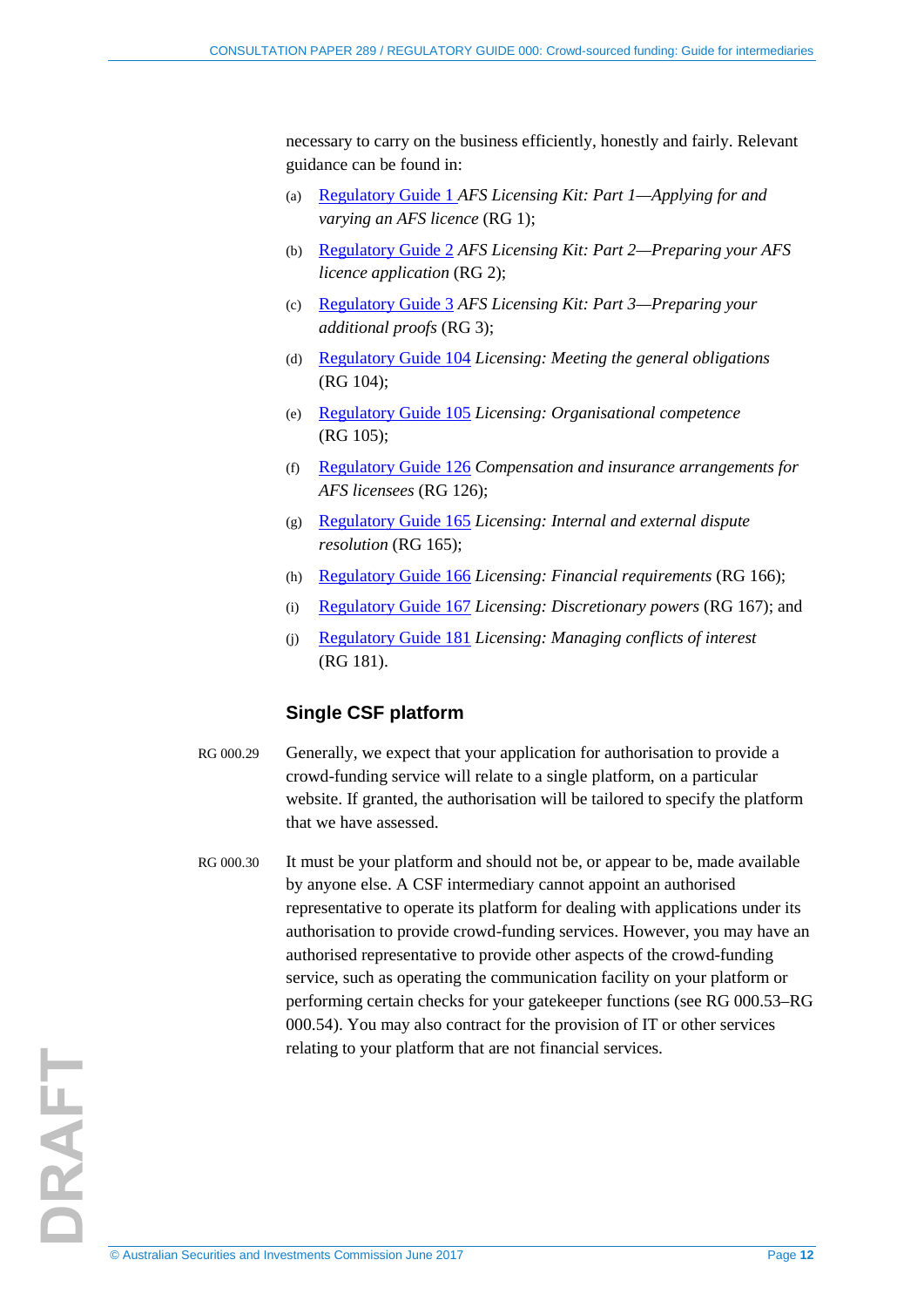### <span id="page-12-2"></span><span id="page-12-0"></span>**Conflicts of interest**

- RG 000.31 An AFS licensee must have adequate arrangements for managing conflicts of interest that may arise wholly, or partially, in relation to the provision of financial services by the licensee or a representative of the licensee as part of the financial services business of the licensee or the representative, under s912A(1)(aa) of the Corporations Act.
- RG 000.32 This obligation will apply in relation to the crowd-funding service provided by you as a CSF intermediary. You should have regard to our general guidance for AFS licensees in RG 181 on conflicts of interest, including our expectations about controlling, avoiding and disclosing conflicts of interest.
- RG 000.33 You should have a written conflicts of interest policy with appropriate measures to identify, document and manage conflicts, and follow that policy in running your business as a CSF intermediary. Disclosure can be a way of managing conflicts, but on its own is not adequate unless it gives sufficient assurance that you are not at risk of not meeting your obligations. The measures need to be adequate to provide confidence that, despite any conflicting interest or duty you may have, you will comply with your obligations as an AFS licensee.
- <span id="page-12-3"></span>RG 000.34 There are no restrictions under the CSF regime on the fee arrangements that may be agreed between a CSF intermediary and a company making a CSF offer, including fees based on the amount of funds raised or on providing an interest in the offering company. You may enter an underwriting arrangement or expect to derive benefits from facilitating secondary trading of shares offered in a CSF offer. However, with such arrangements, conflicts may arise between your interest in earning fees, including by acquiring an interest in the offering company, and your responsibilities as a CSF intermediary—for example, your responsibility in certain circumstances to:
	- (a) not publish, or not continue to publish, a CSF offer document;
	- (b) suspend or close a CSF offer;
	- (c) where relevant, provide compliant financial product advice to investors about products offered through your crowd-funding service or to a prospective offering company about the prospects of raising funds; and
	- (d) deal with (e.g. remove) comments on the communication facility.

### <span id="page-12-4"></span><span id="page-12-1"></span>**Financial resource requirements**

RG 000.35 As an AFS licensee, generally a CSF intermediary must have adequate financial resources: s912A(1)(d) of the Corporations Act. We also consider that your risk management arrangements must be adequate for the risks relating to maintaining any required financial resources.

DRAFT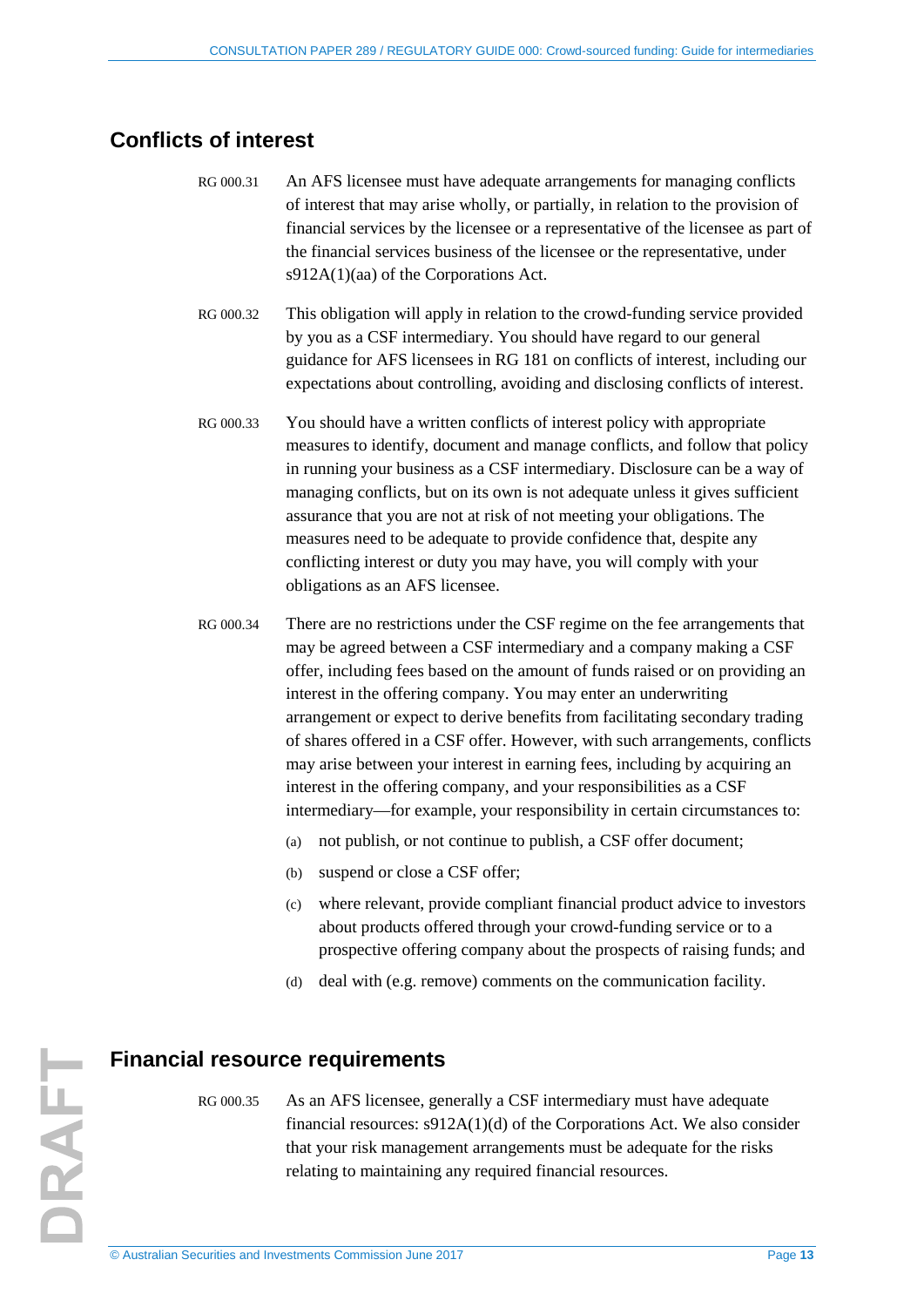- RG 000.36 Some of the financial resource requirements apply to AFS licensees generally, while others apply to particular classes of AFS licensee (such as CSF intermediaries) as set out in RG 166.
- RG 000.37 The specific minimum requirements for CSF intermediaries are provided under modified provisions of Pt 7.6 of the Corporations Act in ASIC Corporations (Financial Requirements for Crowd-Sourced Funding Intermediaries) Instrument 2017/XX.

### **Surplus liquid funds**

RG 000.38 One of the general financial resource requirements is for an AFS licensee to maintain surplus liquid funds (SLF) of \$50,000 if it holds client assets of at least \$100,000. As a CSF intermediary, you may hold at least \$100,000 of client assets (such as application money) from time to time, and you will need to meet the SLF requirement at those times.

Note: See Section C of RG 166.

### **Cash needs requirement**

- RG 000.39 As an AFS licensee, a CSF intermediary needs to demonstrate that it expects to have sufficient cash to meet its expenses, including the costs involved in ensuring compliance with its AFS licensee obligations.
- RG 000.40 This is done for a CSF intermediary through cash flow projections that cover at least 12 months ahead, based on reasonable assumptions about what is most likely, and approved by your directors or governing body (or you, if the CSF intermediary is a natural person) at least every three months.

Note: For further information see Appendix 9 to RG 166.

RG 000.41 The cash flow projections need to show that you held, at all times covered by the projection, a cash buffer of at least 5% of projected 12-month cash outflows or, if higher, the cash outflows in a previous full financial year.

Note: Cash and cash flow are explained in RG 166.137–RG 166.39.

### **Audit**

<span id="page-13-0"></span>RG 000.42 As an AFS licensee, you must lodge annual financial statements with ASIC under s989A of the Corporations Act, and an audit report on those statements. The auditor is also required to audit compliance with any SLF and other financial requirements, and express certain opinions on compliance with the requirements about trust accounts.

Note: For further information see Appendix 9 to RG 166.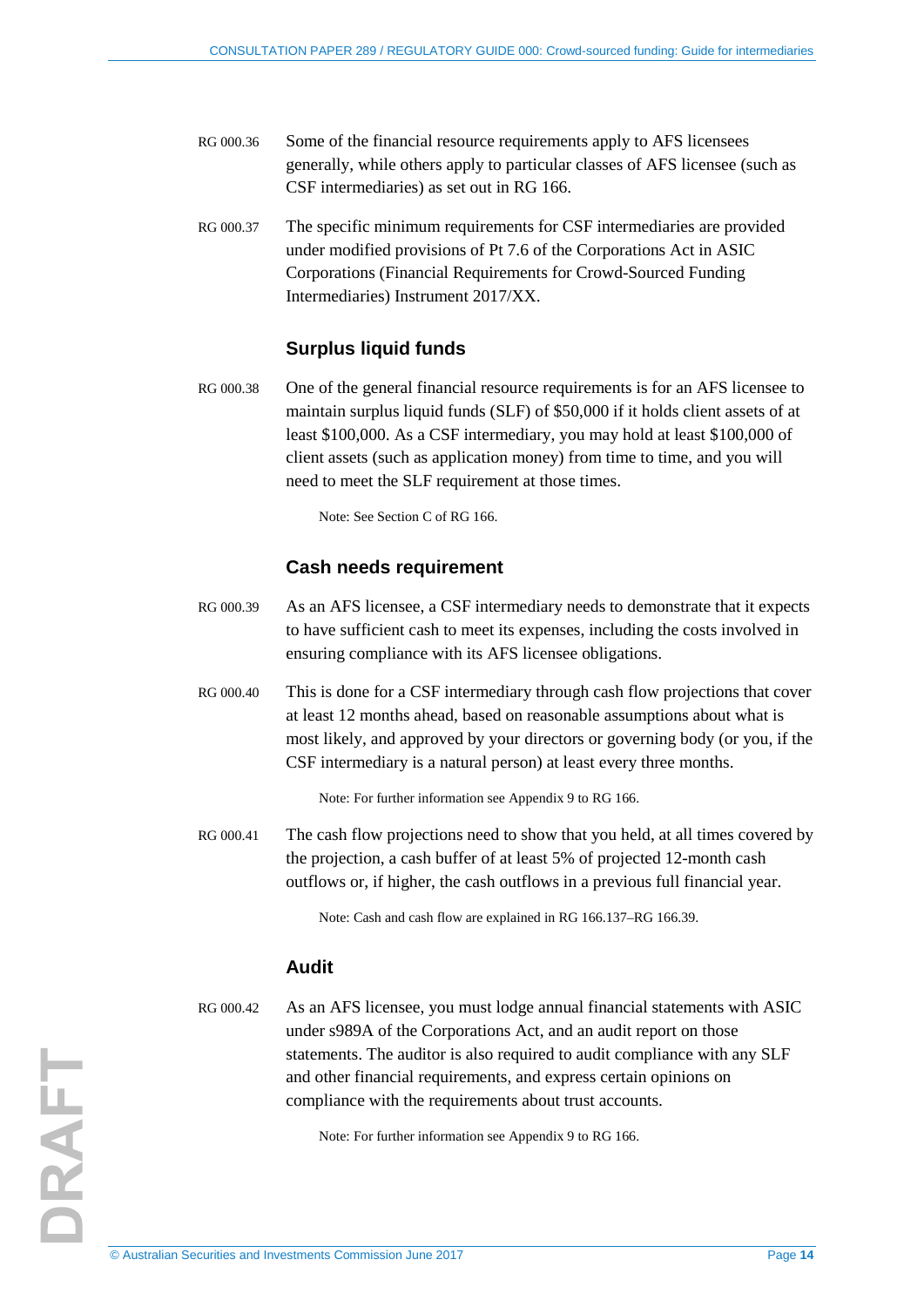### <span id="page-14-1"></span><span id="page-14-0"></span>**Adequacy of other resources**

RG 000.43 Demonstrating adequate human and technological resources is crucial to show that you have the capacity to carry on your financial services business in full compliance with the Corporations Act, including the requirement to comply with the financial services laws and to supervise your representatives.

> Note: See the *AFS Licensing Kit* (RG 1, RG 2 and RG 3), RG 104 (particularly Section E) and RG 105.

#### **Human resources**

- RG 000.44 Whether your human resources are adequate will depend on the nature, scale and complexity of your business. You need to have enough people to:
	- (a) comply with all of your obligations under the law;
	- (b) carry out monitoring and supervision; and
	- (c) meet your current and anticipated future operational needs.
- RG 000.45 You need to regularly review the adequacy of your human resources. We expect that you will identify key indicators of inadequate human resources.
- RG 000.46 As a CSF intermediary, you should have people within your business who:
	- (a) sufficiently understand the platform and underlying technology to ensure it operates as expected and, to the extent possible, without system issues (we expect you to have at least one person in your business with this understanding);
	- (b) provide or monitor any authorised representatives;
	- (c) provide and maintain the application and communication facilities; and
	- (d) meet all of the CSF intermediary gatekeeper obligations, including:
		- (i) performing the required checks (see RG  $000.119 RG\ 000.129$ );
		- (ii) complying with restrictions on publication of CSF offer documents (see [RG 000.130\)](#page-32-1); and
		- (iii) meeting the requirements for dealing with application money (see [RG 000.148](#page-36-1)[–RG 000.149\)](#page-36-2).
- RG 000.47 As the CSF intermediary, you must provide an application facility for CSF offers made through your platform, although you may use technology provided by others in doing so. If you choose to outsource other functions relating to your crowd-funding services, we expect you to have people within the business who understand these functions to appropriately monitor and assess the outsourced service provider's performance, to help ensure that you meet your general obligations: see [RG 000.54.](#page-16-2)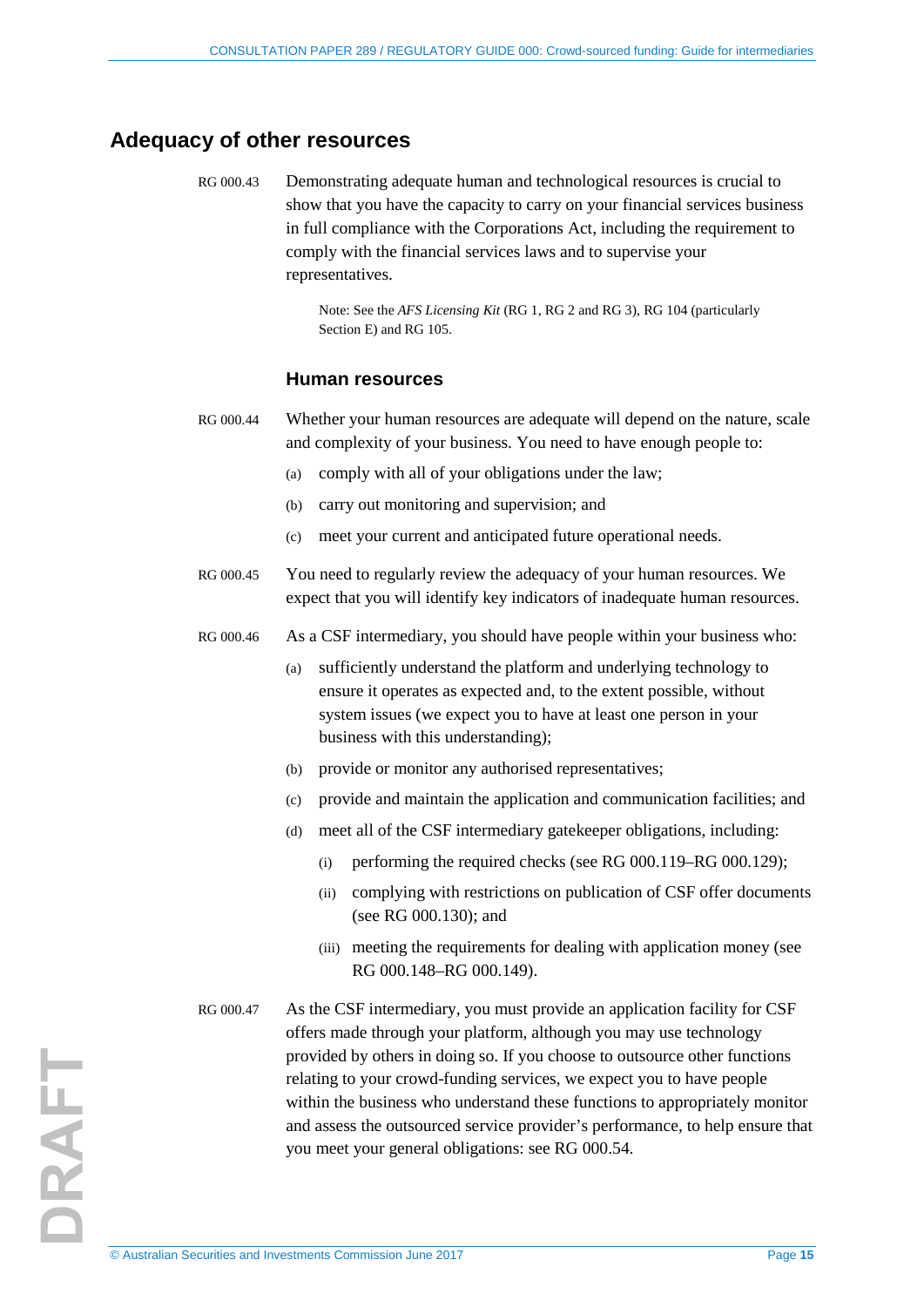### **Technological resources**

| RG 000.48 | As an AFS licensee authorised to provide a crowd-funding service, you   |
|-----------|-------------------------------------------------------------------------|
|           | should have sufficient technological resources, including resources to: |

- (a) provide and maintain the platform technology, and ensure an appropriate level of system availability to comply with your day-to-day gatekeeper obligations and rules, for example:
	- (i) for the application facility—caps on investment rules (see [RG](#page-39-0)  [000.167](#page-39-0)[–RG 000.168\)](#page-40-1) and timing rules related to a CSF offer (see [RG 000.150](#page-37-1)[–RG 000.153\)](#page-38-2); and
	- (ii) for the communication facility—ensuring appropriate oversight of posts to identify and promptly remove any information that is misleading or not in good faith (see [RG 000.142](#page-35-1)[–RG 000.145\)](#page-36-3);
- (b) maintain client records and data integrity, and meet annual reporting requirements, for ASIC to monitor your ongoing capability to effectively perform the crowd-funding service and ensure confidence in the market for shares offered under the CSF regime (see [RG 000.172\)](#page-41-1);
- (c) protect confidential and other information, taking into account cyber risks and events that may occur;
- (d) meet current and anticipated future operational needs, including in relation to system capacity; and
- (e) comply with all obligations as an AFS licensee.
- RG 000.49 You should also have adequate business continuity, backup and disaster recovery plans for any systems that support the platform.

#### **Reviewing your information technology (IT) systems**

- RG 000.50 You need to regularly review the adequacy of your technological resources to manage your risk of non-compliance.
- RG 000.51 When reviewing your IT systems, you need to consider:
	- (a) your IT system security;
	- (b) the currency of your hardware and software;
	- (c) the quality and relevance of the applications you use, including as demonstrated by user testing;
	- (d) your disaster recovery systems and business resumption capacity;
	- (e) the number of users;
	- (f) the ongoing viability of software and other service providers;
	- (g) the response times of your IT systems;
	- (h) the down times of your IT systems;
	- (i) your use of legacy IT systems; and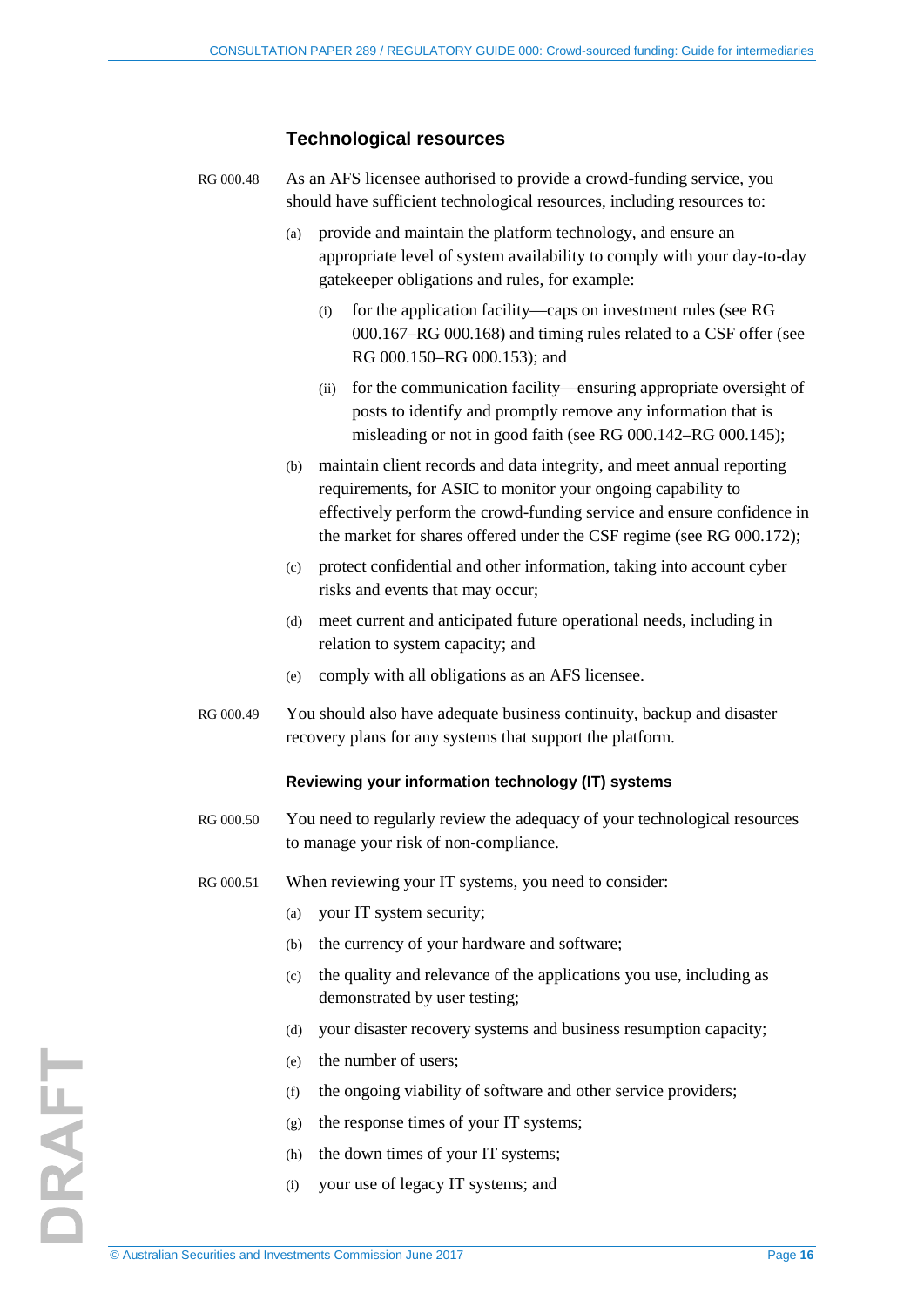- (j) complaints (e.g. from staff, clients or service providers) about your IT systems.
- RG 000.52 We may ask you to provide evidence of your process for overseeing and monitoring the relevant systems—including the platform, application facility and communication facility—regardless of whether aspects of these functions are performed in-house or outsourced (see also [RG 000.30\)](#page-11-0).

### <span id="page-16-4"></span><span id="page-16-0"></span>**Outsourcing functions that relate to your licence**

- RG 000.53 If an outsourced function is required to be provided by a CSF intermediary, including all aspects of the role of a CSF intermediary under Pt 6D.3A of the Corporations Act, the person to whom it is outsourced must be an officer or employee of the CSF intermediary or its related body corporate, or an authorised representative. This would apply, for example, to conducting checks required of the CSF intermediary as a gatekeeper, provision of the communication facility or provision of the application facility.
- <span id="page-16-2"></span>RG 000.54 If you outsource functions that relate to your AFS licence, you remain responsible for complying with your obligations as a licensee (see s769B of the Corporations Act). If the outsourced service provider is providing a crowd-funding service by performing any of your obligations on your behalf, or providing other financial services on your behalf, then they are your representative. You are required to take reasonable steps to ensure that your representatives comply with the financial services laws (s912A(1)(ca)) and are adequately trained and competent to provide those financial services  $(s912A(1)(e))$ . For any outsourced service, we expect that you will:
	- (a) have measures in place to ensure that due skill and care is taken in choosing suitable service providers;
	- (b) monitor the ongoing performance of service providers; and
	- (c) appropriately deal with any actions by service providers that breach service level agreements or your obligations as a licensee.

### <span id="page-16-3"></span><span id="page-16-1"></span>**Organisational competence**

RG 000.55 You need to be able to show that you can comply with the organisational competence obligation from the time you are granted an AFS licence, and on an ongoing basis. We cannot grant you a licence if we have reason to believe you will be likely to contravene this obligation: s913B(1)(b) of the Corporations Act.

> Note: You should read the *AFS Licensing Kit* (RG 1, RG 2 and RG 3), which explains the licence application process and the 'proof' documents you may need to provide to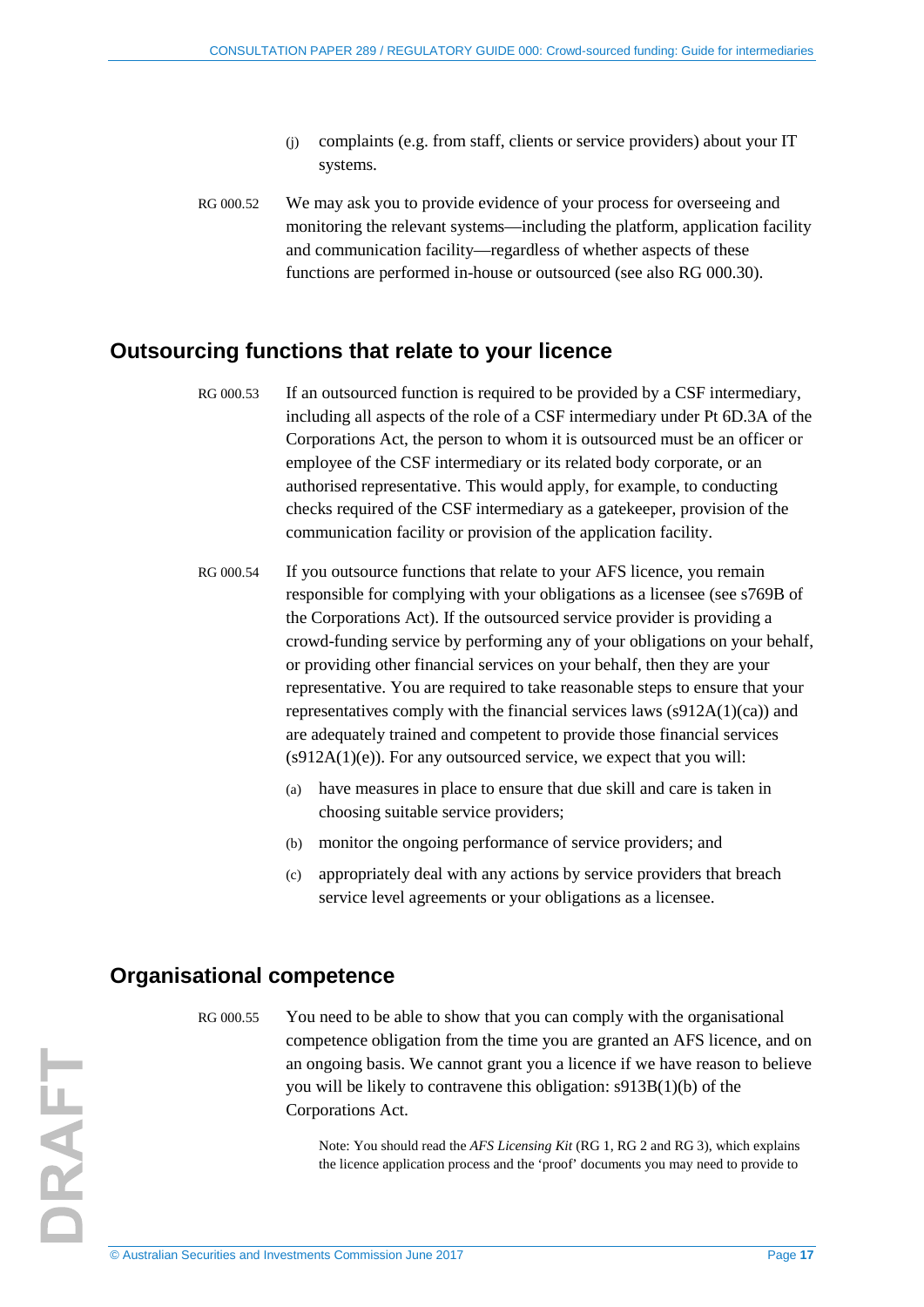support your application. You will need to submit a C11 CSF intermediary non-core proof, in addition to other proofs.

RG 000.56 You must have and maintain the competence to provide the financial services covered by your AFS licence: s912A(1)(e) of the Corporations Act. We refer to this obligation as the 'organisational competence obligation', because it requires you to be competent at the organisational level.

> Note: There is a separate obligation under s912A(1)(f) to ensure the representatives who provide financial services on your behalf are trained and competent to do so (see RG 105.20).

### **Responsible managers**

- RG 000.57 We assess your compliance with the organisational competence obligation by looking at the knowledge and skills of the people who manage your financial services business (referred to as your 'responsible managers').
- RG 000.58 In assessing the competency of your nominated responsible managers, we will look at a combination of their relevant experience, training and qualifications. The different options for demonstrating the competency of your responsible managers are set out in Section C of RG 105. These options provide flexibility for responsible managers with a range of different educational and occupational backgrounds.
- RG 000.59 Who you nominate as your responsible managers will depend on the nature, scale and complexity of your business: see RG 105.42. Usually, people with direct responsibility for significant day-to-day decisions about your financial services will be people who decide how your financial services are provided and supervise the provision of those services. They do not need to actually provide financial services on your behalf, although they might do so.
- RG 000.60 At a minimum, you need to nominate one or more responsible managers who:
	- (a) are directly responsible for significant day-to-day decisions about the ongoing provision of your financial services (see RG 105.21– RG 105.25);
	- (b) together, have appropriate knowledge and skills for all of your financial services—this includes providing the platform and performing all other aspects of the role of a CSF intermediary under the CSF regime; and
	- (c) individually, meet one of the five options for demonstrating appropriate knowledge and skills relevant to their role, having regard to the functions required to provide your financial services compliantly.
- RG 000.61 When nominating your responsible managers, you also need to ensure they are of 'good fame and character', as we consider this when we assess an application for an AFS licence.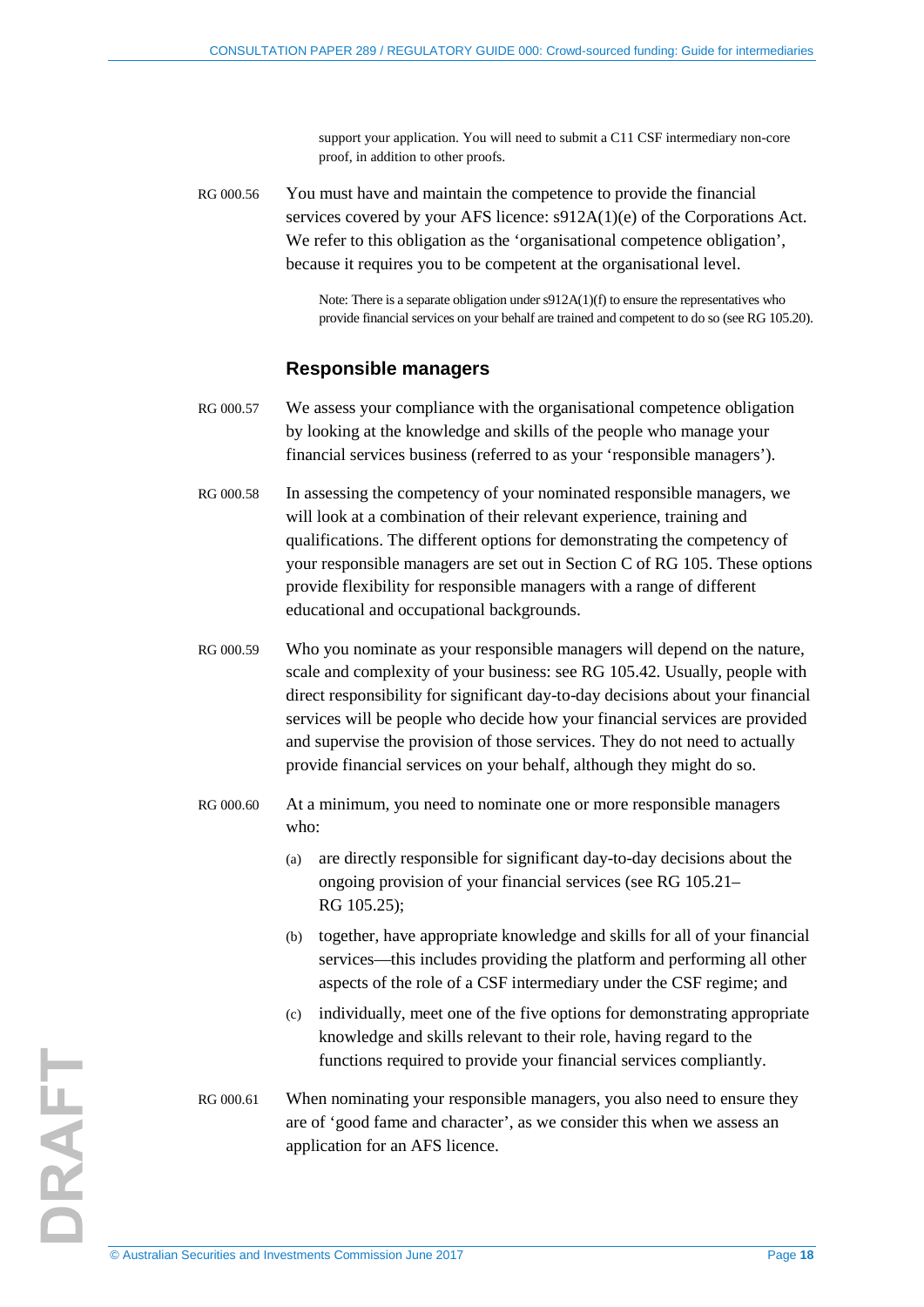Note: For more information on the good fame and character requirement, see the *AFS Licensing Kit* (RG 1, RG 2 and RG 3).

<span id="page-18-0"></span>RG 000.62 Our general policy for AFS licensees about competency assessment will apply to CSF intermediaries. As a crowd-funding service is a new financial service, you may look to rely on Option 5 in RG 105 to demonstrate the competency requirements. Experience that may be relevant to demonstrating your responsible managers' competence might include:

- (a) experience as an investor directed portfolio service (IDPS) platform operator, managed discretionary accounts (MDA) operator or conducting due diligence on investments to be offered to retail clients as part of admission to an approved product list for advisers;
- (b) experience dealing in securities, for example as a stockbroker;
- (c) experience as a corporate adviser in mergers and acquisitions, listing, takeovers and rights offers, initial public offers, corporate actions, underwriting and placements of securities;
- (d) fund management experience (including registered and unregistered managed investment schemes);
- (e) experience operating a crowd-sourced funding platform, including noninvestment or investment-based, using a wholesale or registered scheme arrangement or small-offers exemption under s708 of the Corporations Act;
- (f) experience as an operator of an investment-based crowd-sourced funding platform, including overseas (such as in New Zealand);
- (g) experience as a financial market operator in Australia or overseas; and
- (h) experience operating a platform-based financial services business, such as marketplace lending.

#### **Key persons**

RG 000.63 If we are satisfied with your organisational competence, but we consider you are heavily dependent on the knowledge and skills of one or two responsible managers, we will generally include a 'key person condition' in your AFS licence. The key person condition will name those responsible managers whose competence we consider you heavily depend on, and you will need to inform us if that person leaves the business: see RG 105.83.

### **Measures for maintaining organisational competence**

RG 000.64 Once you have an AFS licence, you must maintain your organisational competence at all times. We expect a licensee to stop providing financial services for which a key person was appointed, where that person leaves and has not been replaced with someone else who meets the competence standards required under RG 105 (see [RG 000.62\)](#page-18-0). This does not affect the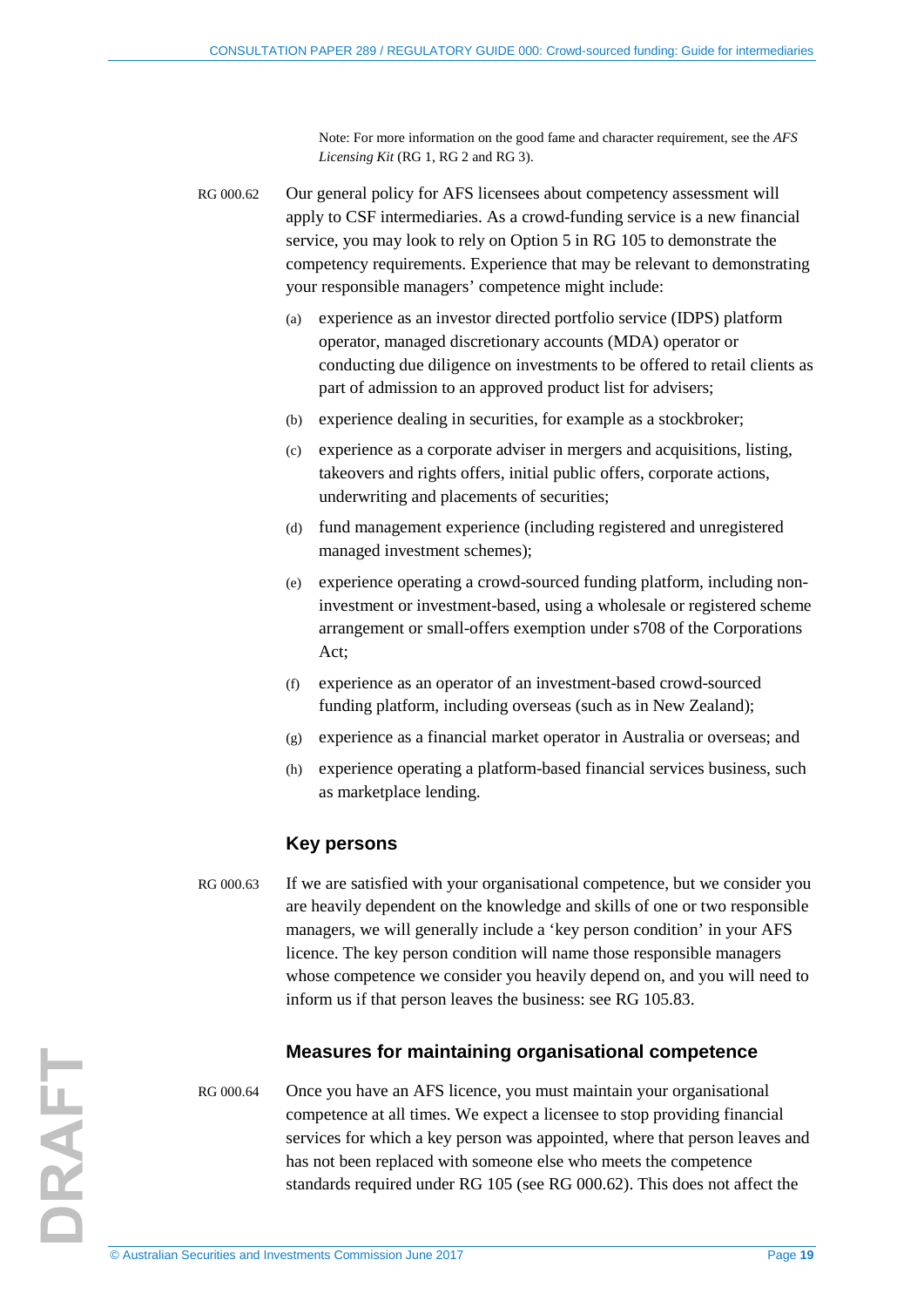obligations of a CSF intermediary under the Corporations Act in relation to money already held under a CSF offer.

RG 000.65 If we have reason to believe you are not complying with the organisational competence obligation, we may take administrative action. This could include suspending or cancelling your licence, or imposing additional licence conditions: s915C(1)(a) and 914A(1) of the Corporations Act.

> Note: For guidance on our administrative powers, se[e Regulatory Guide 98](http://www.asic.gov.au/regulatory-resources/find-a-document/regulatory-guides/rg-98-licensing-administrative-action-against-financial-services-providers/) *Licensing: Administrative action against financial services providers* (RG 98).

RG 000.66 We expect your measures for complying with the organisational competence obligation will ensure that you:

- (a) review your organisational competence on a regular basis and whenever your responsible managers or business activities change;
- (b) maintain and update the knowledge and skills of your responsible managers; and
- (c) keep records showing that you have reviewed your organisational competence and the steps you have taken to maintain your organisational competence.

Note: For more information on compliance measures, see Sections B and C of RG 104.

- RG 000.67 We expect you to document your measures to help demonstrate your compliance with the organisational competence obligation.
- RG 000.68 If you breach, or are likely to breach, the organisational competence obligation, you may need to notify us: s912D of the Corporations Act.

Note: For guidance on breach reporting, see RG 78.

### **Changes to the business**

RG 000.69 If you are applying for a new AFS licence, or adding new responsible managers for a variation to your existing licence, you will need to provide us with information about your nominated responsible managers: see RG 2.261–RG 2.293. You should ensure that this information explains as precisely as possible how the knowledge and skills of each nominated responsible manager will support the particular financial services for which you wish to be authorised.

> Note 1: If you are varying your AFS licence and intend to nominate additional responsible managers to meet the competencies of the new authorisation, you will first need to complete [Form FS20](http://asic.gov.au/regulatory-resources/forms/forms-folder/fs20-change-of-details-for-an-australian-financial-services-licence/) *Change of details for an Australian financial services licence*.

> Note 2: If you appoint an authorised representative, you must generally lodge a notice with ASIC of the appointment (s916F of the Corporations Act).

RG 000.70 We expect you to review your organisational competence and ensure you will maintain it before you make any changes to your business, such as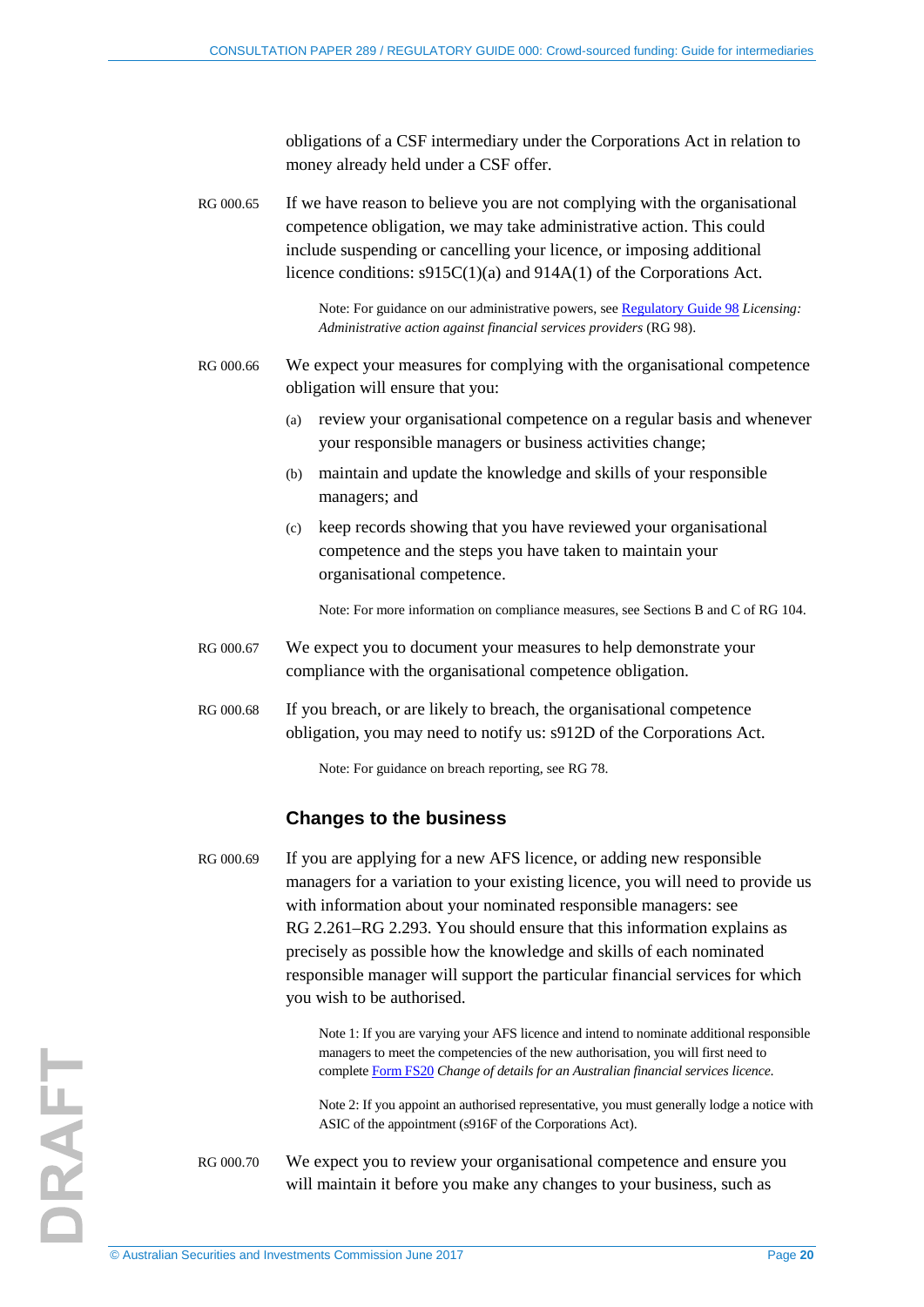expanding your range of financial services or products or replacing a responsible manager.

### **Training and competence**

- RG 000.71 You have an obligation to ensure your representatives are trained and competent to provide financial services on your behalf.
- <span id="page-20-1"></span>RG 000.72 We expect you to:
	- (a) identify the knowledge and skills your representatives need to competently provide your financial services;
	- (b) ensure that they have the necessary knowledge and skills;
	- (c) ensure that they undertake continuing training programs to maintain and update their knowledge and skills; and
	- (d) maintain a record of their training as required under reg  $7.6.04(1)(d)$ .

### <span id="page-20-2"></span><span id="page-20-0"></span>**Dispute resolution**

- RG 000.73 A CSF intermediary that provides a crowd-funding service to retail clients must have a dispute resolution system that meets certain requirements, available for those retail clients (see RG 165).
- RG 000.74 The dispute resolution system must consist of:
	- (a) internal dispute resolution (IDR) procedures; and
	- (b) membership of one or more ASIC-approved external dispute resolution (EDR) schemes.

### **Internal dispute resolution procedures**

- RG 000.75 Your IDR procedures must:
	- (a) comply with the standards and requirements made or approved by ASIC; and
	- (b) cover complaints made by retail clients in relation to the crowd-funding service.
- RG 000.76 We explain what an AFS licensee must do to have a dispute resolution system that meets our requirements in Section B of RG 165.
- RG 000.77 A CSF intermediary will have two types of clients in relation to a CSF offer:
	- (a) the investor making an application for the CSF offer; and
	- (b) the company making the CSF offer.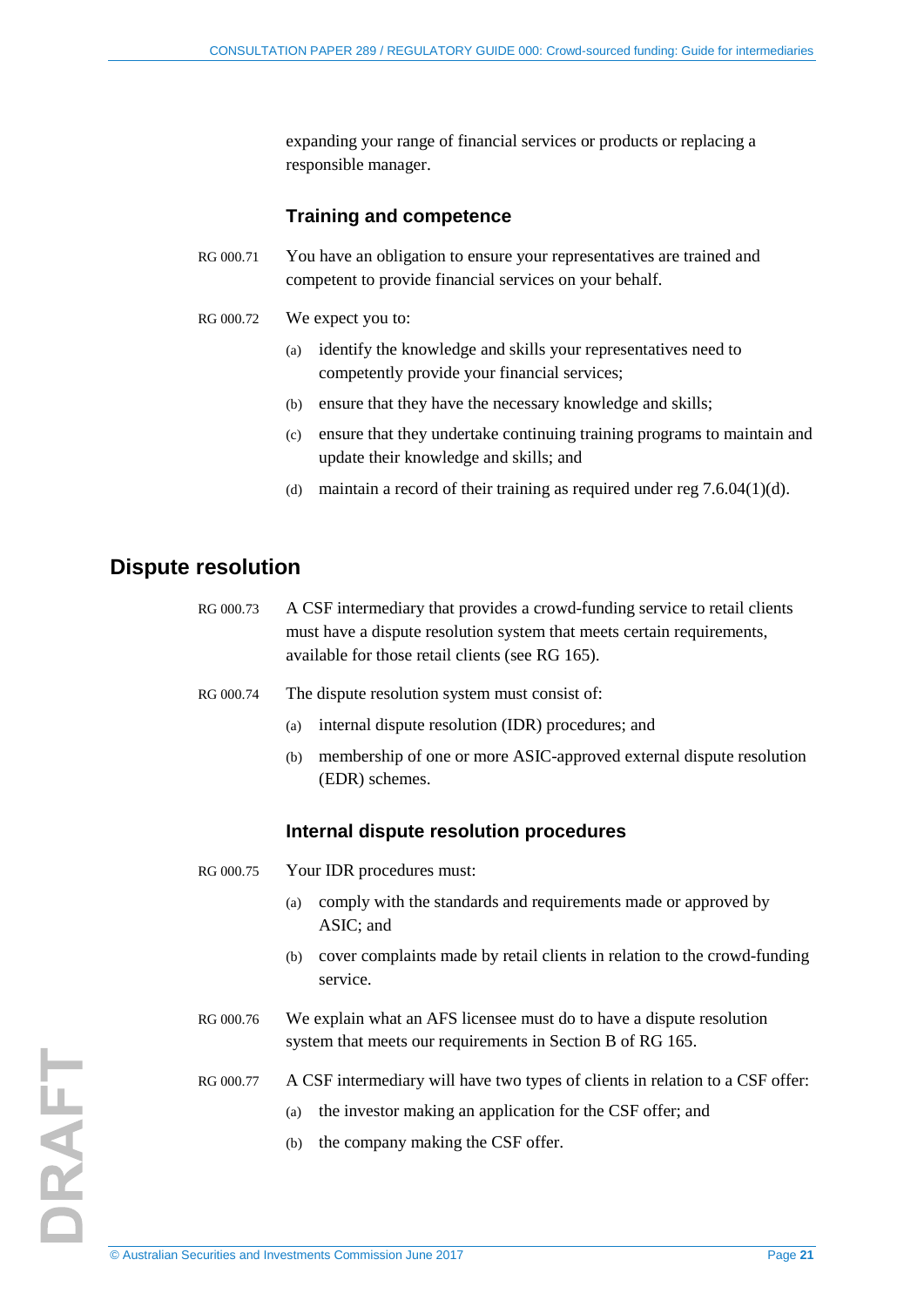RG 000.78 Your IDR procedures will therefore need to cover complaints made by either type of client, where they are a retail client.

Note: See [RG 000.162](#page-39-1) on when a client is a retail client for the purposes of the CSF regime.

### **Membership of an external dispute resolution scheme**

<span id="page-21-1"></span>RG 000.79 A CSF intermediary must be a member of an EDR scheme or schemes that cover—or together cover—complaints made by retail clients in relation to the crowd-funding service: s912A. Our guidance about membership of ASIC-approved EDR schemes is set out in Section C of RG 165.

### <span id="page-21-2"></span><span id="page-21-0"></span>**Risk management**

| RG 000.80 | As an AFS licensee, you must have adequate risk management systems<br>under $s912A(1)(h)$ of the Corporations Act (except for certain bodies<br>regulated by APRA). You must also have measures in place to ensure that<br>you comply with this obligation on an ongoing basis: see RG 104.35.                                                                                                  |  |
|-----------|-------------------------------------------------------------------------------------------------------------------------------------------------------------------------------------------------------------------------------------------------------------------------------------------------------------------------------------------------------------------------------------------------|--|
|           | Note: Section D of RG 104 provides general guidance on the obligation to have<br>adequate risk management systems.                                                                                                                                                                                                                                                                              |  |
| RG 000.81 | This means that you need to explicitly identify the risks you face and their<br>likelihood and potential impact, and have measures in place to keep the risks<br>to an acceptable minimum. We expect your risk management systems will:                                                                                                                                                         |  |
|           | be based on a structured and systematic process that takes into account<br>(a)<br>your obligations under the Corporations Act;                                                                                                                                                                                                                                                                  |  |
|           | identify and evaluate risks faced by your business, focusing on risks of<br>(b)<br>non-compliance with the financial services laws that adversely affect<br>clients;                                                                                                                                                                                                                            |  |
|           | establish and maintain controls designed to manage or mitigate those<br>(c)<br>risks; and                                                                                                                                                                                                                                                                                                       |  |
|           | fully implement and monitor those controls to ensure they are effective.<br>(d)                                                                                                                                                                                                                                                                                                                 |  |
| RG 000.82 | Your risk management systems will depend on the nature, scale and<br>complexity of your business and your risk profile. They will be different for<br>each AFS licensee. Your risk management systems will also need to adapt as<br>your business develops and your business risk profile changes over time, so<br>they will need to include arrangements for review of the risks and controls. |  |
| RG 000.83 | If you use external providers to provide functions that relate to your AFS<br>licence, your risk management measures will be different than if you<br>performed those functions in-house.                                                                                                                                                                                                       |  |
|           |                                                                                                                                                                                                                                                                                                                                                                                                 |  |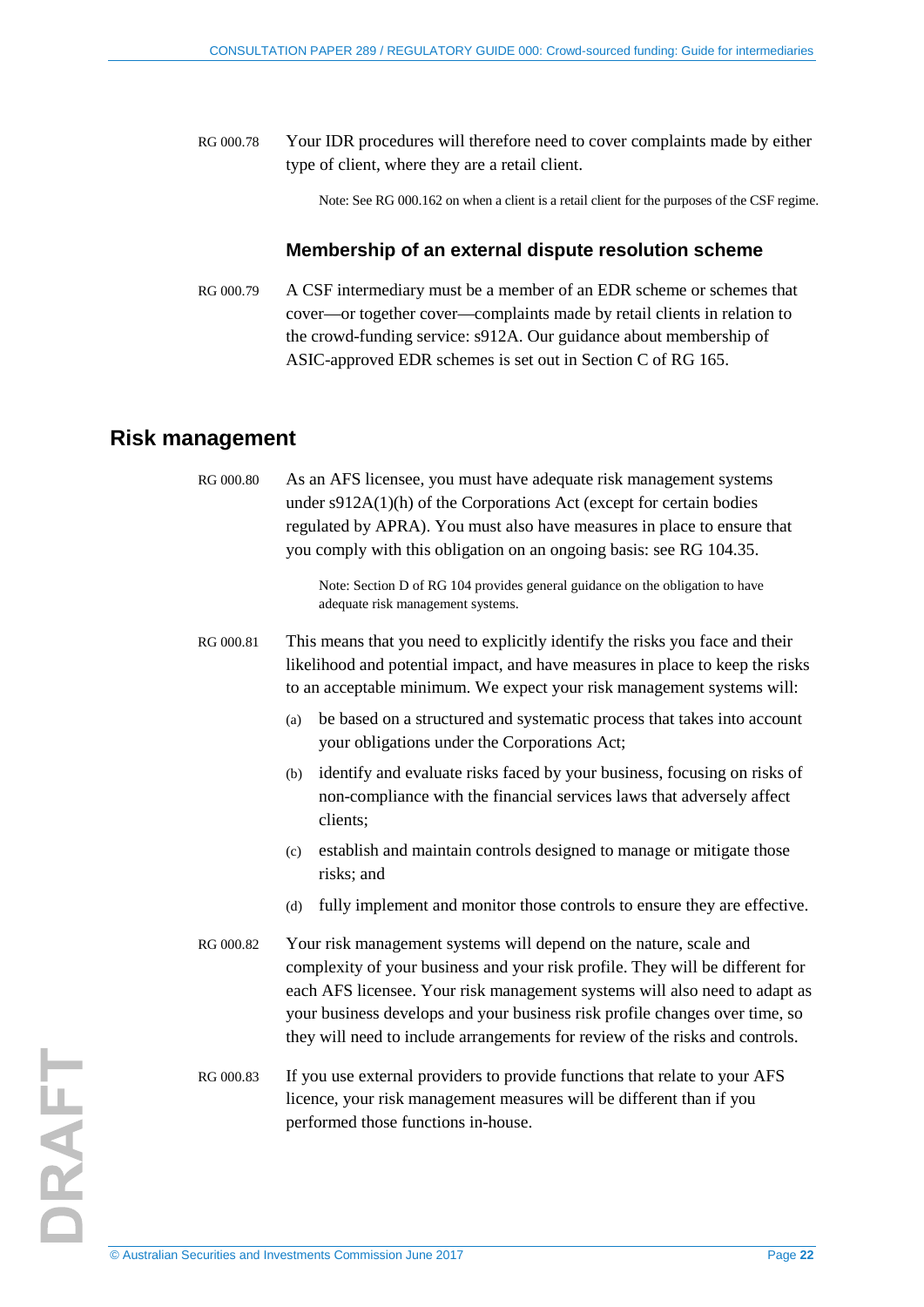### **Specific risks for CSF intermediaries**

RG 000.84 In developing your risk management systems, it is important to consider your specific obligations under the CSF regime, including gatekeeping obligations, which are intended to manage some of the key risks that may arise in the context of crowd-sourced funding.

> Note: See Australian and New Zealand Standard AS/NZS 4360–2004: *Risk management systems* for more information.

#### **Gatekeeping obligations**

- RG 000.85 There is a higher risk of default or failure associated with start-up businesses, which means that there is additional risk to investors if a CSF intermediary fails to perform its gatekeeping obligations. Fundraising through crowd-sourced funding also involves costs for companies making CSF offers, meaning that unsuccessful fundraising or successful fundraising for unviable businesses if a CSF intermediary fails to perform its gatekeeping obligations may cause substantial loss to these clients.
- RG 000.86 You should consider the types of risks particular to your gatekeeper role and your platform. For example, this will include the risk of publishing a CSF offer document for a company that is not eligible to make offers under the CSF regime. As part of carrying out your gatekeeping obligations as a CSF intermediary, you may wish to ask a prospective offering company about any prior refusal by other CSF intermediaries due to non-eligibility. You should also consider the risk of client manipulation through the abuse of cooling-off rights to create a false impression of significant demand for a CSF offer.

Note: Part 7.10 of the Corporations Act, relating to market misconduct and manipulation, applies to crowd-sourced funding.

### **Technological risks**

RG 000.87 A CSF intermediary business will generally have a focus on technology, so you will need to carefully consider specific technological risks, for example:

- (a) compliance risks associated with technological failure (such as maintenance of a communication facility and discharging obligations in relation to cooling-off rights); and
- (b) business continuity and disaster recovery planning.

#### **Malicious cyber activity and ensuring cyber resilience**

- RG 000.88 You can manage the risk of malicious cyber activity, and ensure cyber resilience, by:
	- (a) conducting regular cyber resilience health checks (for additional guidance, see [Report 429](http://www.asic.gov.au/regulatory-resources/find-a-document/reports/rep-429-cyber-resilience-health-check/) *Cyber resilience: Health check* (REP 429));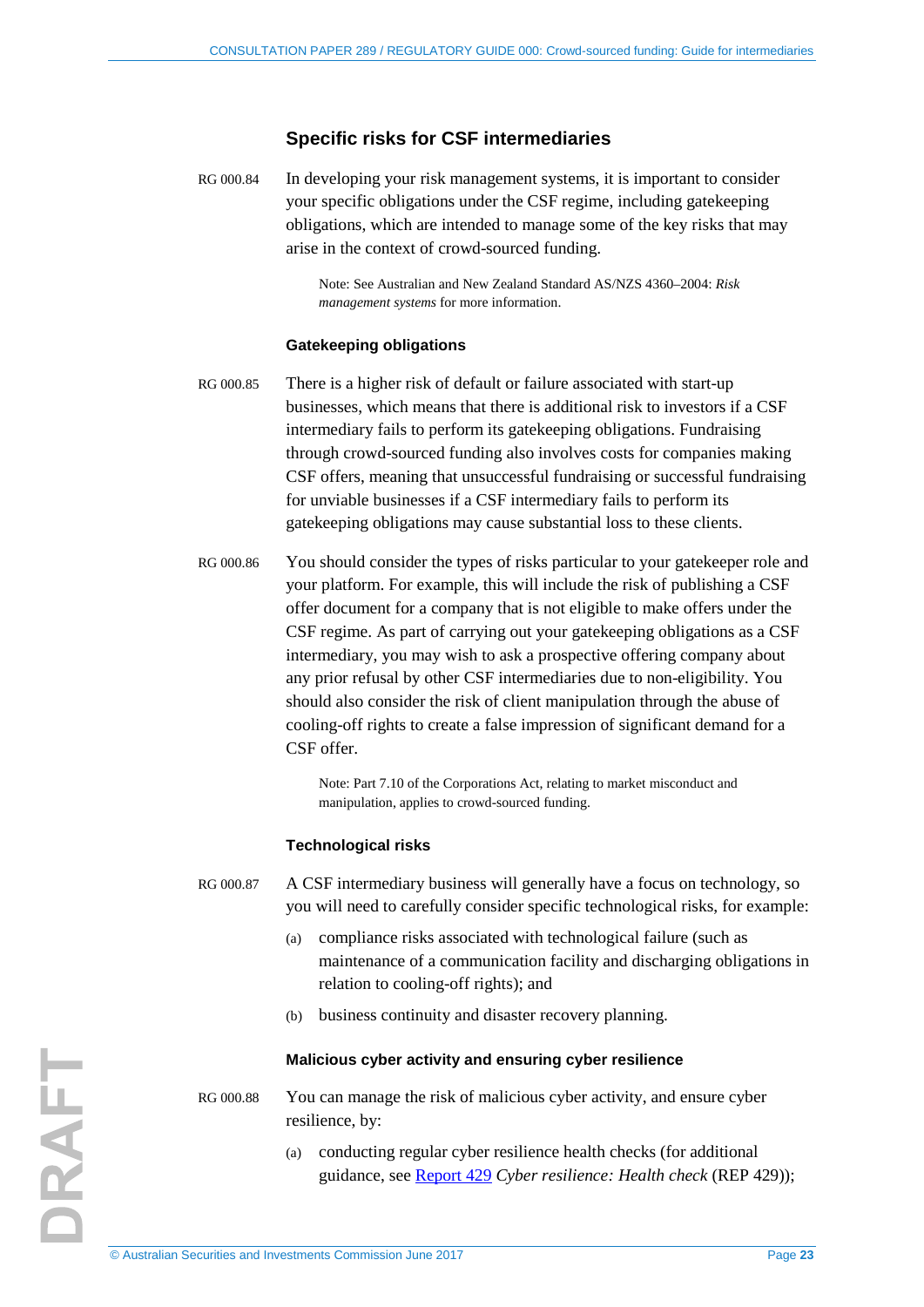- (b) updating policies and procedures to reflect current industry and international guidance;
- (c) regularly testing IT systems;
- (d) developing, testing and implementing disaster recovery and business continuity plans; and
- (e) regularly reviewing the material risks from and to other entities, as a result of technology interdependencies.

#### **Employee misconduct**

- RG 000.89 Another relevant risk is the conduct of employees (deliberately or inadvertently) not aligning with your interests or obligations as a CSF intermediary.
- RG 000.90 Some ways you might seek to manage this risk include:
	- (a) carrying out comprehensive employment screening;
	- (b) having specific provisions in your conflicts of interest policy that you implement where appropriate;
	- (c) adequately training employees about your conflicts of interest policy;
	- (d) having appropriate remuneration systems that support risk management and do not create incentives for employee misconduct;
	- (e) monitoring employee conduct through, for example, exceptional reporting of unusual events and random review or audit of transaction records;
	- (f) maintaining an internal audit function;
	- (g) conducting peer reviews;
	- (h) having whistleblower policies and procedures;
	- (i) electronically monitoring high-risk functions; and
	- (j) implementing other controls to prevent misappropriation of client funds, such as co-signing policies.

#### **Fraud**

### RG 000.91 You can manage the risk of fraud, and the risk of other illegal activities being undertaken through your platform, by:

- (a) segregating duties, particularly for staff involved in high-risk functions;
- (b) maintaining an internal audit function;
- (c) conducting peer reviews;
- (d) reporting unusual events;
- (e) implementing whistleblower policies, including externally managed confidential hotlines;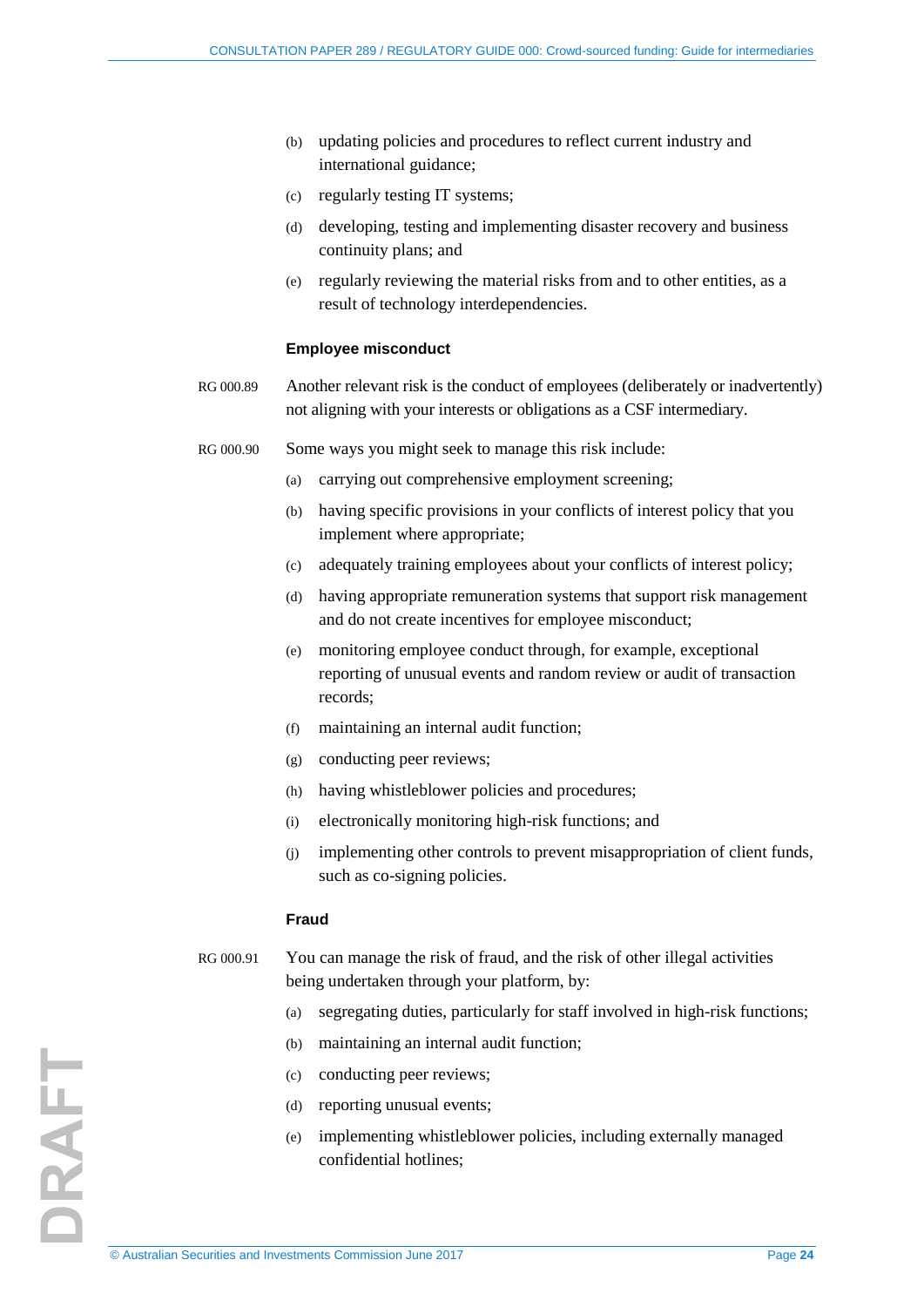- (f) rotating staff involved in high-risk functions;
- (g) requiring dual approvals for significant transactions;
- (h) ensuring regular reporting from external service providers;
- (i) conducting inquiries about the offering company and associated persons; and
- (j) implementing effective and comprehensive checking processes.

#### **Compliance measures**

- RG 000.92 An AFS licensee is required by its AFS licence conditions to establish and maintain compliance measures that ensure, as far as is reasonably practicable, that it complies with the provisions of the financial services laws: condition 4 in [Pro Forma 209](http://www.asic.gov.au/for-finance-professionals/afs-licensees/applying-for-and-managing-an-afs-licence/australian-financial-services-licence-conditions-pro-forma-209/) *Australian financial services licence conditions* (PF 209).
- <span id="page-24-1"></span>RG 000.93 To meet this requirement and manage your risk of non-compliance, you will generally need a number of processes and systems that operate robustly to manage the relevant risks—for example:
	- (a) disclosure and reporting;
	- (b) having adequate arrangements to manage conflict of interests;
	- (c) ensuring fees are calculated and deducted correctly;
	- (d) meeting client money handling requirements;
	- (e) compliant complaints handling;
	- (f) ensuring staff competency; and
	- (g) meeting financial requirements.

### <span id="page-24-2"></span><span id="page-24-0"></span>**Compensation arrangements**

RG 000.94 If a CSF intermediary provides a crowd-funding service to a person as a retail client, it must have adequate arrangements for compensating them for loss or damage suffered because of breaches of its obligations under Ch 7 of the Corporations Act.

> Note: You will need to consider both retail clients that are investors and those that are companies making CSF offers.

RG 000.95 The objective of the compensation requirements is to reduce the risk that compensation claims to retail clients cannot be met by a licensee due to a lack of available financial resources. They are not a mechanism for providing compensation directly to consumers.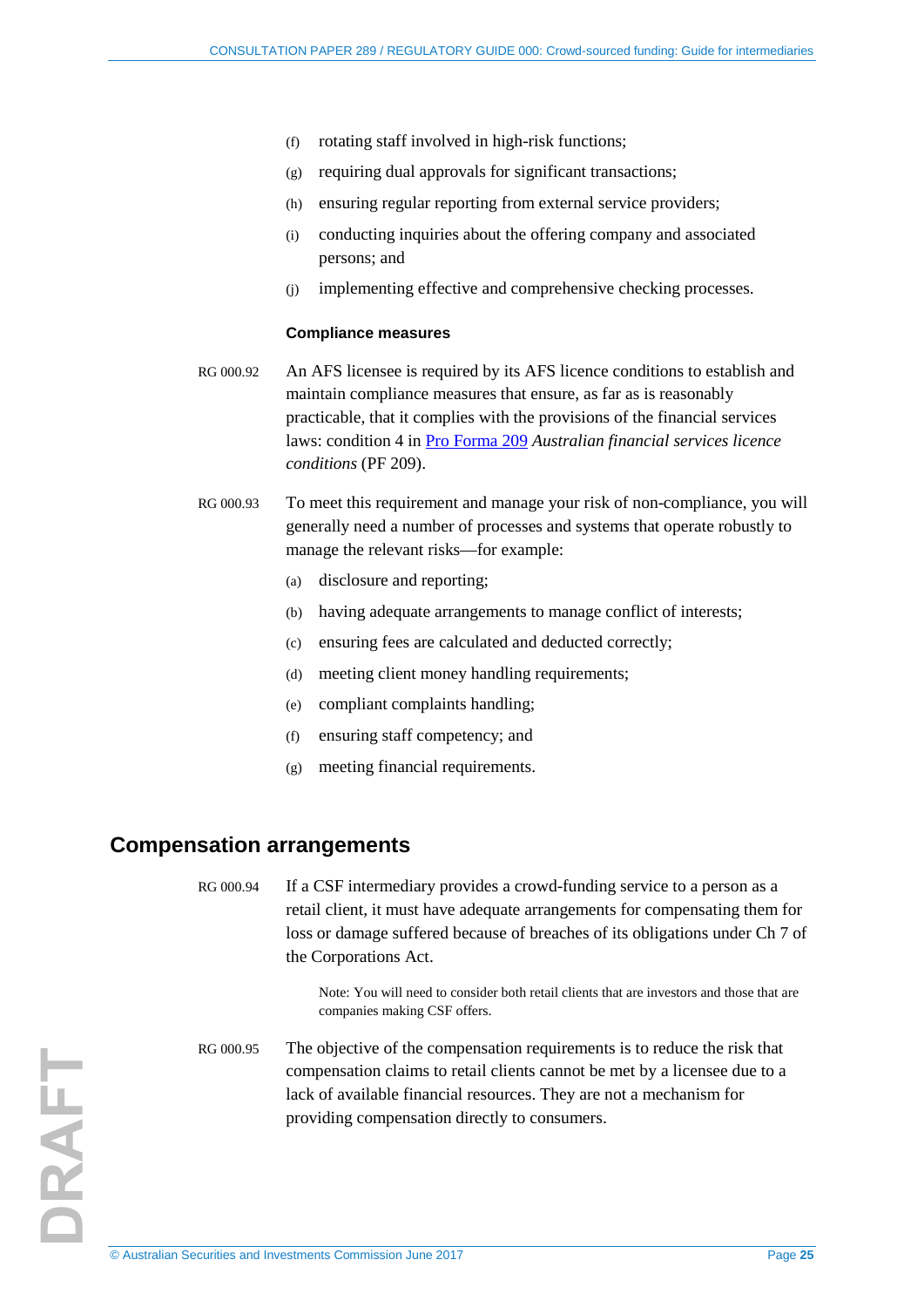RG 000.96 Your compensation arrangements must:

- (a) satisfy the requirements in the Corporations Regulations to obtain adequate professional indemnity (PI) insurance cover, considering the nature of your business and your potential liability for compensation claims (reg 7.6.02AAA); or
- (b) be approved by ASIC as alternative arrangements.
- <span id="page-25-2"></span>RG 000.97 We have provided guidance on what we regard as the minimum requirements for adequate PI insurance in Section C of RG 126.

### <span id="page-25-3"></span><span id="page-25-0"></span>**Client money handling**

- RG 000.98 Money received by a CSF intermediary from investor clients must be held in an account of the licensee that is kept under s981B of the Corporations Act and operated as a trust account in accordance with regs 7.8.01–7.8.03. There are also particular requirements about receipt and payment of the money under the CSF regime, as discussed at [RG 000.148.](#page-36-1) We expect you to have appropriate systems and controls to ensure that you meet these requirements.
- <span id="page-25-4"></span>RG 000.99 An AFS licensee has obligations to keep records of financial transactions under s988A of the Corporations Act. The annual lodgement of your financial statements must be accompanied by an audit report (by the auditor of your financial statements) on compliance with the requirements for keeping the s981B account.

### <span id="page-25-5"></span><span id="page-25-1"></span>**Providing a Financial Services Guide**

- RG 000.100 An AFS licensee providing financial services to a retail client must give them a Financial Services Guide under Div 2 of Pt 7.7 of the Corporations Act. Generally, this must be given as soon as practicable after it becomes apparent that a financial service will or is likely to be provided to the client.
- RG 000.101 For retail clients that are investors in a CSF offer, the Financial Services Guide could be provided electronically through your platform to persons accessing the application facility, as that is the time when you begin providing the financial service to investors.
- RG 000.102 For retail clients that are companies making CSF offers, the Financial Services Guide could be given by email when it appears likely that they will enter a hosting agreement—as it is the entry into the hosting agreement that commences your provision of the financial services to companies making CSF offers through your platform.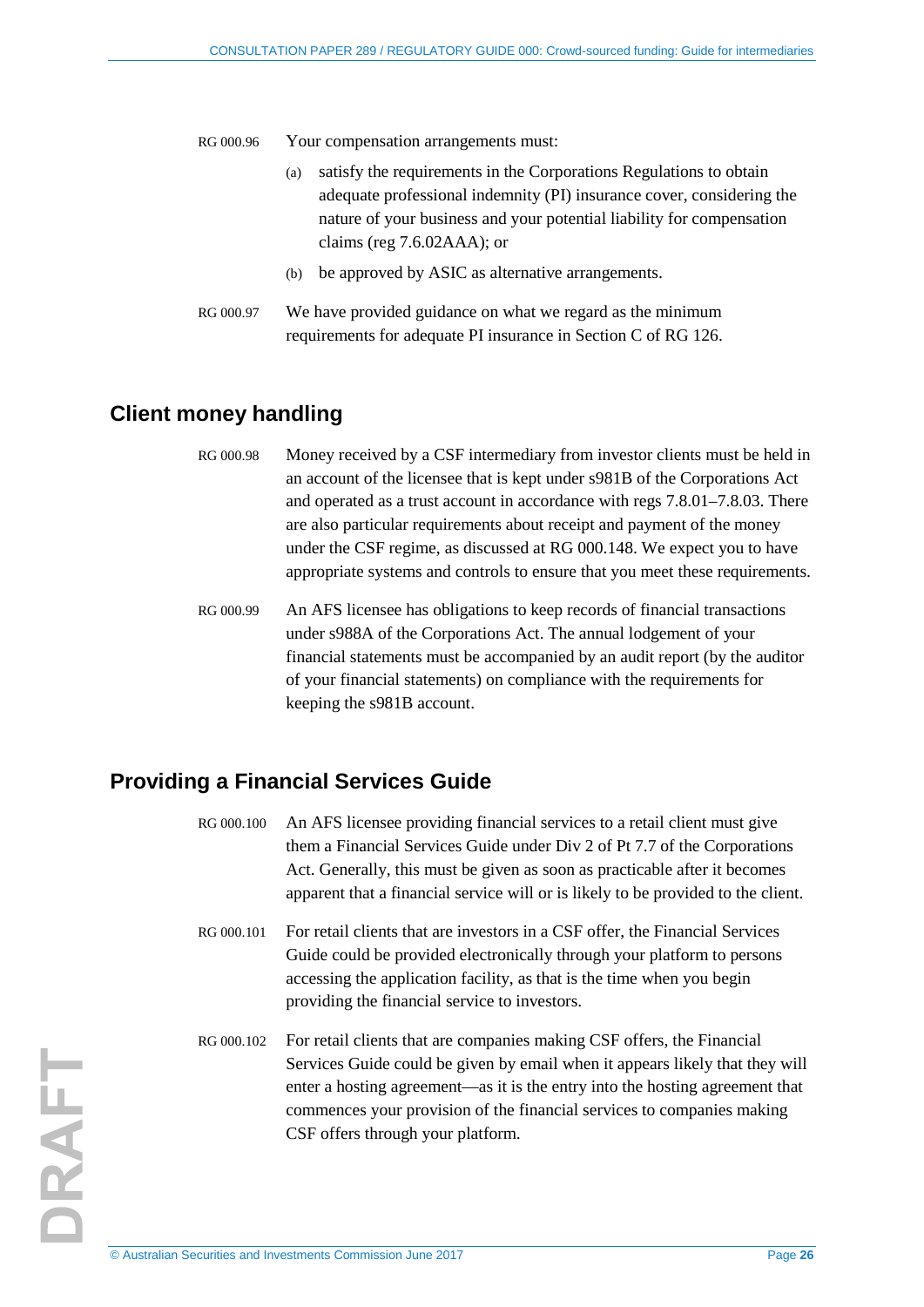RG 000.103 The Financial Services Guide provides important information. It needs to include clear disclosure, including an explanation of how you are remunerated.

> Note: See [Regulatory Guide 168](http://www.asic.gov.au/regulatory-resources/find-a-document/regulatory-guides/rg-168-disclosure-product-disclosure-statements-and-other-disclosure-obligations/) *Disclosure: Product Disclosure Statements (and other disclosure obligations)* (RG 168) for guidance on preparing a Financial Services Guide.

<span id="page-26-1"></span>RG 000.104 An authorised representative of an AFS licensee who provides financial services to a retail client must also give a Financial Services Guide. This will apply if an authorised representative provides the communication facility or undertakes gatekeeper checks on your behalf.

### <span id="page-26-2"></span><span id="page-26-0"></span>**Advertising by CSF intermediaries**

RG 000.105 Advertising by a CSF intermediary may take many forms, including by posting content on the platform (including the webpages with the application facility and the communication facility), internet, social media, television, radio or print advertising, conducting webinars or seminars, and inclusion of information in social media. All advertising that a CSF intermediary causes or authorises to be communicated must comply with certain requirements, whether or not it is attributed to the CSF intermediary.

- RG 000.106 You need to ensure that your advertising:
	- (a) is not misleading or deceptive, including that it is balanced and that there are reasonable grounds for any statements about the future;
	- (b) complies with s738ZG of the Corporations Act, if it relates to a CSF offer or proposed offer; and
	- (c) if it contains financial product advice, is provided when you have an authorisation in your AFS licence to provide the financial product advice (if required).

### **Advertising of CSF offers**

- RG 000.107 Generally, under s738ZG of the Corporations Act, a person must not:
	- (a) advertise a CSF offer or intended offer; or
	- (b) publish a statement that:
		- (i) directly or indirectly refers to a CSF offer or intended offer; or
		- (ii) is reasonably likely to induce people to apply for securities pursuant to a CSF offer or intended offer.
- RG 000.108 This restriction does not apply where the advertisement or publication states that a person should, in deciding whether to make an application under the CSF offer, consider the CSF offer document and the general risk warning (whether or not the advertisement or publication also contains other material).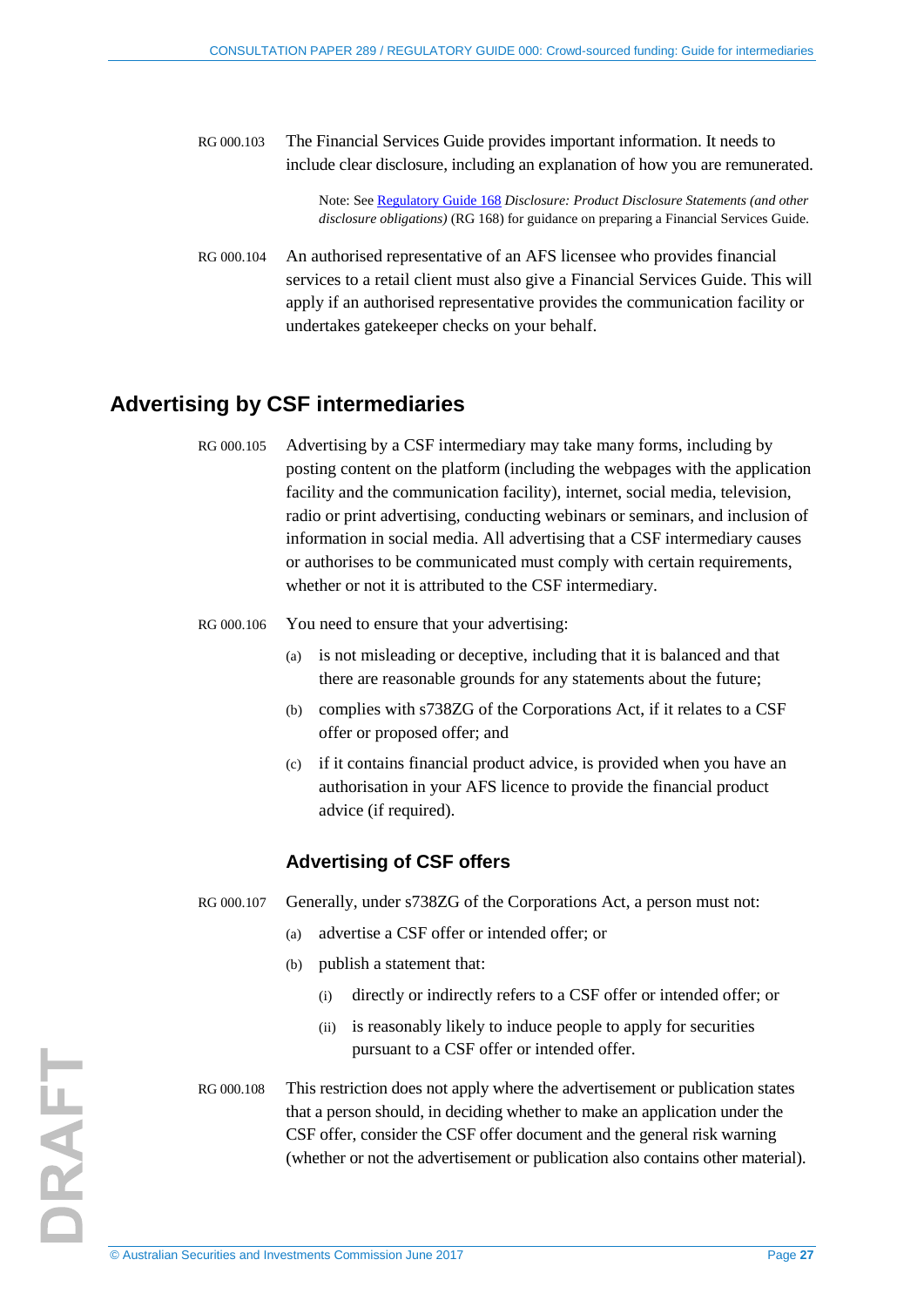RG 000.109 This requirement applies to CSF intermediaries as well as companies making CSF offers and other persons. A number of exceptions apply.

Note: For further information see RG XXX.

#### **Not misleading or deceptive**

RG 000.110 Advertising, whether of a CSF offer or of your platform, must not be misleading or deceptive. Advertising includes material that you publish on the communication facility. See [Regulatory Guide 234](http://www.asic.gov.au/regulatory-resources/find-a-document/regulatory-guides/rg-234-advertising-financial-products-and-advice-services-including-credit-good-practice-guidance/) *Advertising financial products and services (including credit): Good practice guidance* (RG 234) for guidance to help you ensure that your advertising is not misleading.

> Note: See RG XXX for further guidance about advertising in the context of crowdsourced funding.

- RG 000.111 It may be misleading to:
	- (a) state success stories without acknowledging a significant failure to provide returns to investors, if that is the case;
	- (b) present views about a CSF offer as those of investors, if in fact these are your views (as the CSF intermediary) or the views of your associate rather than views of other investors; or
	- (c) quote levels of investment that include investments by you (as the CSF intermediary) or your associates, or associates of the company making the CSF offer, or amounts that are subject to cooling-off, if the reader may be given the impression that the level of investment shows the confirmed level of interest of unassociated public investors.
- RG 000.112 When considering the placement, presentation and content of advertising or other communications to clients, it is good practice to consider the context. Information provided by electronic media may not be read as thoroughly in some cases, so it is particularly important for readers' understanding that the information is layered appropriately. For example, key information that is necessary for understanding should not be placed at the bottom of a webpage where it can only be accessed by scrolling, or through links that are not clear and prominent.
- <span id="page-27-0"></span>RG 000.113 Following good practices that are informed by an understanding of how those exposed to advertising are likely to be affected by it, especially with robust consumer testing, will help you ensure advertising is not misleading.

<span id="page-27-1"></span>RG 000.114 Generally, a person who carries on a business of providing financial services must have an AFS licence authorising the provision of those services. Provision of financial product advice is a separate financial service to being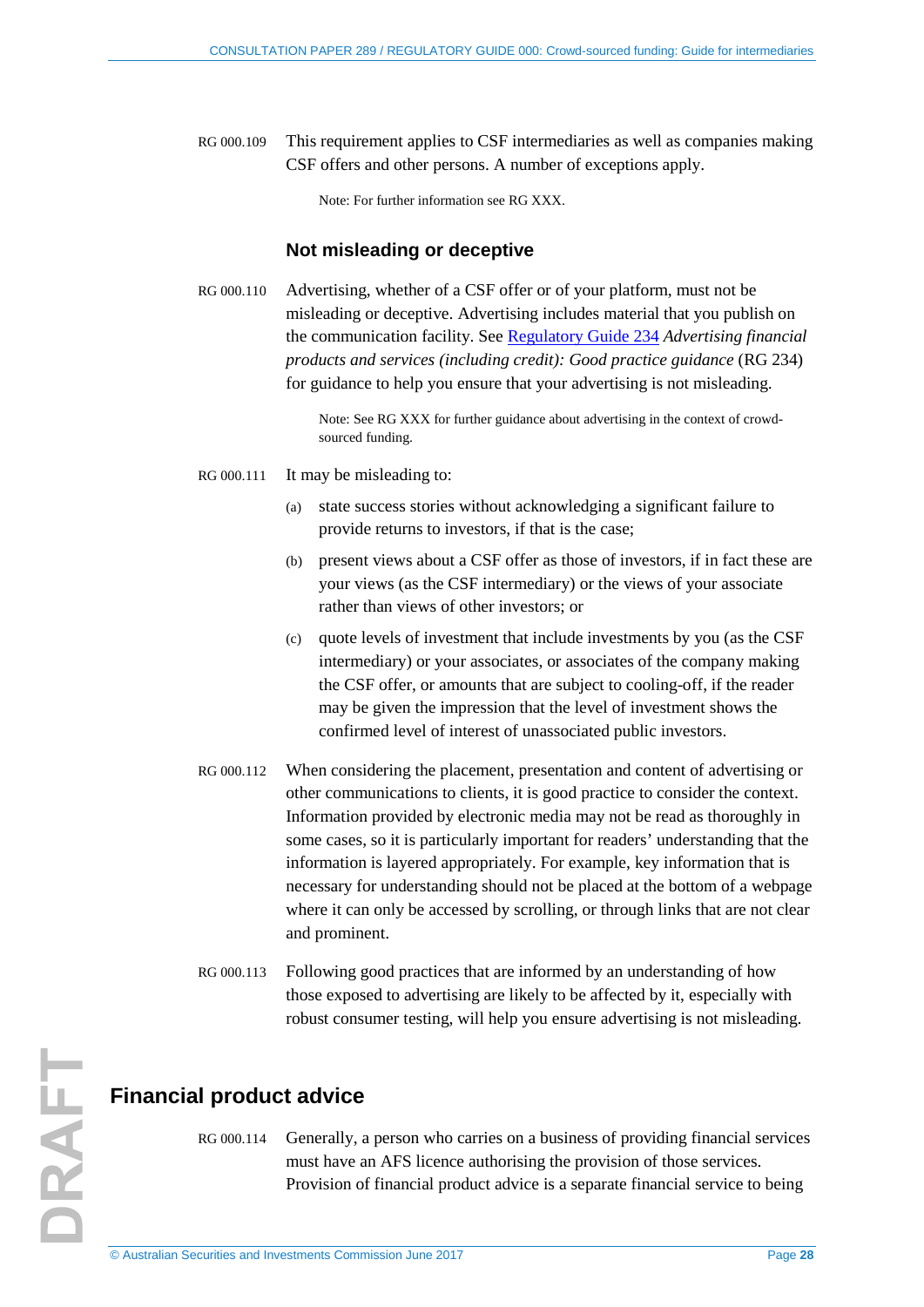a CSF intermediary. Generally, if you include in advertising or other communications (on the communication facility or otherwise) matters of opinion or a recommendation that is intended to, or may be reasonably regarded as intended to, influence a decision about financial products (such as shares offered or to be offered through your platform), that will be financial product advice: s766B of the Corporations Act.

Note: See [Regulatory Guide 36](http://www.asic.gov.au/regulatory-resources/find-a-document/regulatory-guides/rg-36-licensing-financial-product-advice-and-dealing/) *Licensing: Financial product advice and dealing*  (RG 36), [Regulatory Guide 175](http://www.asic.gov.au/regulatory-resources/find-a-document/regulatory-guides/rg-36-licensing-financial-product-advice-and-dealing/) *Licensing: Financial product advisors—Conduct and disclosure* (RG 175) an[d Regulatory Guide 244](http://www.asic.gov.au/regulatory-resources/find-a-document/regulatory-guides/rg-36-licensing-financial-product-advice-and-dealing/) *Giving information, general advice and scaled advice* (RG 244).

- RG 000.115 It is not financial product advice to provide opinions or recommendations that only influence a decision about a financial *service* (such as the decision to use your platform) and that are not intended to, and cannot be reasonably regarded as intended to, influence a decision about any financial *product* (such as shares offered through your platform).
- RG 000.116 It is not financial product advice to provide a CSF offer document or to communicate a statement that is attributed to, and is contained in or drawn from, the document: reg 7.1.08(3A).
- <span id="page-28-0"></span>RG 000.117 It is not financial product advice to filter or screen CSF offers when deciding whether to publish the offers on your platform. Disclosing that you undertake filtering, if it is based on matters of opinion about things that could affect a decision whether to offer or apply for shares, could be financial product advice.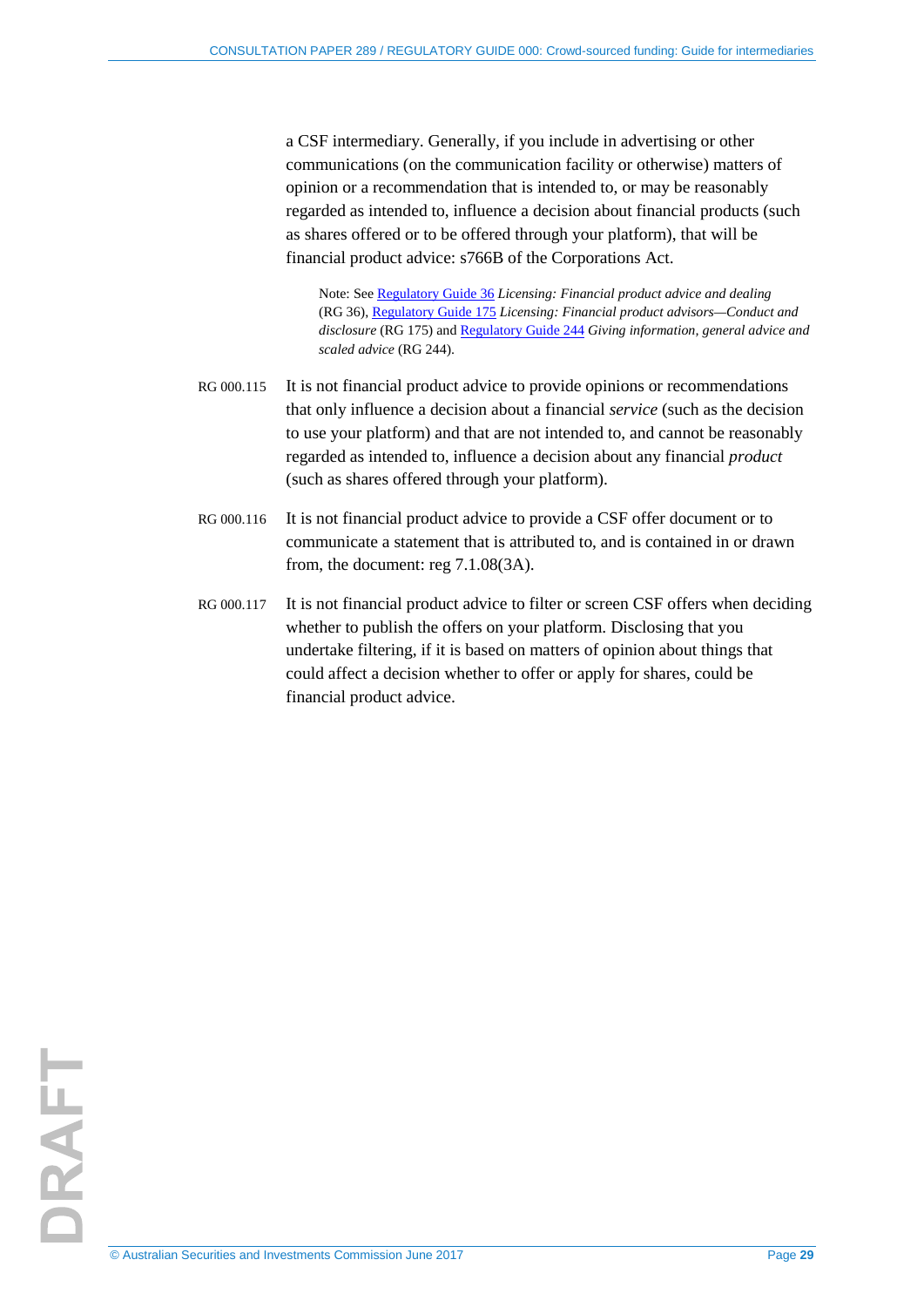## <span id="page-29-0"></span>**C Specific obligations under the CSF regime**

#### **Key points**

CSF intermediaries have specific obligations under the CSF regime in the Corporations Act, including in relation to:

- gatekeeper obligations (see [RG 000.119–](#page-29-2)[RG 000.131\)](#page-33-1);
- providing certain information (see [RG 000.132](#page-33-2)[–RG 000.134\)](#page-34-1);
- providing an application facility (see [RG 000.135–](#page-34-2)[RG 000.136\)](#page-34-3);
- providing a communication facility (see [RG 000.137–](#page-35-2)[RG 000.147\)](#page-36-4);
- dealing with application money (see [RG 000.148–](#page-36-1)[RG 000.149\)](#page-36-2);
- timing rules for CSF offers (see [RG 000.150–](#page-37-1)[RG 000.153\)](#page-38-2); and
- defective CSF offer documents (see [RG 000.154–](#page-38-3)[RG 000.159\)](#page-38-4).

Additional requirements apply for retail clients (see [RG 000.160–](#page-38-5)[RG](#page-40-2)  [000.169\)](#page-40-2).

RG 000.118 In addition to complying with your general obligations as an AFS licensee under Ch 7 of the Corporations Act, you must also comply with the specific obligations for CSF intermediaries set out in Pt 6D.3A.

### <span id="page-29-2"></span><span id="page-29-1"></span>**Gatekeeper obligations**

- RG 000.119 A CSF intermediary has certain specific obligations that apply in recognition of its important role as a 'gatekeeper' for its platform, which include:
	- (a) performing certain checks before publishing a CSF offer document on your platform; and
	- (b) not publishing, or not continuing to publish, a CSF offer document on your platform in certain circumstances.

#### **Completing the required checks**

RG 000.120 Before publishing a CSF offer document (or a supplementary or replacement document) on your platform, you have to perform certain checks to a reasonable standard. The intention of this requirement is not for you to conduct comprehensive checks on the company making a CSF offer (as directors of a public company making an initial public offering may do to rely on statutory defences of having met duties of due diligence), but rather to ensure you do not publish, or continue to publish, the CSF offer document in specific circumstances.

Note: See [Report 484](http://asic.gov.au/regulatory-resources/find-a-document/reports/rep-484-due-diligence-practices-in-initial-public-offerings/) *Due diligence practices in initial public offerings* (REP 484).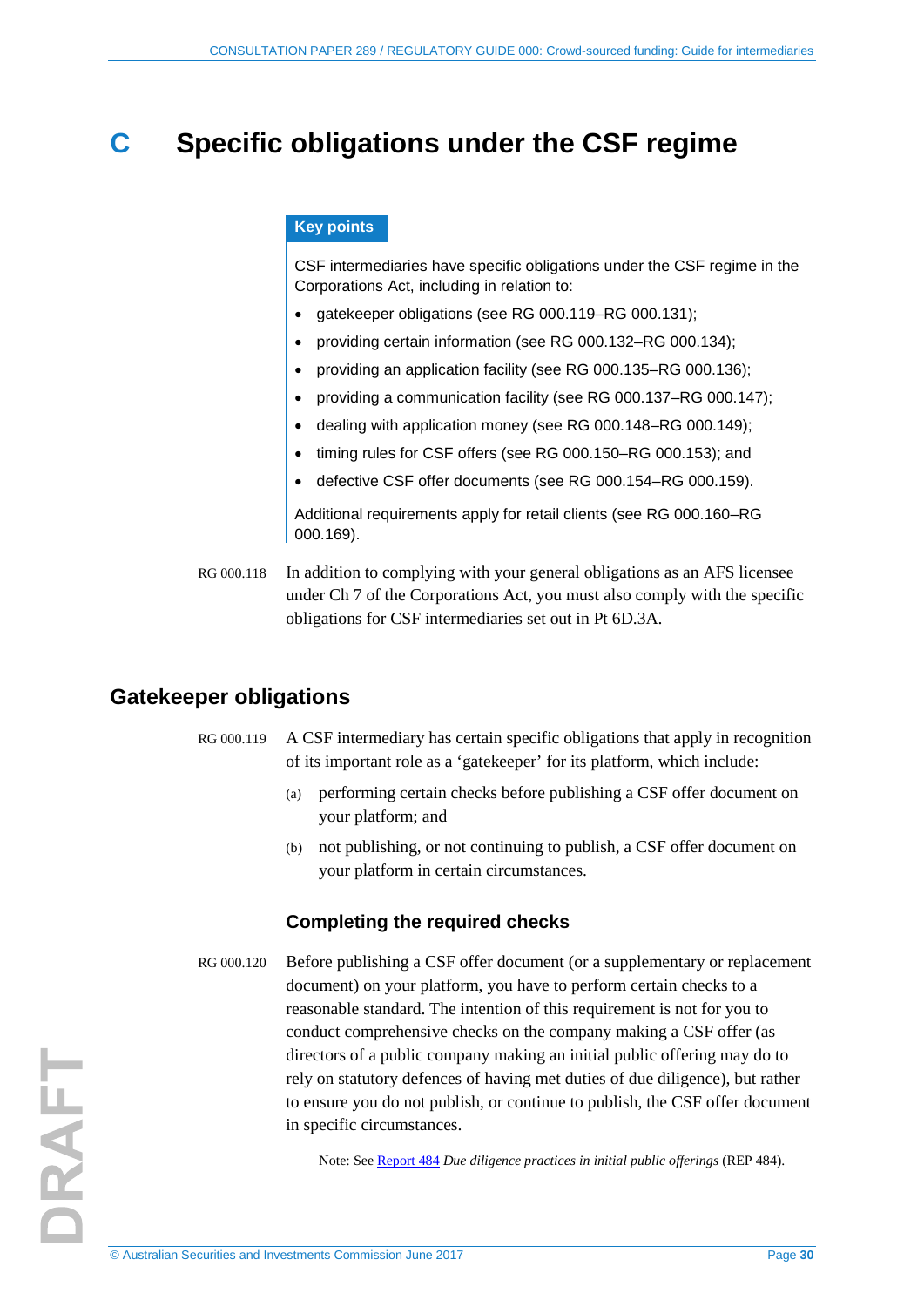RG 000.121 The checks that you must complete are specified in the Corporations Regulations, and summarised below in [Table 2.](#page-30-0) It is important that you are familiar with the detail of the checks set out in the Corporations Regulations.

#### <span id="page-30-0"></span>**Table 2: Checks to be completed by a CSF intermediary about a company seeking to make a CSF offer**

| <b>Check</b>                                                           | <b>Summary</b>                                                                                                                                                                                                                                                                                                                                                                                                                                                                                                                                                                                                                                                         | <b>Corporations</b><br><b>Regulations</b><br>reference |
|------------------------------------------------------------------------|------------------------------------------------------------------------------------------------------------------------------------------------------------------------------------------------------------------------------------------------------------------------------------------------------------------------------------------------------------------------------------------------------------------------------------------------------------------------------------------------------------------------------------------------------------------------------------------------------------------------------------------------------------------------|--------------------------------------------------------|
| Identity of the<br>company                                             | You must check the following details of the company:<br>• name, Australian Company Number (ACN) and type (e.g. public<br>company);<br>• address of its registered office; and<br>• address of its principal place of business.                                                                                                                                                                                                                                                                                                                                                                                                                                         | reg<br>6D.3A.08(2)                                     |
| Eligibility to<br>make a CSF<br>offer and the<br>CSF offer<br>document | You must check whether:<br>• the company is an 'eligible CSF company' under s738H(1); and<br>Note: For further information see RG XXX.<br>• the CSF offer document contains the information required by<br>regs 6D.3A.02-6D.3A.06, and is worded and presented in a 'clear,<br>concise and effective' manner.<br>Note 1: The required topics must not merely be mentioned and addressed—<br>you need to check if all of the required information is provided about each of<br>the required elements. RG XXX provides guidance on the information<br>required to be in the CSF offer document.<br>Note 2: A CSF offer document may also contain additional information. | reg<br>6D.3A.08(3)                                     |
| Information<br>about key<br>personnel                                  | You must check the names and addresses of each current and<br>proposed director and other officer or senior manager of the company,<br>and whether the CSF offer document contains required information<br>about those persons and the company<br>Note: For further information see RG XXX.                                                                                                                                                                                                                                                                                                                                                                            | reg<br>6D.3A.08(4)                                     |

Source: Regulation 6D.3A.08 of the Corporations Regulations.

RG 000.122 These checks must be done to a 'reasonable standard', which is explained in reg 6D.3A.09 of the Corporations Regulations. To meet this requirement you must, to the extent that information to be checked is of a kind that is included in a register kept by ASIC under the Corporations Act or on ASIC's website, check:

- (a) whether the information is included in that register or on that website; and
- (b) if it is included—whether the information is contrary to any other information that you have.
- RG 000.123 The prescribed checks under the CSF regime are a minimum requirement and are not intended to limit the checks conducted, or information that a CSF intermediary may wish to seek from an offering company or its officers. It is important, if you lead potential clients to believe that you will undertake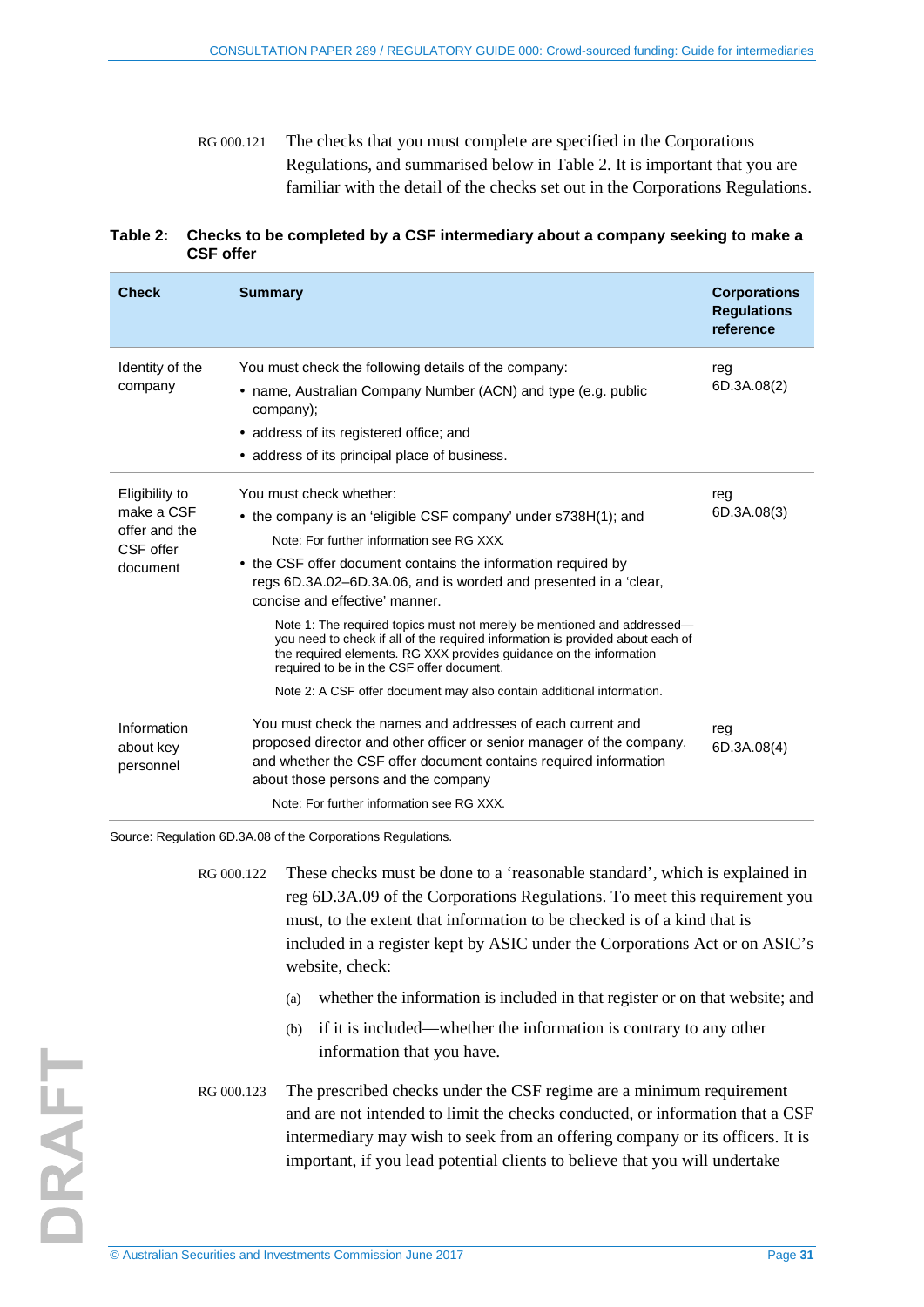certain checks or achieve a certain level of quality in CSF offers, that you take the necessary reasonable steps to ensure these expectations are met.

- RG 000.124 Depending on the circumstances, as part of checking that the company has its principal place of business in Australia and most of its directors ordinarily resident in Australia, you should make reasonable further inquiries of an offering company that requests the funds raised to be paid directly to an offshore bank account, and only transfer the money to this account if you do not find evidence that the company is not eligible or that the fundraising is associated with illegal activities.
- RG 000.125 For checking whether the CSF offer document is worded or presented in a 'clear, concise and effective' manner, you must check the document in accordance with a reasonable process that you have developed, documented and implemented for this purpose.

Note: See guidance on wording and presenting a CSF offer document in a 'clear, concise and effective' manner in RG XXX.

#### **Requesting information from the offering company**

- RG 000.126 To request information or matters described in [Table 2](#page-30-0) that are not of a kind that is included in a register kept by ASIC under the Corporations Act or on ASIC's website, you need to:
	- (a) explain in writing to the offering company what information or matters are required, including the level of detail required for each; and

Note: See RG XXX for guidance on the information to be included in a CSF offer document, which may assist in relation to this requirement.

- (b) require the offering company to provide the information and matters to you in accordance with a reasonable process that you have developed, documented and implemented for this purpose.
- RG 000.127 We expect that a reasonable process for requiring an offering company to provide information will generally include:
	- (a) contractual promises by the offering company to provide the information compliantly and in accordance with the requirements that have been explained;
	- (b) checking that the offering company's relevant officers understand the requirements as explained;
	- (c) using independent and reliable sources of information, where reasonably available, to check the information is accurate and complete;
	- (d) checking that the offering company's relevant officers understand the potential practical, reputational and civil and criminal consequences that may flow from failure to provide the required information in relevant circumstances;

DRAFT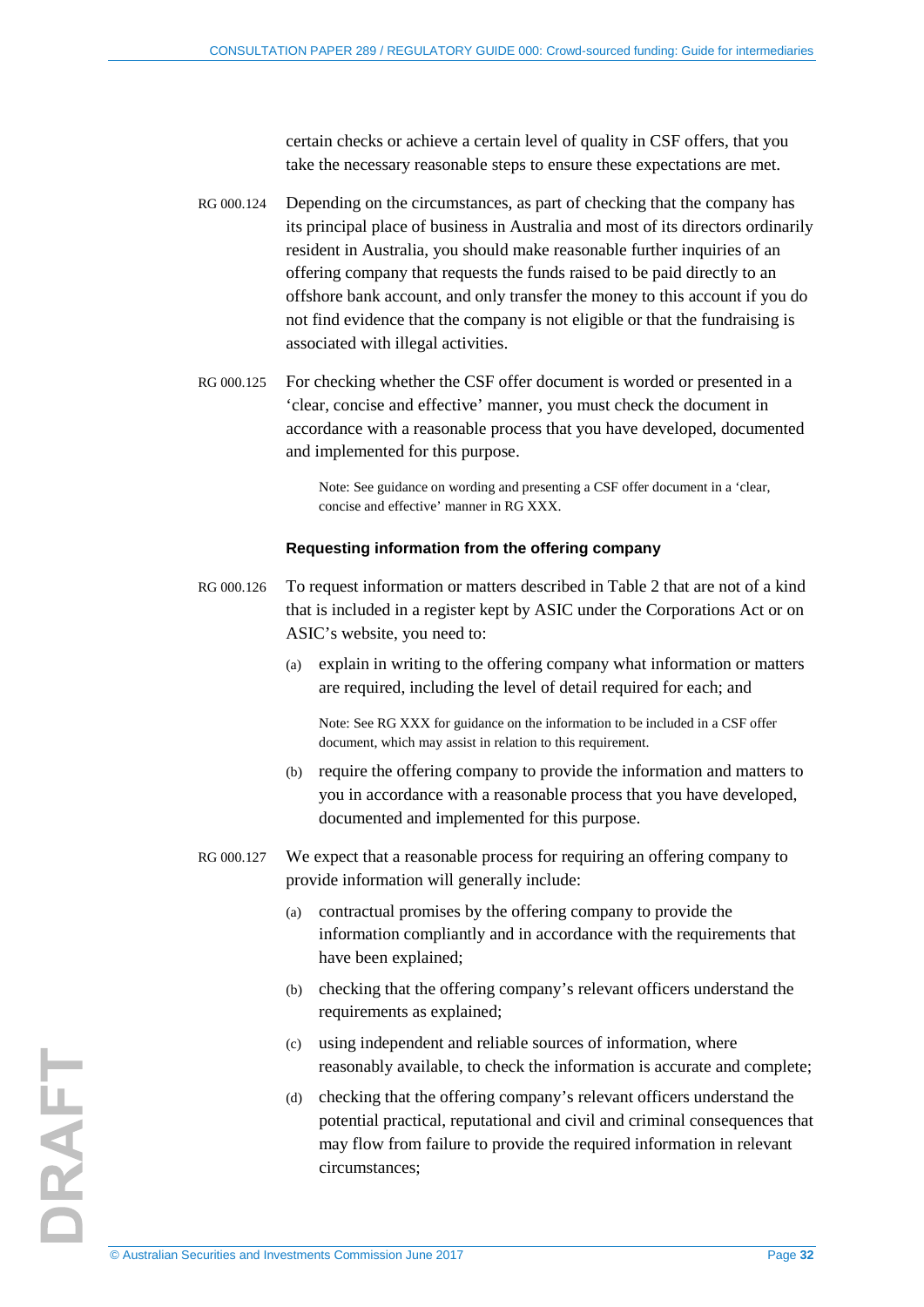- (e) having, and informing the offering company that you have, an active process for monitoring communications on the communication facility and complaints received, to identify possible failures of disclosure and take action where appropriate; and
- (f) requiring personal confirmations by relevant directors that the information is accurate and complete based on their knowledge.
- RG 000.128 What is a reasonable process will depend on the nature, scale and complexity of your business and the companies seeking to use your platform. Fewer steps may be needed to the extent that you apply filtering criteria to reduce the likelihood of your platform being used by offering companies that would not meet the disclosure requirements.

#### **Failure to complete the prescribed checks**

<span id="page-32-0"></span>RG 000.129 The consequences of failing to conduct one of the gatekeeper checks, or failing to conduct a check to a reasonable standard, are serious. It is a strict liability offence to not comply with this requirement and if you do not comply you are taken to have knowledge of anything you would have had knowledge of had you conducted the check to a reasonable standard. This is relevant to determining whether you meet the other gatekeeper obligation in relation to not publishing, or continue to publish, a CSF offer document in certain circumstances (see [RG 000.130\)](#page-32-1).

### **Publishing of CSF offer documents**

RG 000.130 A CSF intermediary must not publish or continue to publish a CSF offer document in four specific circumstances, which are summarised i[n Table 3.](#page-32-2)

| <b>Circumstance</b>                                                                                                 | <b>Details</b>                                                                                                                                         |
|---------------------------------------------------------------------------------------------------------------------|--------------------------------------------------------------------------------------------------------------------------------------------------------|
| The CSF intermediary is not satisfied<br>as to the identity of the offering<br>company or of its directors or other | The CSF intermediary must satisfy itself as to the identity of the<br>company making the CSF offer and its directors, officers and senior<br>managers. |
| officers                                                                                                            | Note: 'Officer' is defined in s9 of the Corporations Act, and includes<br>persons who exert significant influence over a company or its directors.     |

#### <span id="page-32-2"></span><span id="page-32-1"></span>**Table 3: When a CSF intermediary must not publish or continue to publish a CSF offer document**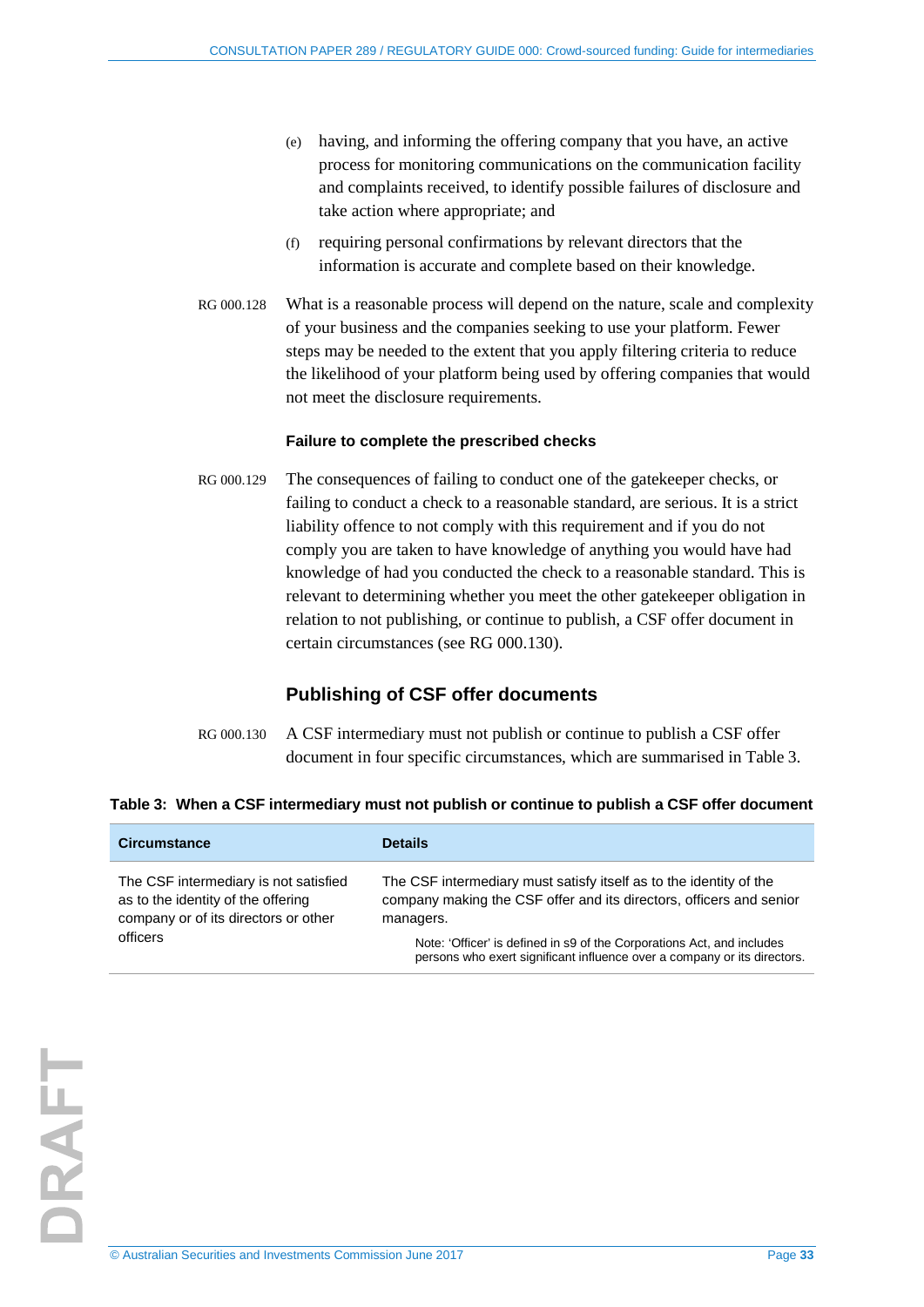| <b>Circumstance</b>                                                                                                  | <b>Details</b>                                                                                                                                                                                                                                                                                                                                                                                   |
|----------------------------------------------------------------------------------------------------------------------|--------------------------------------------------------------------------------------------------------------------------------------------------------------------------------------------------------------------------------------------------------------------------------------------------------------------------------------------------------------------------------------------------|
| The CSF intermediary has reason to<br>believe that any of the directors or other<br>officers are not of good fame or | The law does not define 'good fame or character' for this purpose,<br>but factors that may give a CSF intermediary reason to believe that<br>a person is not of good fame or character include:                                                                                                                                                                                                  |
| character                                                                                                            | • criminal or civil penalty proceedings or disciplinary action where<br>they were found to have engaged in dishonest or fraudulent<br>activity;                                                                                                                                                                                                                                                  |
|                                                                                                                      | • insolvency history, depending on the circumstances;                                                                                                                                                                                                                                                                                                                                            |
|                                                                                                                      | • bans from managing corporations;                                                                                                                                                                                                                                                                                                                                                               |
|                                                                                                                      | • bans from providing financial services; and                                                                                                                                                                                                                                                                                                                                                    |
|                                                                                                                      | • failure to be frank and honest in dealing with and providing<br>information to the intermediary.                                                                                                                                                                                                                                                                                               |
| The CSF intermediary has reason to<br>believe the offering company or its                                            | Conduct that is misleading or deceptive, or likely to mislead or deceive,<br>may occur at various stages of the CSF offer-for example:                                                                                                                                                                                                                                                           |
| directors or other officers have, in<br>relation to the CSF offer, knowingly                                         | • pre-offer-where a CSF intermediary has reason to believe that<br>the directors' representations about an offer are dishonest; and                                                                                                                                                                                                                                                              |
| engaged in conduct that is misleading<br>or deceptive or likely to mislead or<br>deceive                             | • during an offer-where a CSF intermediary has reason to believe<br>that the directors have provided misleading information in<br>response to a post on the communication facility.                                                                                                                                                                                                              |
|                                                                                                                      | Note: Where the relevant conduct is in relation to a defective CSF offer<br>document, the specific rules covering defective documents will apply<br>(see RG 000.154-RG 000.159).                                                                                                                                                                                                                 |
| The CSF intermediary has reason to<br>believe the offer is not an eligible CSF<br>offer                              | This rule intends to ensure that offering companies that purport to<br>be eligible to raise funds under the CSF regime, but are not in fact<br>eligible, are excluded from making a CSF offer. For example, a CSF<br>intermediary would have reason to believe an offer is not an eligible<br>CSF offer if it has reason to believe that it does not comply with the<br>issuer cap (see RG XXX). |

<span id="page-33-1"></span>Source: Section 738Q(5) of the Corporations Act.

### **Arrangements to ensure compliance with gatekeeper obligations**

RG 000.131 To ensure its effectiveness as a gatekeeper, a CSF intermediary must have in place 'adequate arrangements', recorded in writing, to ensure it complies with the gatekeeper obligations. This means you must have in place sufficient policies, systems and procedures that ensure you are aware of, and comply with (on an ongoing basis), your gatekeeper obligations—and ensure these are followed in practice.

### <span id="page-33-2"></span><span id="page-33-0"></span>**Prominent display of certain information on platform**

RG 000.132 A CSF intermediary must prominently display the following information on its platform: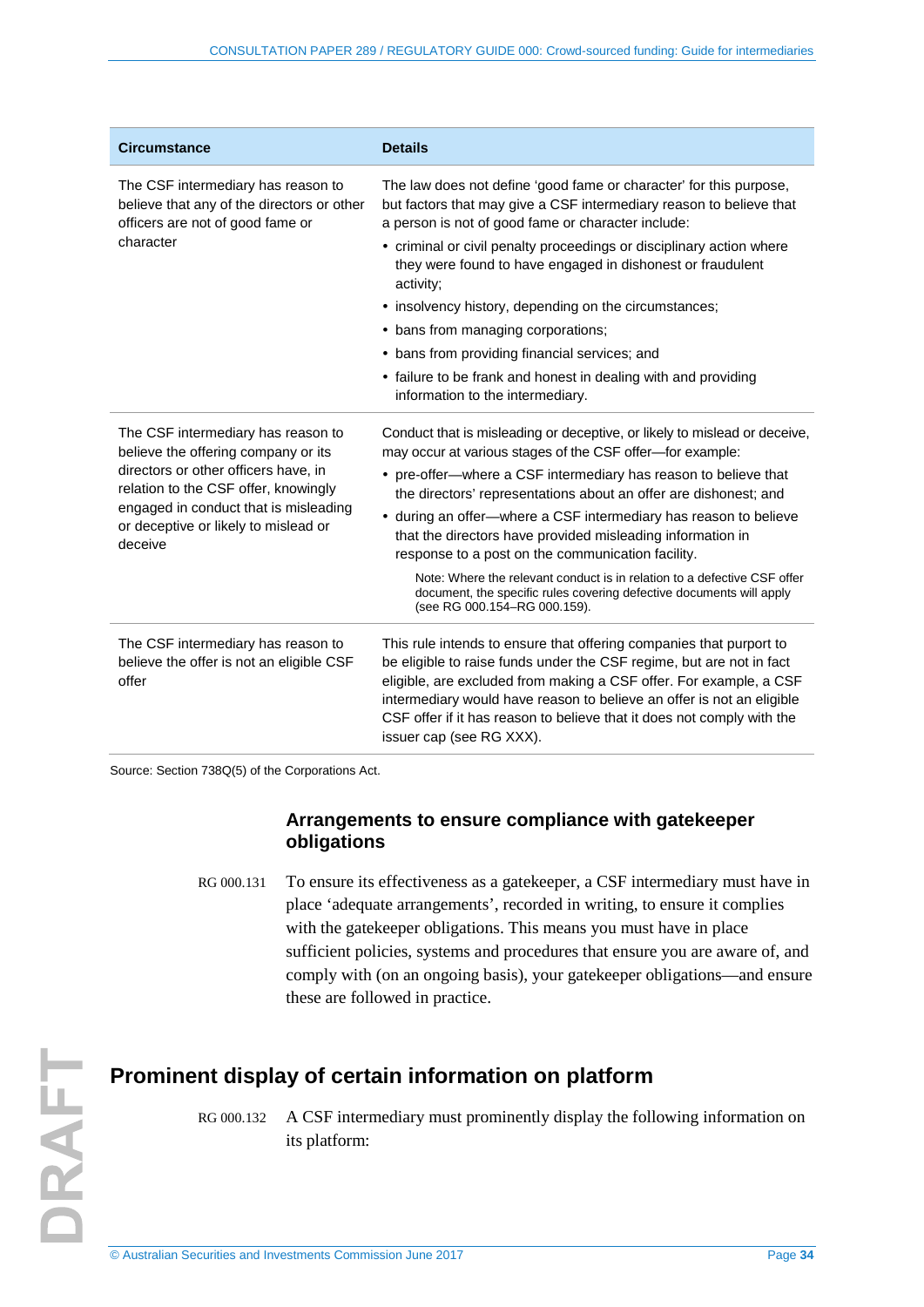- (a) a prescribed general risk warning, at all times while a CSF offer is open or suspended;
- (b) the platform fees paid to it by the company making the CSF offer, and any interests that it has or intends to take in the company;
- (c) information relating to retail clients' cooling-off rights, while an offer is open or suspended (se[e RG 000.163–](#page-39-2) [RG 000.164\)](#page-39-3).
- RG 000.133 Whether information is displayed prominently will depend on the particular facts and circumstances, including the design of your CSF platform. For example, information presented at the top of a webpage with sufficient space or bordering to separate it from other information is more likely to be prominent, while information contained in a lengthy disclaimer and not likely to come to the attention of a potential investor is unlikely to be sufficiently prominent. To be prominent, the information—such as the statement to consider the general risk warning and CSF offer document needs to be on a page that an investor must access before applying for shares under the CSF offer.
- <span id="page-34-1"></span>RG 000.134 The CSF offer document must be published on the platform containing the application facility. To ensure this, it would be appropriate for the CSF offer document to be displayed to, or downloaded by, the investor prior to them applying for shares. This will ensure that the investor is able to correctly acknowledge that they have read the CSF offer document, and can form part of arrangements to manage the risk of investor misunderstanding and complaints. Ensuring this would form part of arrangements to manage the risk of the CSF intermediary not meeting its gatekeeper obligations, by increasing the chances of investors identifying problems in the CSF offer document that the CSF intermediary should have identified.

### <span id="page-34-2"></span><span id="page-34-0"></span>**Providing an application facility**

RG 000.135 A CSF intermediary must provide a facility (referred to as the application facility) on its platform to enable people to make applications in response to CSF offers. All applications must be made through this facility and you must as soon as practicable reject, and refund any money paid for, any applications made other than through the application facility. Restricting the making of applications to the application facility ensures that applicants are made aware of, and receive, the investor protections under the CSF regime.

> Note: You must ensure that retail clients complete a risk acknowledgment prior to making an application (se[e RG 000.166\)](#page-39-4).

<span id="page-34-3"></span>RG 000.136 The application facility must only be available while the relevant CSF offer is open—applicants must not be able to make applications while an offer is closed or suspended.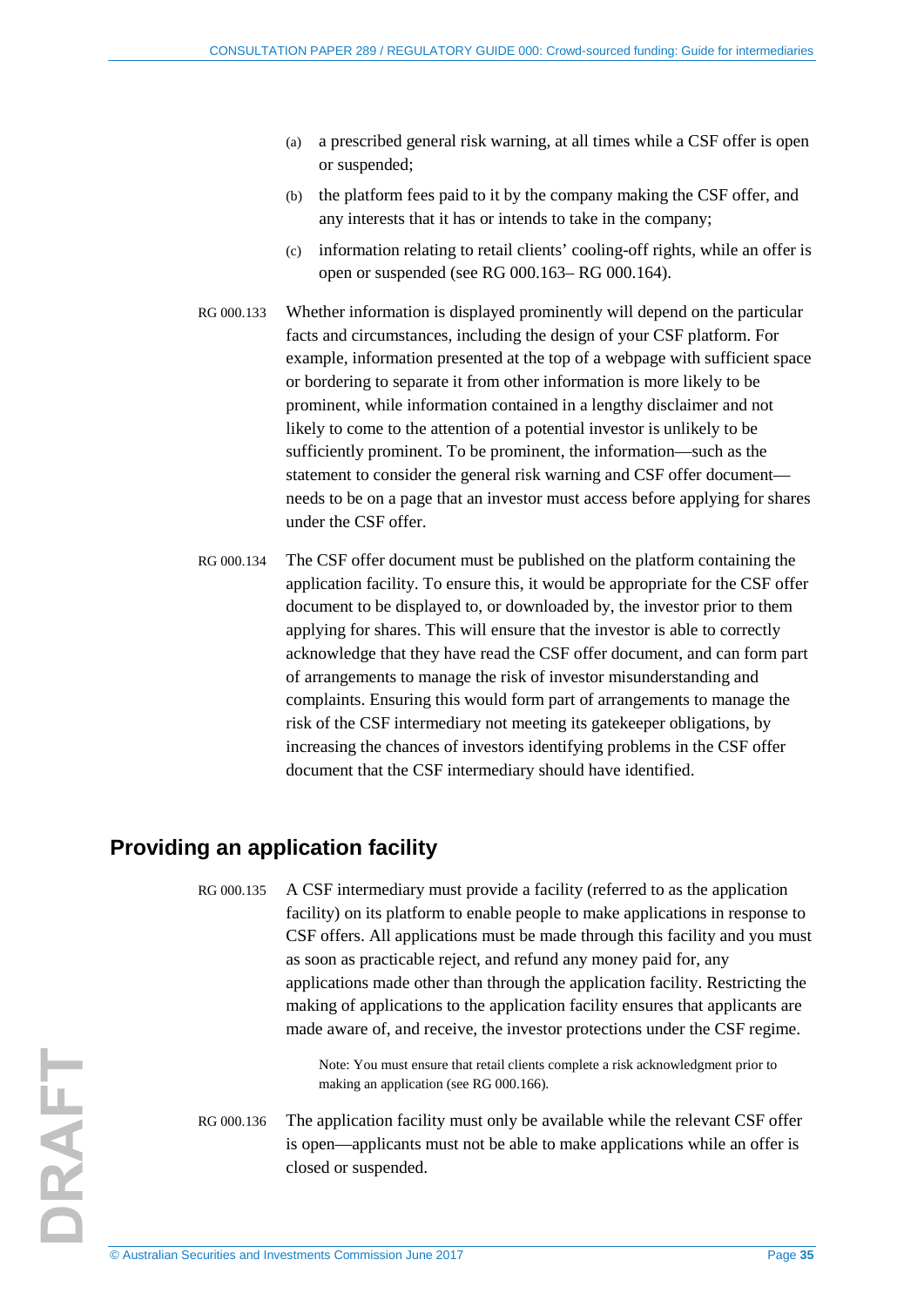### <span id="page-35-2"></span><span id="page-35-0"></span>**Providing a communication facility**

- RG 000.137 A CSF intermediary must provide a communication facility in relation to each CSF offer while the offer is open or suspended.
- RG 000.138 The purpose of the communication facility is to allow potential investors, the company making the CSF offer and the CSF intermediary to communicate with each other about the offer. The facility must enable a person who accesses the CSF offer document to:
	- (a) make posts relating to the offer;
	- (b) see posts relating to the offer; and
	- (c) ask the company making the offer, or the CSF intermediary, questions relating to the offer.
- RG 000.139 The communication facility must also enable the company making the offer and the CSF intermediary to respond to questions and posts.
- RG 000.140 The communication facility does not need to be open to the general public, but must be accessible to persons that are able to access the CSF offer document. If a person is able to access a CSF offer document once they have registered on your platform, they must be able to make and see posts on the communication facility for the offer on registration.

### **Communications from the company making a CSF offer**

RG 000.141 Persons who are officers, employees or agents of the company making a CSF offer (or a related party or associate) or of the CSF intermediary (or an associate), must clearly disclose that fact when posting on the communication facility.

### **Monitoring and quality control of communication facility**

- <span id="page-35-1"></span>RG 000.142 You may decide your approach to monitoring posts on your communication facility. This may be a pre-vetting arrangement where you review posts before they appear, or a review of posts as they are posted and in response to complaints.
- RG 000.143 You may, and may be required to, refuse to post communications on the facility or remove them from the facility if they are misleading or otherwise unlawful or clearly irrelevant. You may not refuse to post or remove communications from the facility because they are negative or critical towards the offer, you, or an offering company.
- RG 000.144 You should consider what approach is appropriate in light of the particular risks in the circumstances—for example, the nature of the CSF offer, the level of investor interest, and how the communication facility is being used.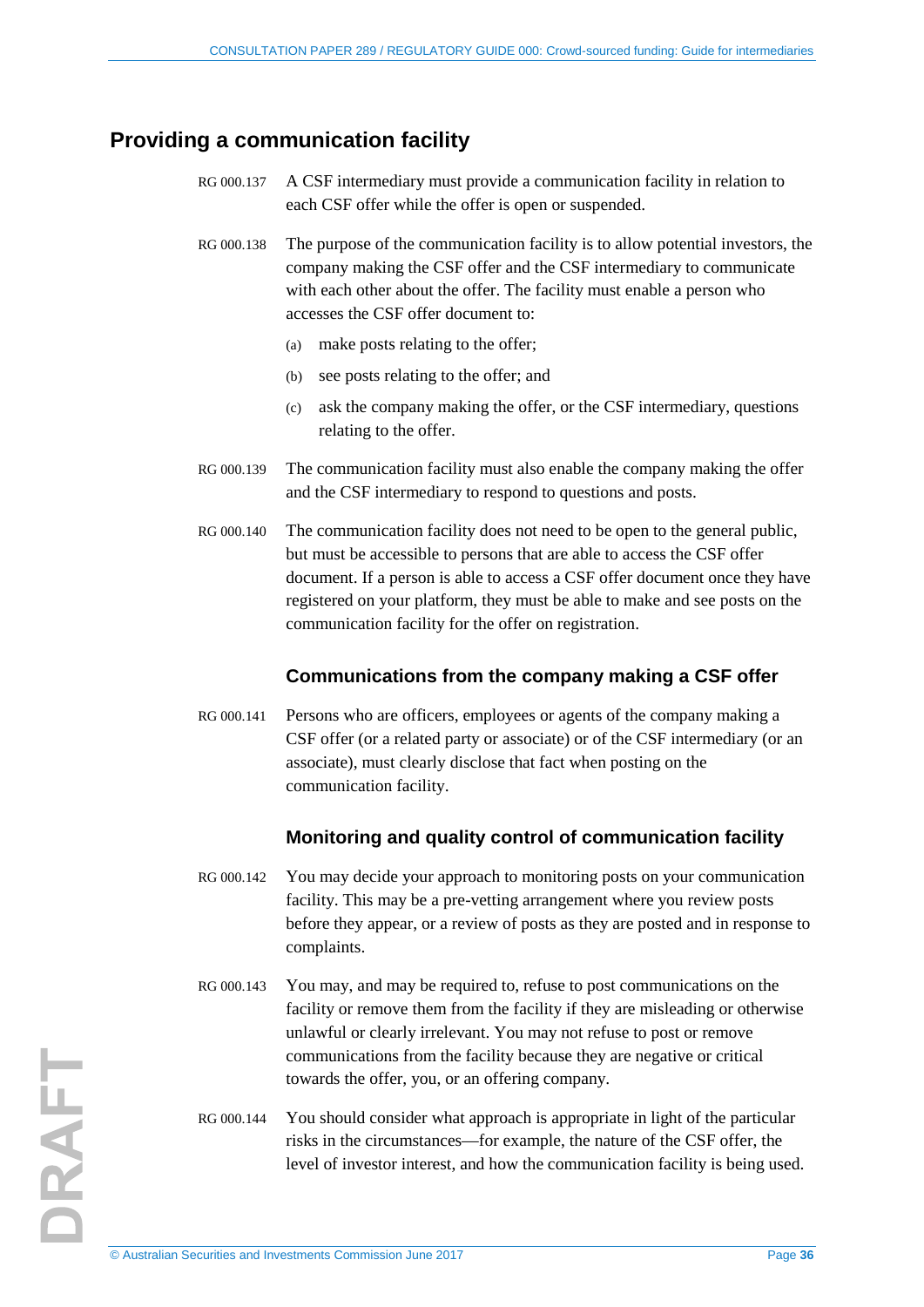You should therefore have sufficient resources and procedures to allow you to adapt your monitoring of the communication facility as appropriate for each CSF offer, and keep in mind the purpose of the communication facility to inform investment decisions through frank discussion in good faith.

### <span id="page-36-3"></span>**Misleading information**

- RG 000.145 You must take action—by removing a CSF offer document from your platform and closing a CSF offer—if you have reason to believe that the company making the offer, or its director or officer, has knowingly engaged in conduct that was misleading or deceptive or that was likely to mislead or deceive: see s738Q(5)(c) of the Corporations Act. This could include, for example, providing misleading information in response to a post on the communication facility.
- RG 000.146 This obligation only arises where you have reason to believe the offering company or relevant person *knowingly* engaged in misleading or deceptive conduct. It applies when you have reason to believe, even if you do not in fact believe, and does not require proof beyond reasonable doubt.
- <span id="page-36-4"></span>RG 000.147 There may be cases where an offering company unintentionally provides information that is misleading, which in itself does not require you to take action. However, if the company subsequently fails to provide further disclosure to ensure readers are not misled, this may separately be misleading conduct that is knowingly engaged in, which would require you to remove the CSF offer document and close the CSF offer.

### <span id="page-36-1"></span><span id="page-36-0"></span>**Dealing with application money**

- RG 000.148 The client money provisions in Div 2 of Pt 7.8 of the Corporations Act apply in relation to money that is received by a CSF intermediary for a CSF offer. Generally, money paid to an AFS licensee to be used to pay an issuer of shares or other financial products to acquire the financial products must be held in a trust account for the paying client. Regulations 7.8.01–7.8.03 of the Corporations Regulations set out requirements for operating the account.
- <span id="page-36-2"></span>RG 000.149 In addition, you must deal with application money for a CSF offer in certain ways in different circumstances, as summarised below in [Table 4.](#page-37-2)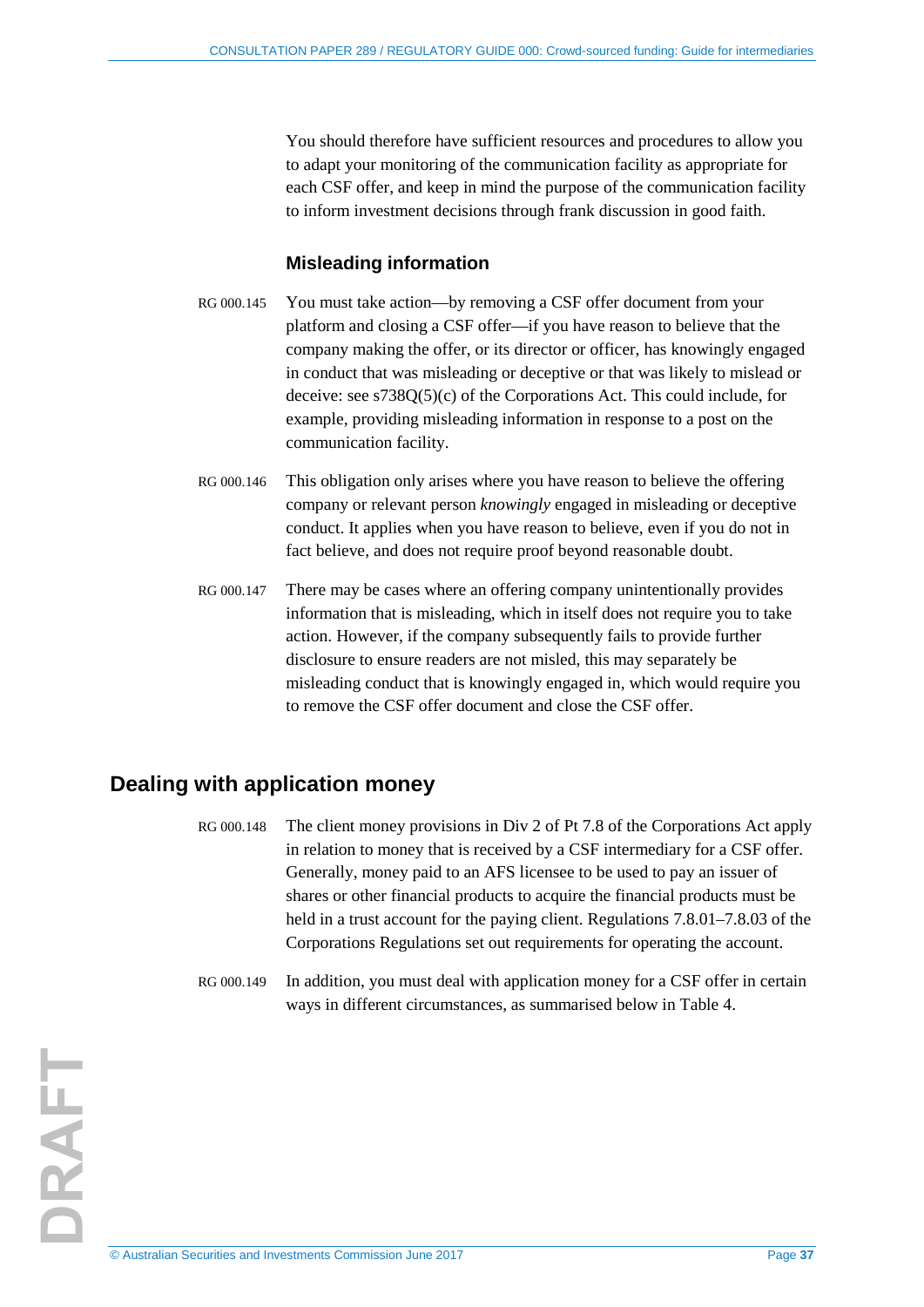<span id="page-37-2"></span>

|  | Table 4: Dealing with application money for a CSF offer |
|--|---------------------------------------------------------|
|--|---------------------------------------------------------|

| <b>Circumstance</b>                                                                                                                                                                                                                                                                                                                                                                                                      | A CSF intermediary must                                                                                                                           |
|--------------------------------------------------------------------------------------------------------------------------------------------------------------------------------------------------------------------------------------------------------------------------------------------------------------------------------------------------------------------------------------------------------------------------|---------------------------------------------------------------------------------------------------------------------------------------------------|
| A CSF offer is complete and the company has issued shares to<br>applicants.<br>Note: An offer is complete in the circumstances set out in s738N(7) of the<br>Corporations Act.                                                                                                                                                                                                                                           | Pay the application money to the<br>company, less fees payable to the<br>CSF intermediary under the hosting<br>agreement, as soon as practicable. |
| A CSF offer is closed:<br>• for a reason other than because the CSF intermediary was required<br>to do so under $s738N(4)(a)$ –(c) of the Corporations Act; or<br>• because the intermediary was required to do so under $s738N(4)(a)$ -<br>(c), and all withdrawal periods under the offer have ended, and the<br>applications not withdrawn at that time do not meet the minimum<br>subscription amount for the offer. | Refund the application money to<br>applicants who have not withdrawn<br>their applications or had their<br>applications rejected.                 |
| A person withdraws an application as permitted under s738T of the<br>Corporations Act, or the person's application is rejected or unsuccessful<br>for any other reason.                                                                                                                                                                                                                                                  | Refund the application money to the<br>applicant as soon as practicable.                                                                          |

<span id="page-37-0"></span>Source: Section 738ZB of the Corporations Act.

### <span id="page-37-1"></span>**Timing rules for CSF offers**

### **General timing rules**

- RG 000.150 A CSF offer is open from the time when it is first published on a CSF intermediary's platform, and can only be closed by the intermediary giving written notice on its platform that the CSF offer is closed.
- RG 000.151 You have the power to close a CSF offer at any time, subject to limits imposed by the hosting arrangement with the company making the offer (other than limits that would prevent you from closing an offer where you are required to do so under the CSF regime).

### **When a CSF offer must be closed**

RG 000.152 You must close a CSF offer at the earliest of the following times:

- (a) three months after the offer is made;
- (b) any date specified in the CSF offer document that the offer will close;
- (c) when you consider the offer to be fully subscribed;
- (d) when the company making the offer withdraws the offer;
- (e) when the gatekeeper obligations require you to remove the CSF offer document from your platform (see [RG 000.119](#page-29-2)[–RG 000.130\)](#page-32-1).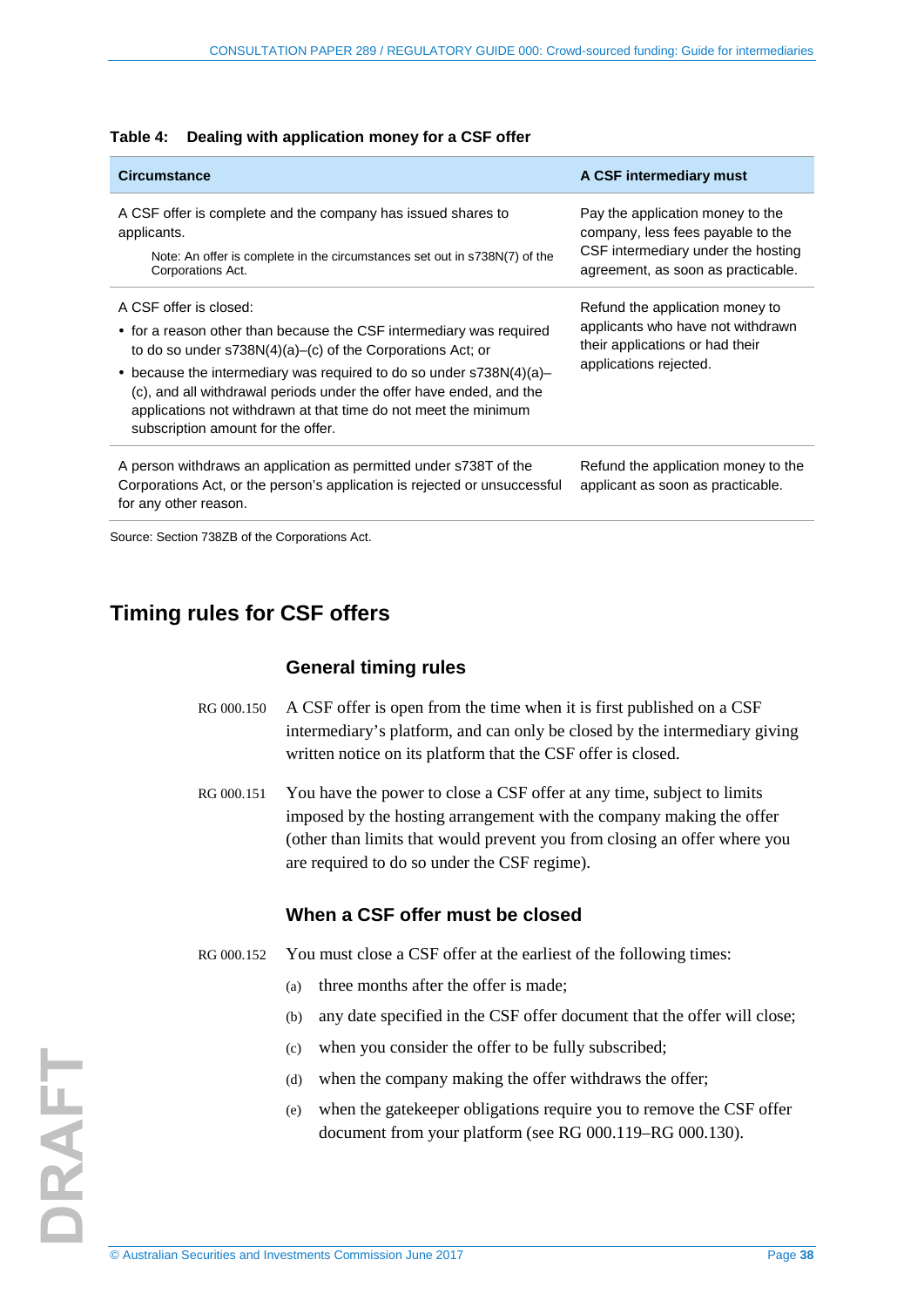### **When a CSF offer must be suspended**

<span id="page-38-2"></span>RG 000.153 You must suspend a CSF offer (if you do not close it) if you become aware that the CSF offer document is defective (see [RG 000.154–](#page-38-3)[RG 000.156\)](#page-38-6).

### <span id="page-38-3"></span><span id="page-38-0"></span>**Defective CSF offer documents**

RG 000.154 A CSF offer document will be defective where:

- (a) it contains a misleading or deceptive statement; or
- (b) there is an omission of information required to be included; or
- (c) a new circumstance has arisen that would have been required to have been included, had it arisen before the document was published.
- RG 000.155 If you become aware that a CSF offer document is defective, you must:
	- (a) notify the company making the CSF offer as soon as possible; and
	- (b) remove the CSF offer document from your platform and either close or suspend the offer by giving notice on your platform.

Note*:* You are taken to have knowledge of any matter that you would have known had you conducted the relevant prescribed checks to a reasonable standard (see [RG 000.129\)](#page-32-0).

<span id="page-38-6"></span>RG 000.156 If you suspend a CSF offer, a notice of suspension must continue to appear on the platform for the entire time the offer is suspended, and no applications may be received while the offer is suspended.

### **Supplementary or replacement CSF offer documents**

- RG 000.157 An offering company may decide to prepare a supplementary or replacement CSF offer document to correct a defect in a CSF offer document.
- RG 000.158 Where you publish a supplementary or replacement CSF offer document on your platform you must, as soon as practicable, give each person who has already applied to the CSF offer a written notice, accompanied by that document, advising that they may, within one month after the date of the notice, withdraw their application and have their application money refunded.
- <span id="page-38-4"></span>RG 000.159 If a CSF offer has been suspended, the suspension ends when you first publish the supplementary or replacement CSF offer document on your platform.

### <span id="page-38-5"></span><span id="page-38-1"></span>**Additional obligations when dealing with retail clients**

RG 000.160 When providing a crowd-funding service to a retail client seeking to apply for shares under a CSF offer, a CSF intermediary must comply with additional obligations under the CSF regime that involve:

DRAFT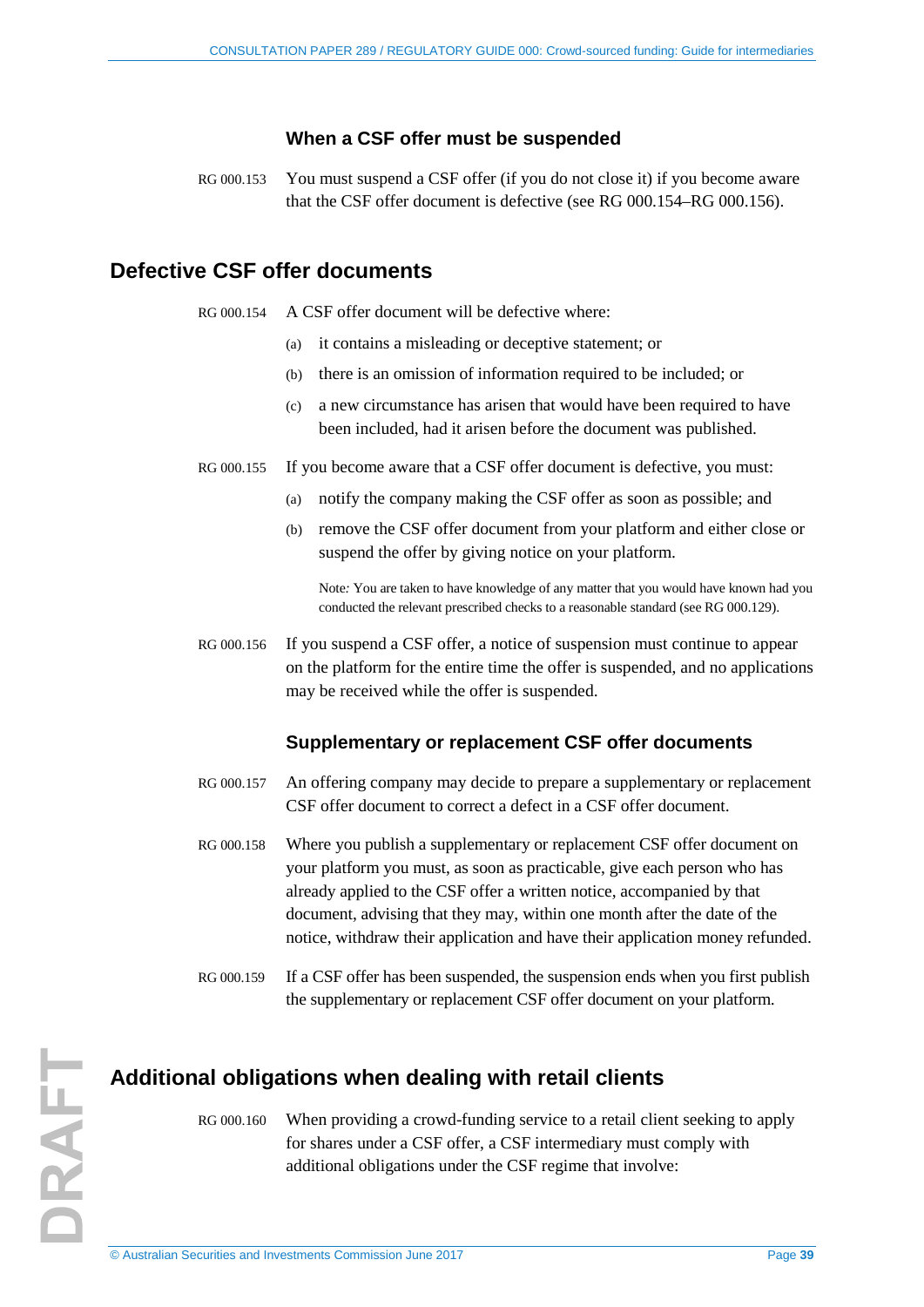- (a) unconditional cooling-off rights;
- (b) risk acknowledgements;
- (c) a cap on investment; and
- (d) restrictions on financial assistance.
- RG 000.161 These additional obligations aim to ensure that retail clients can make informed decisions, and are not exposed to excessive levels of risk.
- <span id="page-39-1"></span>RG 000.162 If you are not going to treat a potential investor as a retail client, you must determine that the person is not a retail client when they first use the application facility to apply for a CSF offer.

Note: The person will be a retail client where they are a retail client for the purposes of Ch 7 of the Corporations Act (s738D).

### **Unconditional cooling-off rights**

- <span id="page-39-2"></span>RG 000.163 All retail clients who make an application in response to a CSF offer have an unconditional right to withdraw their application within five business days of making the application. The applicant must exercise this right in accordance with the method specified by the CSF intermediary on its platform.
- <span id="page-39-3"></span>RG 000.164 You must ensure that the following statements appear prominently on your platform at all times while a CSF offer is open or suspended:
	- (a) a statement about the right of retail clients to withdraw applications; and
	- (b) a statement specifying a method for a person to exercise this right.
- RG 000.165 As an AFS licensee you must do all things necessary to ensure that you provide the cooling-off method, as part of your financial service, in a manner that is honest, efficient and fair. You should ensure the method is simple to use, and consider using an online facility since the application will have been made online.

### **Risk acknowledgements**

<span id="page-39-4"></span>RG 000.166 A CSF intermediary must ensure that a retail client is not able to make an application under a CSF offer unless they complete an applicant risk acknowledgement containing the exact wording in the Corporations Regulations. You may choose to have an investor digitally sign the acknowledgement, although this is not required for it to be 'completed'.

Note: See reg 6D.3A.07 for the prescribed wording of the risk acknowledgement.

### **Investor cap**

<span id="page-39-0"></span>RG 000.167 A CSF intermediary must reject an application from a retail client where it would breach the \$10,000 cap on the maximum amount that a retail client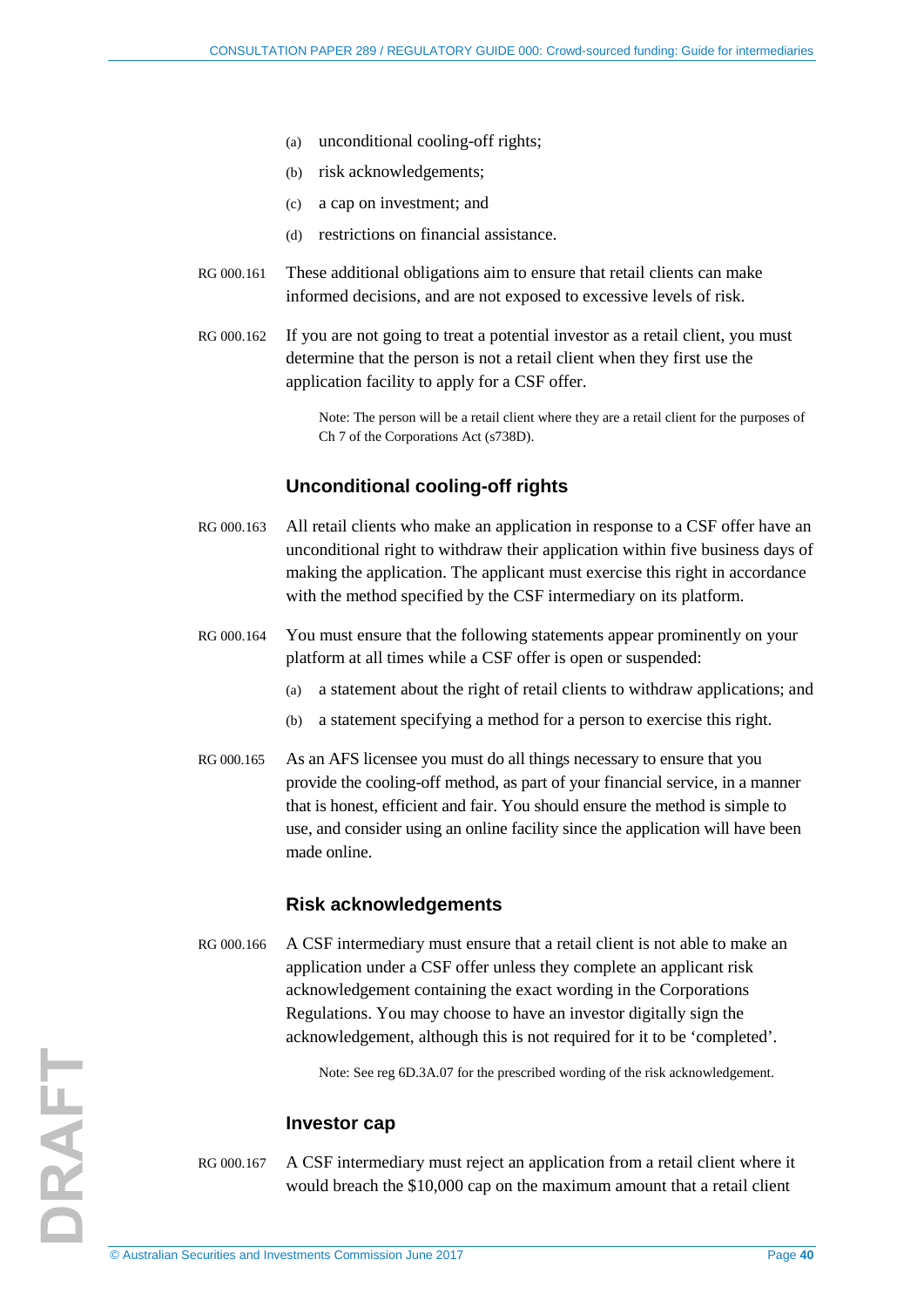can pay for, and have payable in respect of, applications for CSF offers made by a particular company via the same intermediary over a 12-month period.

<span id="page-40-1"></span>RG 000.168 We expect you to have the necessary systems and procedures in place to ensure compliance with this obligation. For instance, you should have systems and procedures to ensure that a retail client cannot make one or more applications in response to an offer from a company for more than \$10,000 in total. This would generally involve reasonable identification processes for each retail client.

### **Restrictions on financial assistance**

<span id="page-40-2"></span>RG 000.169 As a CSF intermediary, you must not financially assist a retail client in relation to a CSF offer, or arrange financial assistance for a retail client to acquire shares under a CSF offer, that you are hosting or intending to host.

### <span id="page-40-0"></span>**Consequences if there is a breach**

- RG 000.170 As a CSF intermediary, you will commit an offence if you:
	- (a) fail to comply with your gatekeeper obligations;
	- (b) do not have in place 'adequate arrangements' to ensure you comply with the gatekeeper obligations:

Note: This means that you must have in place policies, systems and procedures to ensure that you comply with the gatekeeper obligations, and ensure that those policies, systems and procedures are adhered to. This must be documented in writing.

- (c) publish a CSF offer document or information about a CSF offer that includes a statement or information that is materially misleading and is likely to induce an investor to apply under the offer and you know, or ought reasonably to have known, that the statement or information is materially misleading: s1041E.
- RG 000.171 A breach of any of these obligations is also a breach of your obligation to comply with financial services laws under s912A of the Corporations Act. The requirement to report significant breaches under s912D will therefore apply. We may consider action to include additional conditions in an AFS licensee, or suspend or revoke their licence if appropriate, if a breach occurs—and we may take into account whether there has been any failure to report significant breaches to ASIC.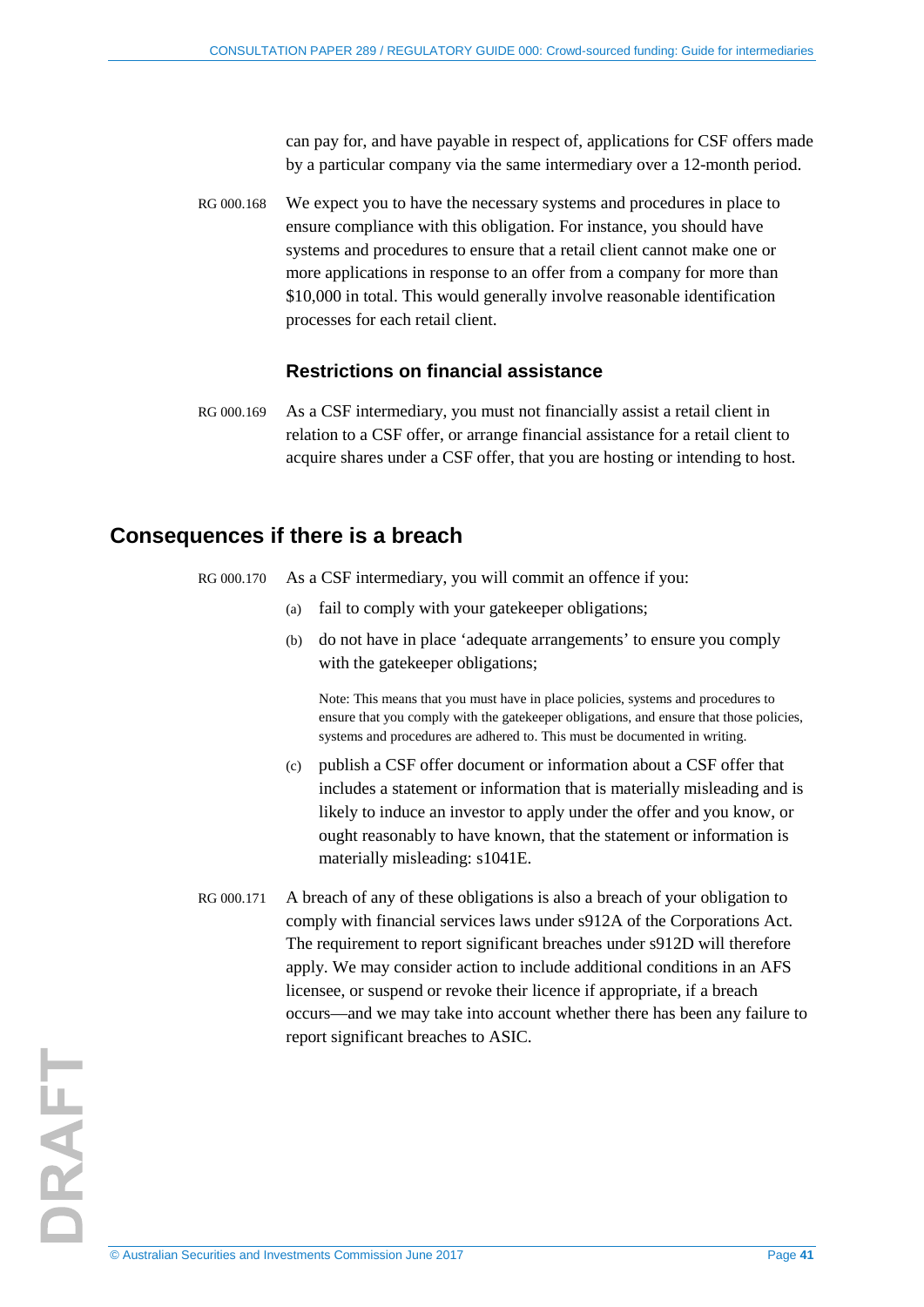## <span id="page-41-1"></span><span id="page-41-0"></span>**D** Data reporting requirements

- RG 000.172 A CSF intermediary will be asked to provide certain information to us about its business after the end of each financial year. We may specify the form and timing for providing the information and other requirements, to enable you to put in place measures to collect the information. We expect most of the required information will be readily available in your records from management of your business.
- RG 000.173 The required information may include information about:
	- (a) the total amount raised by all eligible CSF companies through your platform;
	- (b) successful CSF offers made through your platform;
	- (c) unsuccessful offers;
	- (d) investors in CSF offers; and
	- (e) operation of your platform.
- RG 000.174 This information will help us better understand your business and how it compares to other CSF intermediary businesses. We may publish a report based on the aggregated information collected.
- RG 000.175 We will adjust the data reporting requirements as necessary, based on our experience in previous collection cycles. We will seek to avoid requiring information that is similar to information we already have, and will have regard to minimising compliance costs.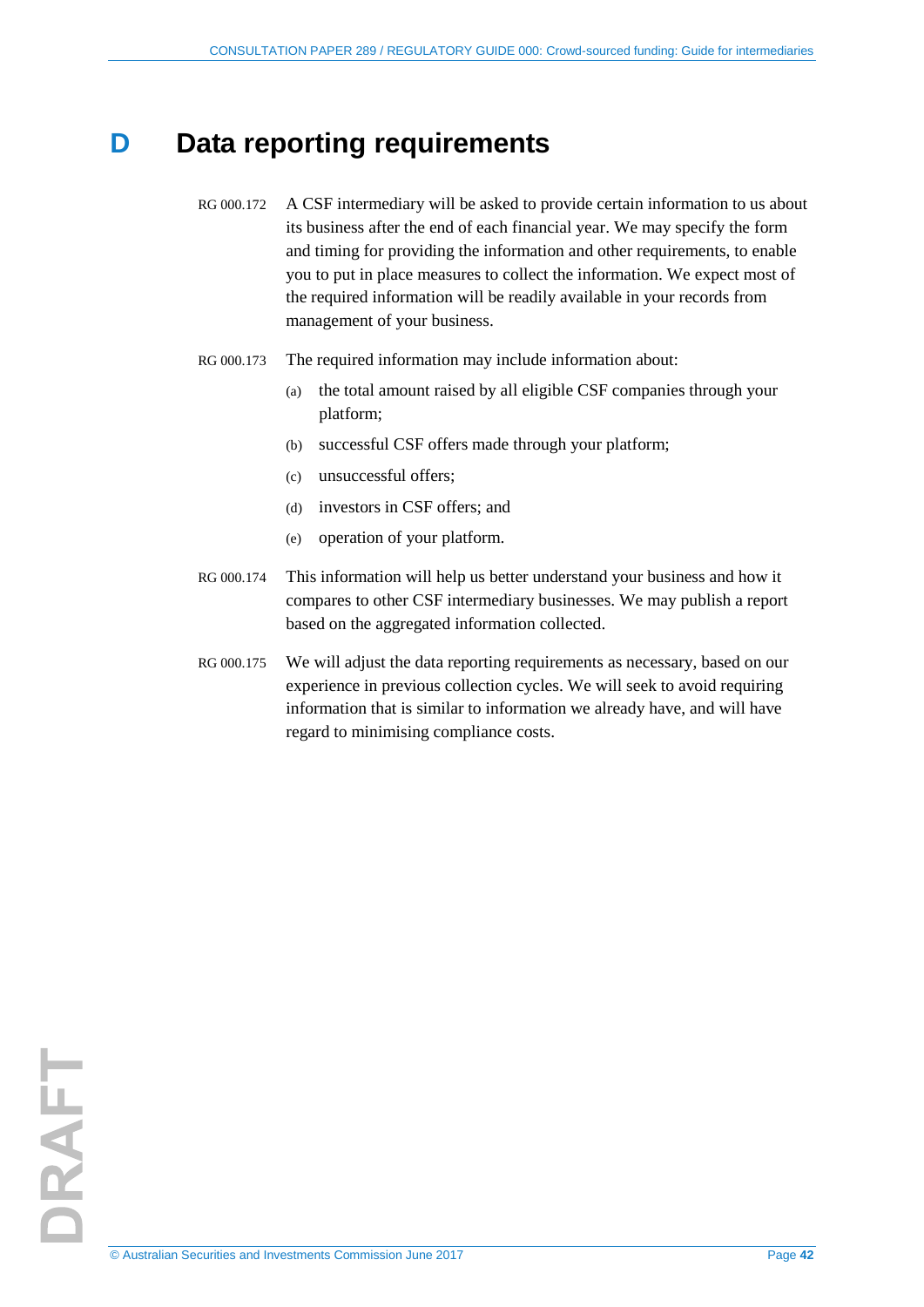## <span id="page-42-0"></span>**Key terms**

| <b>Term</b>             | <b>Meaning in this document</b>                                                                                                                                                                                                          |
|-------------------------|------------------------------------------------------------------------------------------------------------------------------------------------------------------------------------------------------------------------------------------|
| AFS licence             | An Australian financial services licence under s913B of the<br>Corporations Act that authorises a person who carries on a<br>financial services business to provide financial services<br>Note: This is a definition contained in s761A. |
| AFS licensee            | A person who holds an AFS licence under s913B of the<br><b>Corporations Act</b><br>Note: This is a definition contained in s761A of the<br>Corporations Act.                                                                             |
| communication facility  | A facility provided by a CSF intermediary in relation to a<br>CSF offer that can be used by investors, the company<br>making the offer and the CSF intermediary to communicate<br>about the CSF offer                                    |
| <b>Corporations Act</b> | Corporations Act 2001, including any regulations made for<br>the purposes of the Act                                                                                                                                                     |
| crowd-funding service   | Has the meaning given in s766F of the Corporations Act                                                                                                                                                                                   |
| CSF                     | Crowd-sourced funding                                                                                                                                                                                                                    |
| CSF intermediary        | An AFS licensee whose licence expressly authorises the<br>licensee to provide a crowd-funding service<br>Note: See s738C of the Corporations Act.                                                                                        |
| CSF offer               | An offer of ordinary shares that is made under the CSF<br>regime in Pt 6D.3A of the Corporations Act<br>Note: See s738B of the Corporations Act.                                                                                         |
| CSF offer document      | A document setting out the terms of a CSF offer that<br>complies with s738J of the Corporations Act                                                                                                                                      |
| CSF regime              | The statutory regime for crowd-sourced funding in Pt 6D.3A<br>of the Corporations Act regulating CSF offers                                                                                                                              |
| eligible CSF company    | A company that meets the requirements in s738H of the<br>Corporations Act to be eligible to make a CSF offer                                                                                                                             |
| general risk warning    | A statement in the terms specified in reg 6D.3A.10 of the<br>Corporations Regulations, which alerts retail investors to<br>the risks associated with investing in CSF offers                                                             |
|                         | Note 1: See s738ZA(2) of the Corporations Act.                                                                                                                                                                                           |
|                         | Note 2: See also reg 6D.3A.03 for the version of the risk<br>warning that must be included in a CSF offer document.                                                                                                                      |
| platform                | A website or other electronic facility provided by the CSF<br>intermediary to host a CSF offer                                                                                                                                           |
| related party           | Has the meaning given by s738G(3) of the Corporations<br>Act                                                                                                                                                                             |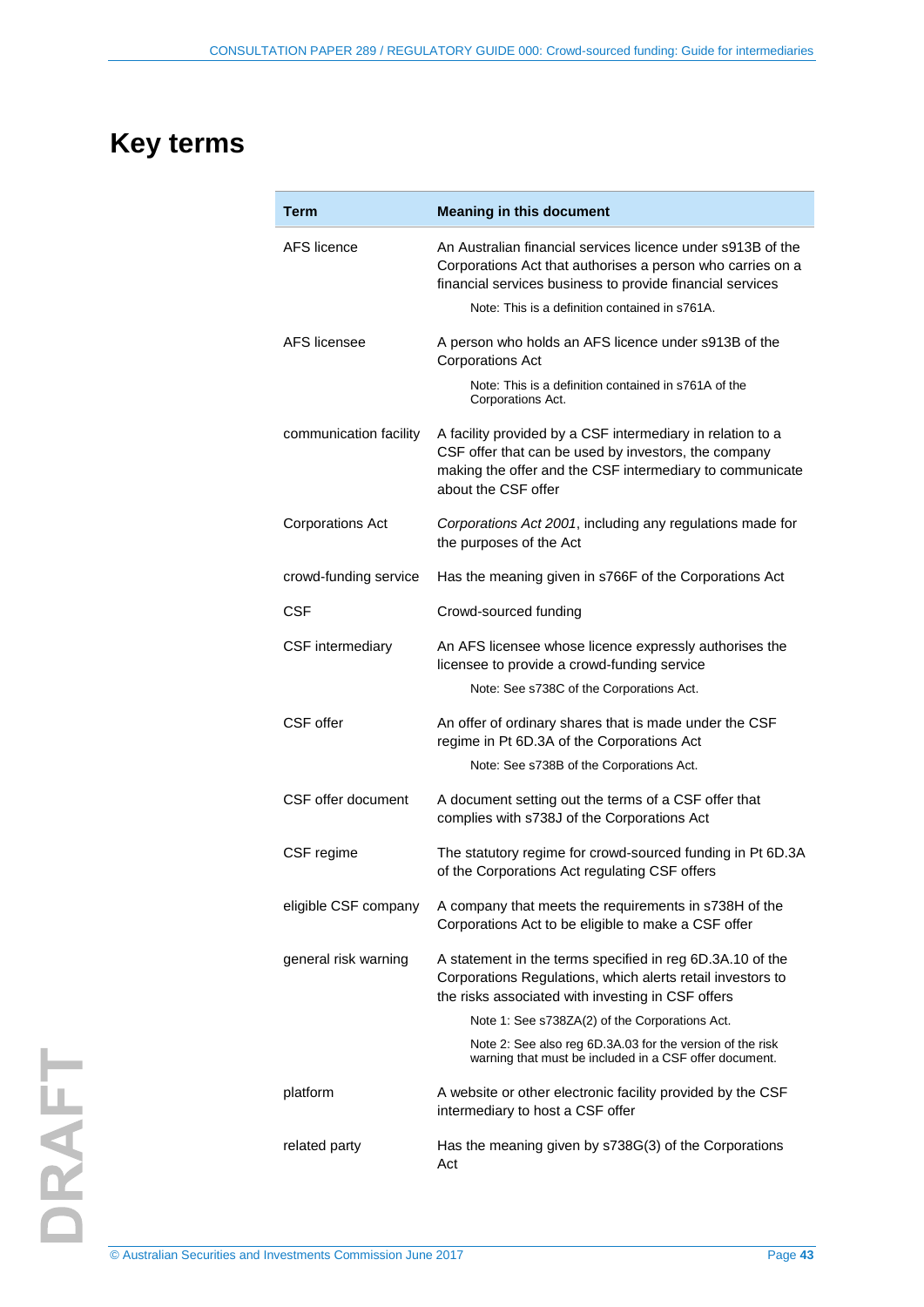| <b>Term</b>   | <b>Meaning in this document</b>                                                                                 |
|---------------|-----------------------------------------------------------------------------------------------------------------|
| retail client | A client as defined in s761G of the Corporations Act and<br>Ch 7, Pt 7.1, Div 2 of the Corporations Regulations |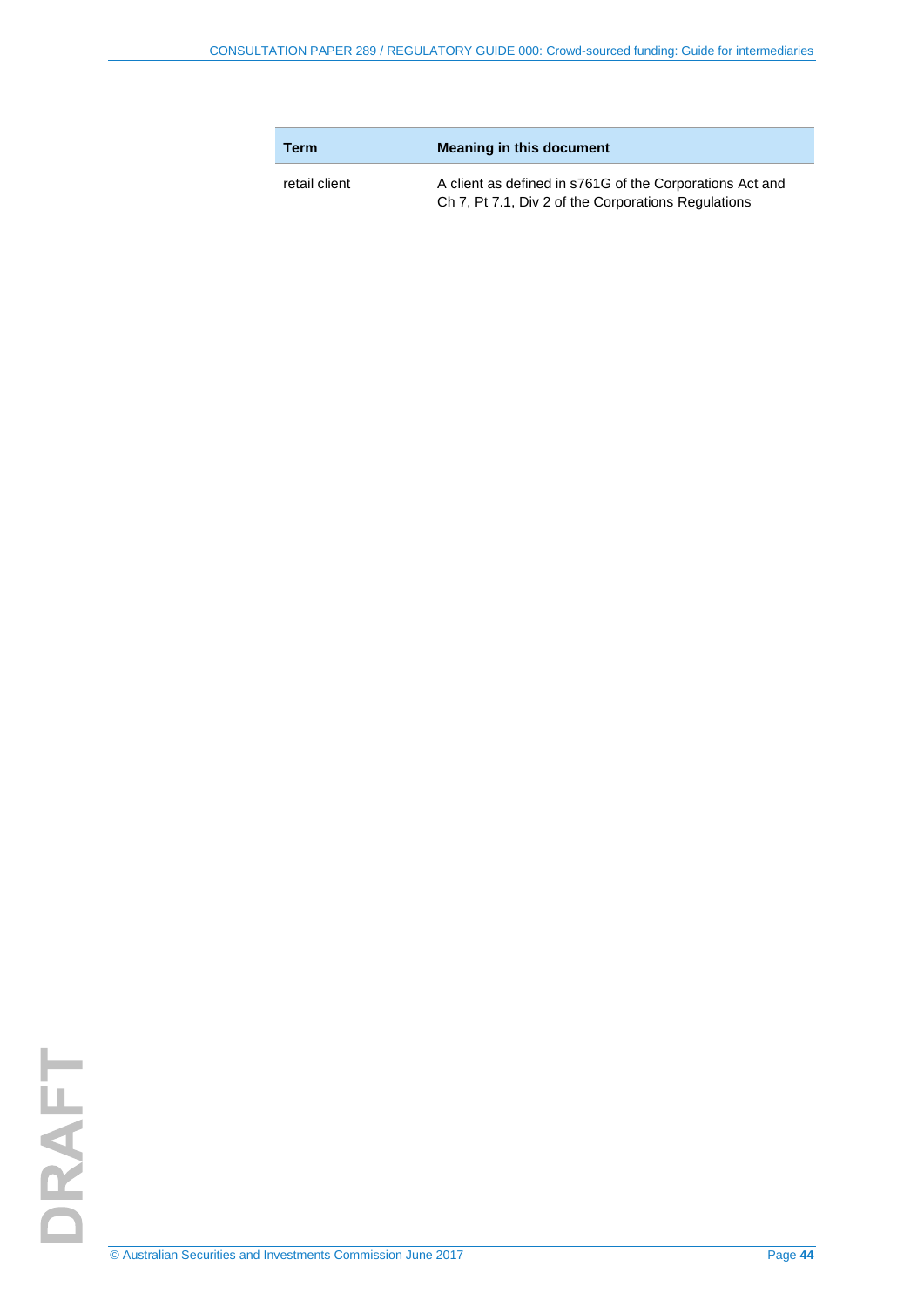## <span id="page-44-0"></span>**Related information**

### **Headnotes**

crowd-sourced funding, CSF, checks, document, gatekeeper, intermediary, offer, platform, regime

### **Class orders and legislative instruments**

[ASIC Corporations \(Repeal and Transitional\) Instrument 2017/186](https://www.legislation.gov.au/Details/F2017L00283)

ASIC Corporations (Financial Requirements for Crowd-Sourced Funding Intermediaries) Instrument 2017/XX

### **Information sheets**

[INFO 213](http://www.asic.gov.au/regulatory-resources/financial-services/marketplace-lending/marketplace-lending-peer-to-peer-lending-products/) *Marketplace lending (peer-to-peer lending) products*

### **Pro formas**

[PF 209](http://asic.gov.au/for-finance-professionals/afs-licensees/applying-for-and-managing-an-afs-licence/australian-financial-services-licence-conditions-pro-forma-209/) *Australian financial services licence conditions*

### **Regulatory guides**

[RG 1](http://www.asic.gov.au/regulatory-resources/find-a-document/regulatory-guides/rg-1-afs-licensing-kit-part-1-applying-for-and-varying-an-afs-licence/) *AFS Licensing Kit: Part 1—Applying for and varying an AFS licence*

[RG 2](http://www.asic.gov.au/regulatory-resources/find-a-document/regulatory-guides/rg-2-afs-licensing-kit-part-2-preparing-your-afs-licence-application/) *AFS Licensing Kit: Part 2—Preparing your AFS licence application*

[RG 3](http://www.asic.gov.au/regulatory-resources/find-a-document/regulatory-guides/rg-3-afs-licensing-kit-part-3-preparing-your-additional-proofs/) *AFS Licensing Kit: Part 3—Preparing your additional proofs*

[RG 36](http://www.asic.gov.au/regulatory-resources/find-a-document/regulatory-guides/rg-36-licensing-financial-product-advice-and-dealing/) *Licensing: Financial product advice and dealing*

[RG 78](http://asic.gov.au/regulatory-resources/find-a-document/regulatory-guides/rg-78-breach-reporting-by-afs-licensees/) *Breach reporting by AFS licensees*

[RG 98](http://www.asic.gov.au/regulatory-resources/find-a-document/regulatory-guides/rg-98-licensing-administrative-action-against-financial-services-providers/) *Licensing: Administrative action against financial services providers*

[RG 104](http://www.asic.gov.au/regulatory-resources/find-a-document/regulatory-guides/rg-104-licensing-meeting-the-general-obligations/) *Licensing: Meeting the general obligations*

[RG 105](http://www.asic.gov.au/regulatory-resources/find-a-document/regulatory-guides/rg-105-licensing-organisational-competence/) *Licensing: Organisational competence*

[RG 126](http://www.asic.gov.au/regulatory-resources/find-a-document/regulatory-guides/rg-126-compensation-and-insurance-arrangements-for-afs-licensees/) *Compensation and insurance arrangements for AFS licensees*

[RG 133](http://www.asic.gov.au/regulatory-resources/find-a-document/regulatory-guides/rg-133-managed-investments-and-custodial-or-depository-services-holding-assets/) *Managed investments and custodial or depository services: Holding assets*

[RG 148](http://asic.gov.au/regulatory-resources/find-a-document/regulatory-guides/rg-148-platforms-that-are-managed-investment-schemes-and-nominee-and-custody-services/) *Platforms that are managed investment schemes and nominee and custody services*

[RG 165](http://www.asic.gov.au/regulatory-resources/find-a-document/regulatory-guides/rg-165-licensing-internal-and-external-dispute-resolution/) *Licensing: Internal and external dispute resolution*